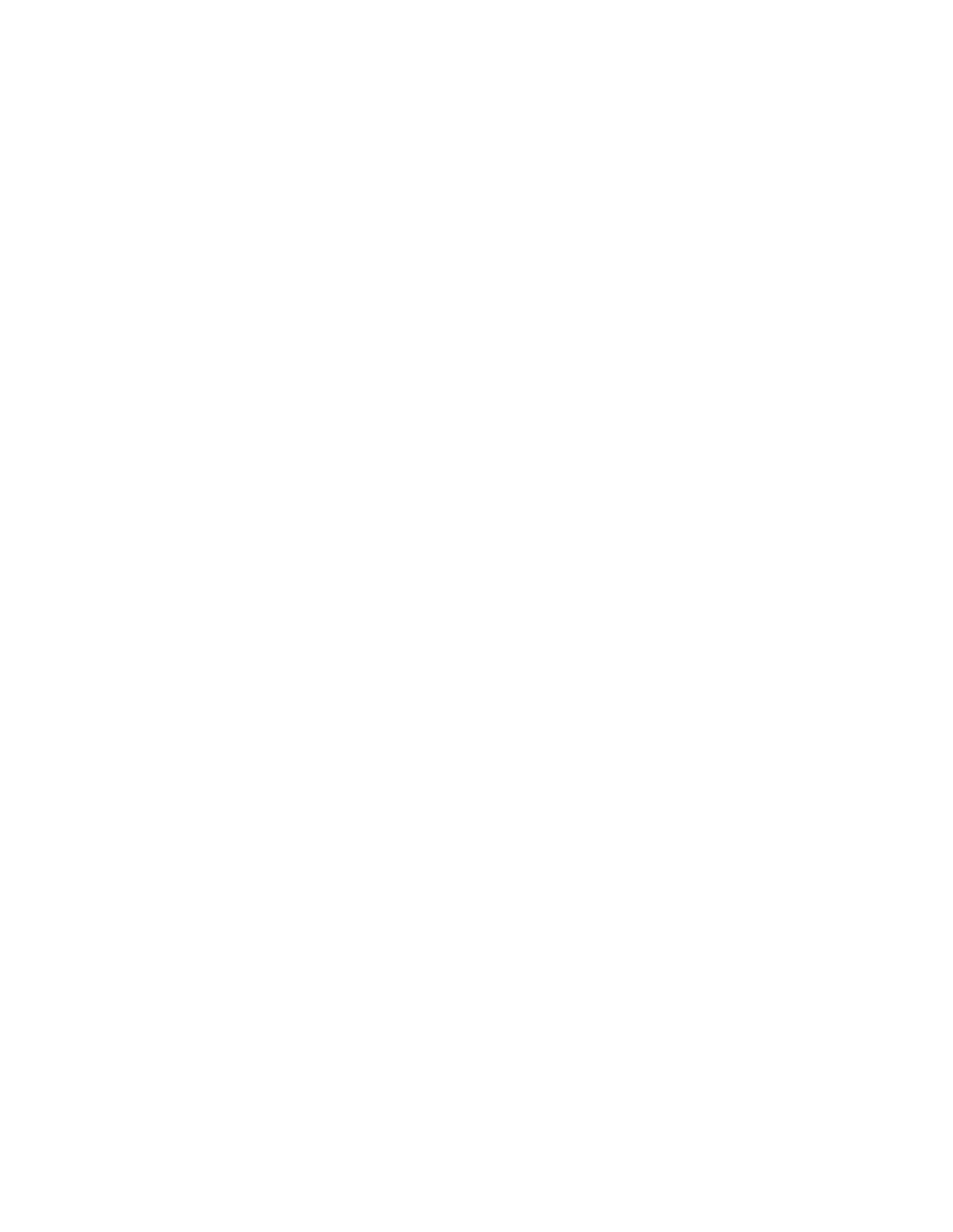## **Table of Contents**

| Healthcare Coverage for Youth and Young Adults Who Age out of Foster Care 2 |
|-----------------------------------------------------------------------------|
|                                                                             |
|                                                                             |
|                                                                             |
| Applying or Re-Applying for the FFCC and MTFCY Healthcare Programs 4        |
| Phone and Online Support for the FFCC and MTFCY Healthcare Programs4        |
|                                                                             |
|                                                                             |
|                                                                             |
|                                                                             |
|                                                                             |
|                                                                             |
|                                                                             |
| Who Provides PAL Services for Youth and Young Adults Who Move to Texas from |
|                                                                             |
|                                                                             |
|                                                                             |
|                                                                             |
|                                                                             |
|                                                                             |
|                                                                             |
|                                                                             |
|                                                                             |
|                                                                             |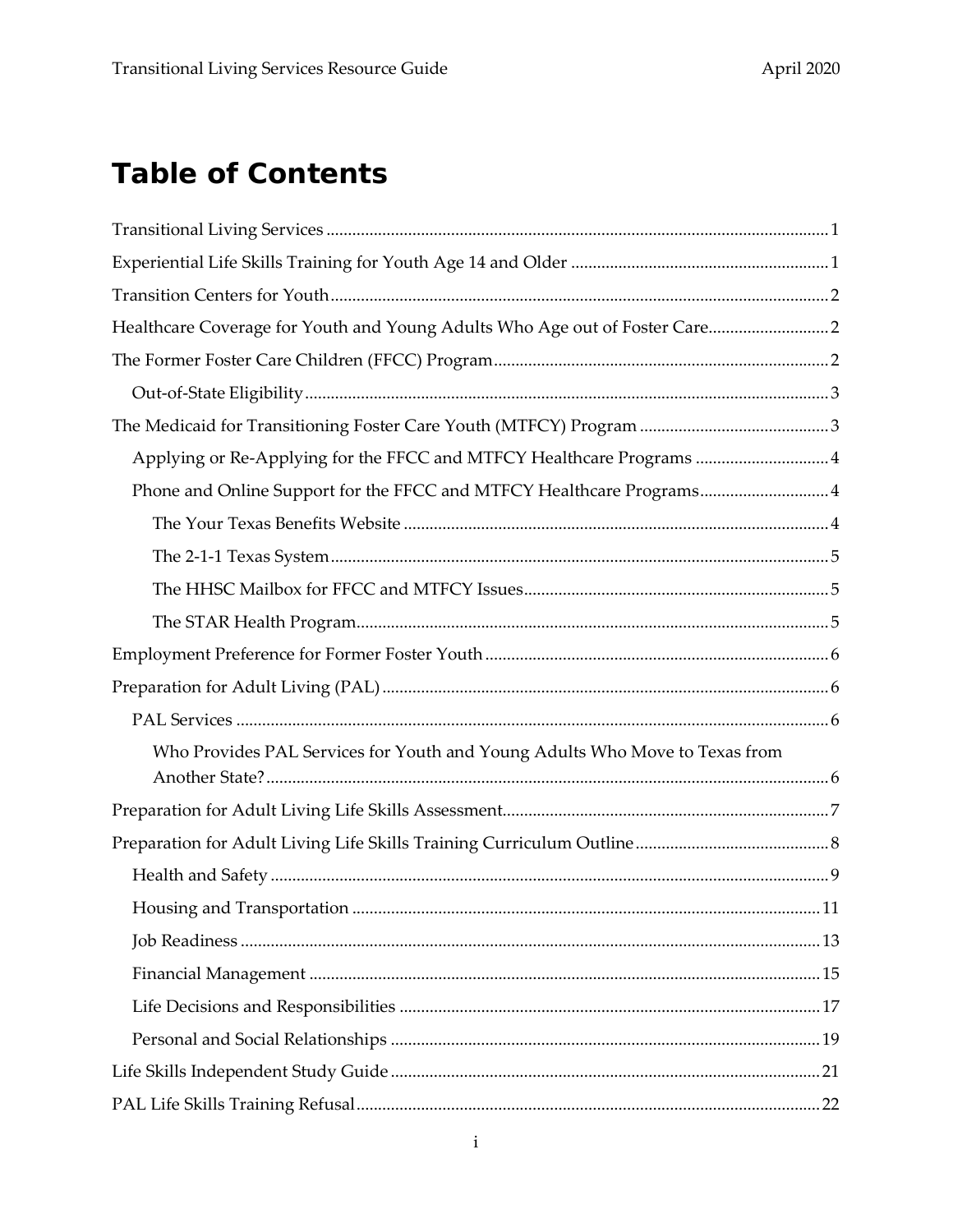| PAL Aftercare Room and Board Limitations While in Extended Foster Care  24           |  |
|--------------------------------------------------------------------------------------|--|
| Allowable Expenditures and Payment Limits for PAL Aftercare Room and Board24         |  |
|                                                                                      |  |
|                                                                                      |  |
|                                                                                      |  |
|                                                                                      |  |
|                                                                                      |  |
|                                                                                      |  |
|                                                                                      |  |
|                                                                                      |  |
|                                                                                      |  |
| Designating a National Youth in Transition Database (NYTD) Primary Contact 28        |  |
|                                                                                      |  |
|                                                                                      |  |
|                                                                                      |  |
|                                                                                      |  |
|                                                                                      |  |
| Reporting on Youth in Placement with the Texas Juvenile Justice Department (TJJD) 30 |  |
|                                                                                      |  |
|                                                                                      |  |
|                                                                                      |  |
|                                                                                      |  |
|                                                                                      |  |
|                                                                                      |  |
|                                                                                      |  |
|                                                                                      |  |
|                                                                                      |  |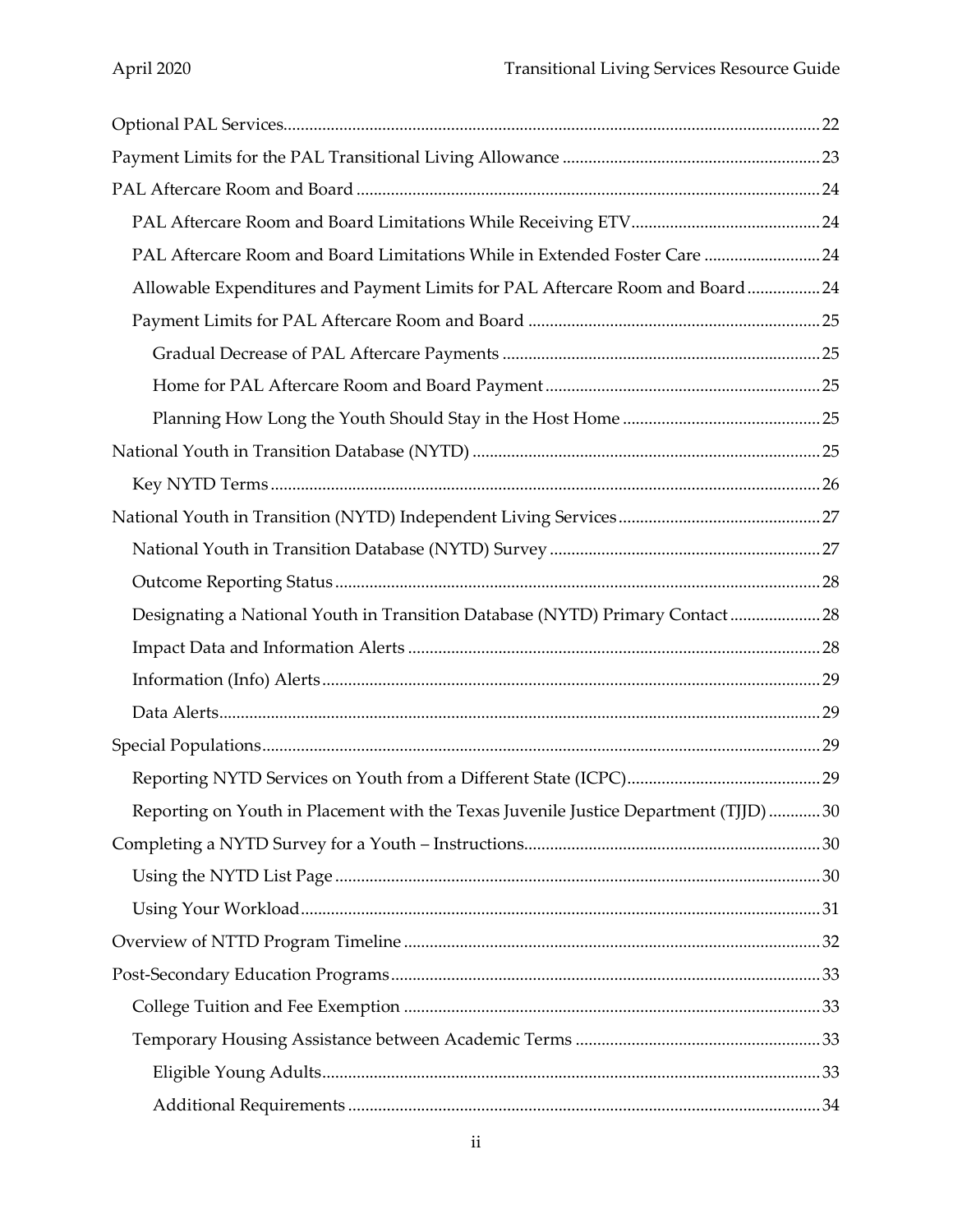| Financial Aid Probation or Warnings for Students in the ETV Program Under Age 21 37 |  |
|-------------------------------------------------------------------------------------|--|
|                                                                                     |  |
| Moving to Another State to Attend School While Participating in the ETV Program38   |  |
|                                                                                     |  |
| Enrolling in Correspondence, Distance Education, or Continuing Education Courses 38 |  |
|                                                                                     |  |
|                                                                                     |  |
| Submitting Other Documents after Being Approved for the ETV Program 40              |  |
|                                                                                     |  |
|                                                                                     |  |
|                                                                                     |  |
|                                                                                     |  |
| . 41                                                                                |  |
| Cost of Attendance and DFPS's Determination of the Amount of ETV Funds 42           |  |
|                                                                                     |  |
|                                                                                     |  |
|                                                                                     |  |
|                                                                                     |  |
|                                                                                     |  |
|                                                                                     |  |
|                                                                                     |  |
|                                                                                     |  |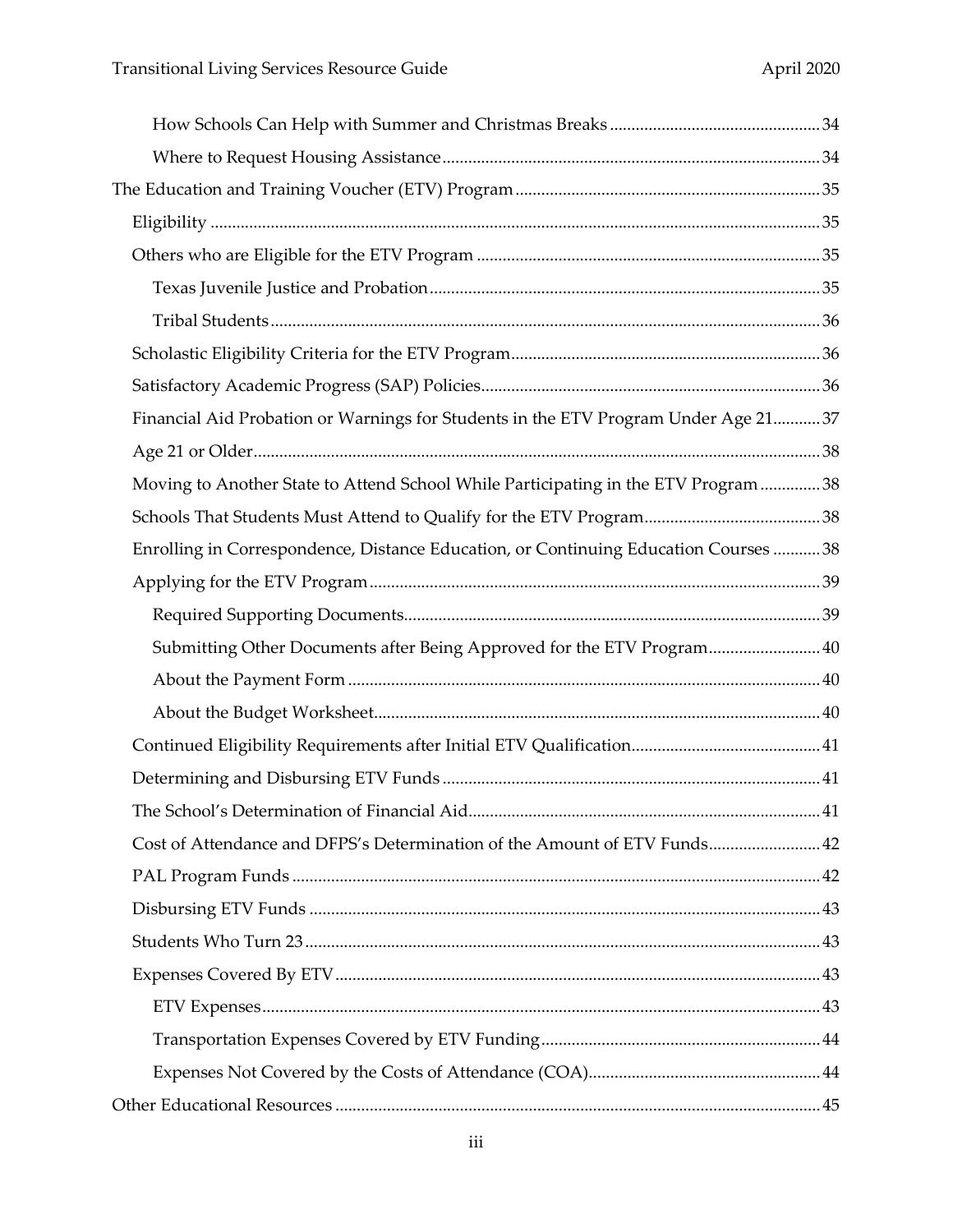## **Resource Guides**

The purpose of Resource Guides is to provide information that helps you do your job better. This information includes reference material, procedures, and guidelines that help you complete the tasks you are required to do by policy.

It's important to remember that the information in Resource Guides does not substitute for policy. We may sometimes include policy statements, but only to show you the policy to which the information is related. We will highlight any policy that actually appears in the Resource Guide and will almost always include a link to the actual policy.

The policy in the handbook always takes precedence over what is in the Resource Guide. We try to keep policy and Resource Guides synchronized, but sometimes there is a delay. **If you have questions, always follow the policy in the Policy Handbook**.

Resource Guides provide important information on a range of topics, for the purpose of assisting and guiding staff to:

- Make essential decisions.
- Develop strategies to address various issues.
- Perform essential procedures.
- Understand important processes.
- Identify and apply best practices.

The information in the Resource Guides is not policy (except where noted), and the actions and approaches described here are not mandates. You should adapt the way you perform critical tasks to the individual needs and circumstances of the children and families with whom you work.

State office and field staff are working together to identify Resource Guide topics, define the content, and develop the appropriate guides. CPS will regularly post Resource Guides as they are developed and update them as needed. Check the Resource Guides page, in the CPS Handbook, to see new or revised Guides.

We hope these Guides provide useful information to guide and assist CPS staff in effectively performing their job tasks. These Guides, combined with clear and concise policy in the Handbook, should help staff provide a high level of service to children in Texas.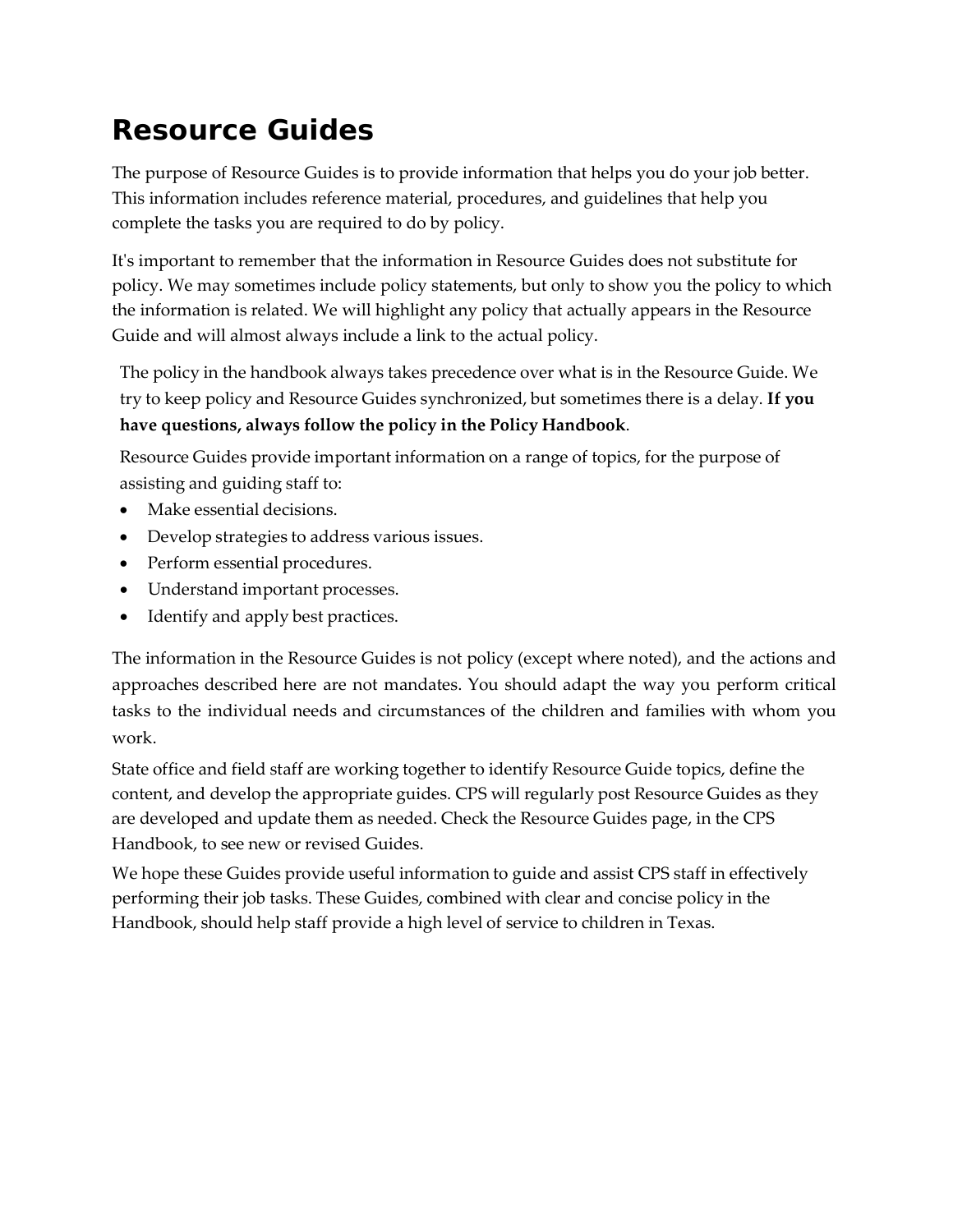## <span id="page-6-0"></span>**Transitional Living Services**

See  $\frac{10100}{ }$  Overview of Transitional Living Services and its sub-items.

The Transitional Living Services program provides transition planning, services, and benefits to both older youth in foster care and those who have aged out. Transitional Living Services are available to youth age 14 to 23.

The Transitional Living Services program includes:

- Preparation for Adult Living (PAL) (see [10200](http://www.dfps.state.tx.us/handbooks/CPS/Files/CPS_pg_x10200.asp#CPS_10200) Preparation for Adult Living);
- Health care coverage for youth and young adults that age out of Foster Care (FFCC) (see [10141](http://www.dfps.state.tx.us/handbooks/CPS/Files/CPS_pg_x10000.asp#CPS_10141) The Former Foster Care Children (FFCC) Program);
- STAR Health Program;
- Transition center information (see  $\underline{10130}$  $\underline{10130}$  $\underline{10130}$  Transition Centers for Youth);
- Education and Training Voucher (ETV) program (see [10320](http://www.dfps.state.tx.us/handbooks/CPS/Files/CPS_pg_x10300.asp#CPS_10320) Overview of the Education and Training Voucher (ETV) Program);
- College tuition and fee waivers for youth who were in DFPS conservatorship, adopted youth, and youth in the Permanency Care Assistance program [\(10310](http://www.dfps.state.tx.us/handbooks/CPS/Files/CPS_pg_x10300.asp#CPS_10310) College Tuition and Fee Exemption Information);
- Extended Foster Care program (see [10400](http://www.dfps.state.tx.us/handbooks/CPS/Files/CPS_pg_x10400.asp#CPS_10400) Extended Foster Care for Youth Who Are Age 18 or Older);
- Supervised Independent Living program (see [10460](http://www.dfps.state.tx.us/handbooks/CPS/Files/CPS_pg_x10400.asp#CPS_10460) Supervised Independent Living).
- Trial Independence and Young Adults Returning to Care (see [10500](http://www.dfps.state.tx.us/handbooks/CPS/Files/CPS_pg_x10500.asp#CPS_10500) Trial Independence and Return for Extended Foster Care); and
- Preparation for long-term care and support in adulthood for youth with disabilities (see [10340](http://www.dfps.state.tx.us/handbooks/CPS/Files/CPS_pg_x10300.asp#CPS_10340) Preparation for Long-Term Care or Support in Adulthood for Youth with Disabilities).

## <span id="page-6-1"></span>**Experiential Life Skills Training for Youth Age 14 and Older**

Foster parents and other child care or residential providers are required to include training in independent living skills through practical activities such as meal preparation, use of public transportation, money management, and basic household tasks for youth age 14 and older. This training prepares youth for successful adulthood upon leaving foster care. Providers can access resource guides and other training information at the **DFPS** Residential Contracts website.

The youth's experiential learning while in care and PAL activities should complement one another and are discussed and addressed in each core life skill area within the youth's Child's Plan of Service (CPOS).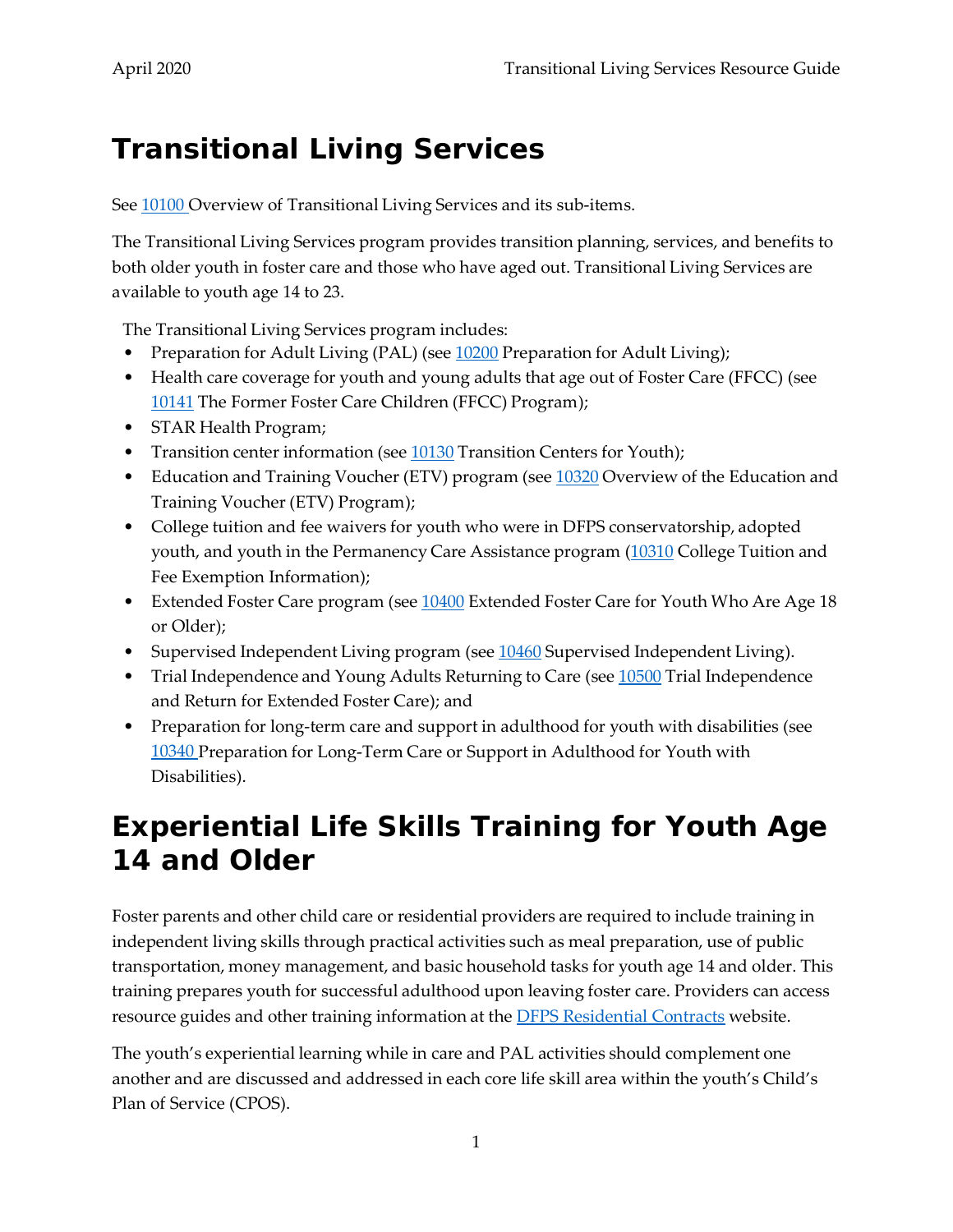## <span id="page-7-0"></span>**Transition Centers for Youth**

Transition centers provide comprehensive services for foster youth, through a one-stop approach that includes access and referrals to community partners and resources. Services may include employment assistance, training, educational support, and various transitional living services geared specifically to meet the individual needs of current and former foster youth age 15 to 25.

Centers may provide additional services, such as PAL Life Skills training classes, job search and job readiness classes, food and housing assistance, and substance abuse or mental health counseling. Transition centers may also serve as a central clearinghouse where local partners such as Workforce Solutions, local community colleges and universities, or the Texas Juvenile Justice Department (TJJD) can meet on a regular basis to jointly serve the youth's needs.

Effective transition centers involve local, state, and federal partners. Each brings different strengths and resources and serves a particular role to promote positive outcomes for youth.

Each center is independently operated and supported by partnerships between DFPS and the Texas Workforce Commission.

See the [Texas Youth Connection](https://www.dfps.state.tx.us/txyouth/) website for transition center locations and contact information. Where centers are available, CPS staff are encouraged to:

- Refer youth for services;
- Meet with the youth at the center to discuss transition planning, other service planning and activities; and
- Support the activities and services the centers provide for the youth.

## <span id="page-7-1"></span>**Healthcare Coverage for Youth and Young Adults Who Age out of Foster Care**

See [10140 O](http://www.dfps.state.tx.us/handbooks/CPS/Files/CPS_pg_x10000.asp#CPS_10140)verview of Healthcare Coverage for Youth and Young Adults Who Age out of Foster Care and its sub-items.

## <span id="page-7-2"></span>**The Former Foster Care Children (FFCC) Program**

Texas is required to provide Medicaid coverage to youth and young adults under age 26 who were in foster care and were receiving Medicaid when they aged out of foster care.

*42 U.S.C.* [§1396a\(a\)\(10\)\(A\)\(i\)\(IX\)](https://uscode.house.gov/view.xhtml?req=(title:42%20section:1396a%20edition:prelim))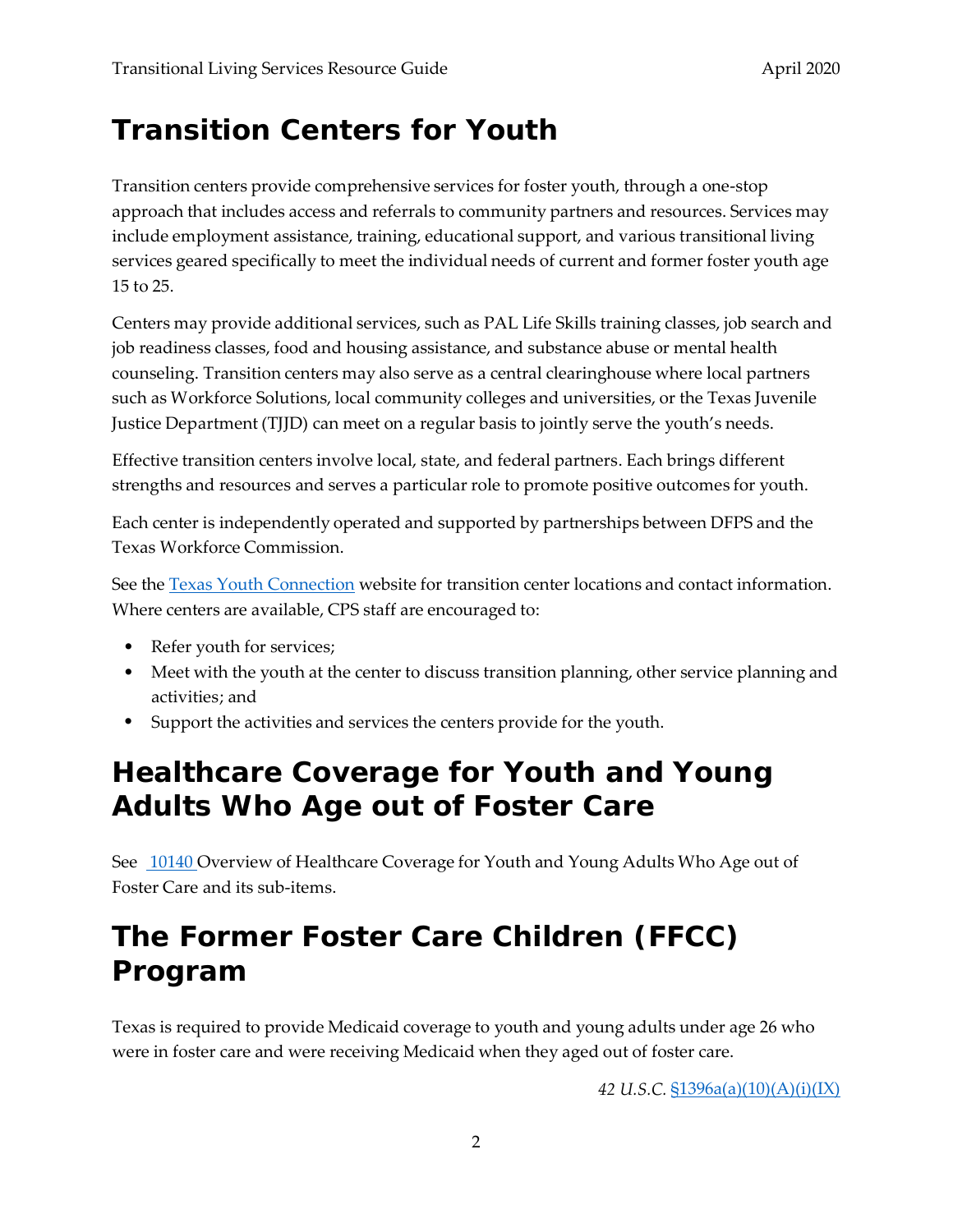The [Former Foster Care Children](https://yourtexasbenefits.hhsc.texas.gov/programs/health/child/former-foster-care) (FFCC) program provides healthcare coverage to young adults through age 25.

To be eligible for the program, a youth must:

- Be age 18 through 25;
- Have been in DFPS foster care on his or her 18th birthday or older;
- Have been receiving Medicaid when she or he aged out of DFPS foster care;
- Be a U.S. citizen, or be a qualified alien; for example, by having an I-551 permanent resident card;
- Once a qualified alien turns age 21, he or she must have had his or her legal immigration status for at least five years to qualify for the FFCC;
- There are no income, asset, or education requirements; and
- Eligible young adults receive Medicaid services through one of the following FFCC healthcare programs, based on age:
	- Young adults ages 18 through 20 are automatically enrolled in the STAR Health program; however, they may switch to a STAR member health plan, if they prefer; or
	- Young adult ages 21 through 25 choose the STAR member health plan of their choice.

For current information on the [STAR Health](https://www.dfps.state.tx.us/Child_Protection/Medical_Services/) Program, see the DFPS STAR Health website.

## <span id="page-8-0"></span>**Out-of-State Eligibility**

A young adult who ages out of DFPS foster care and does not live in Texas is not eligible to receive healthcare coverage from the FFCC program; however, if the young adult returns to Texas to live after aging out of DFPS foster care, he or she may apply for FFCC.

A young adult who ages out of foster care from another state's conservatorship is not eligible for the FFCC, even if he or she lives in Texas.

## <span id="page-8-1"></span>**The Medicaid for Transitioning Foster Care Youth (MTFCY) Program**

If a young adult who is age 18 through 20 was in DFPS foster care, but is not eligible for the Former Foster Care Children (FFCC) program, she or he may be eligible to receive healthcare through the [Medicaid for Transitioning Foster Care Youth \(](https://yourtexasbenefits.hhsc.texas.gov/programs/health/child/transitioning-foster-care)MTFCY) program.

To be eligible to receive healthcare services through the MTFCY program, a young adult must:

- Be age 18 through 20;
- Have been in DFPS foster care on his or her 18th birthday or older;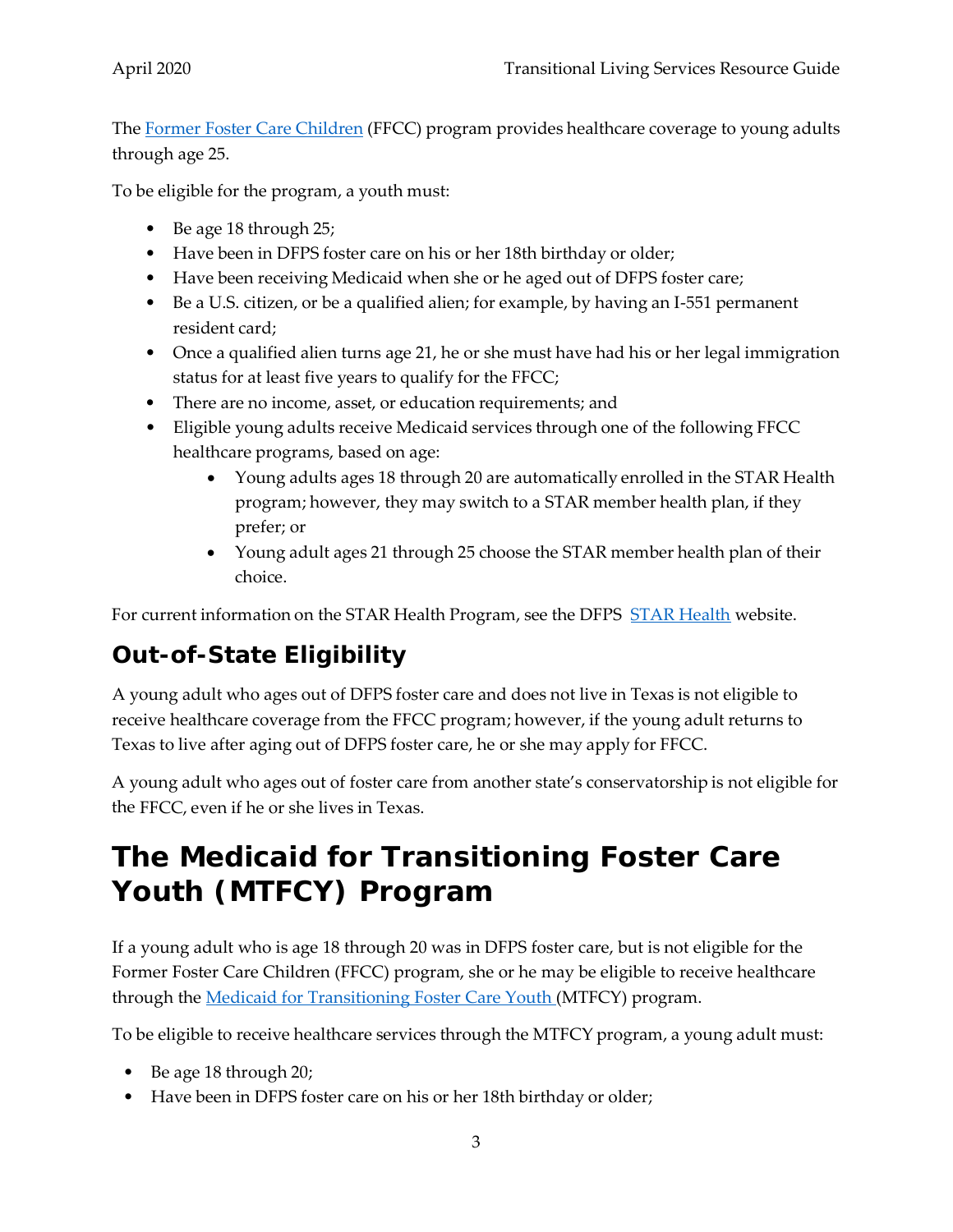- Have no other health coverage;
- Meet HHSC's income rules; and
- Be a U.S. citizen, or be a qualified alien; for example, by having an I-551 permanent resident card.

A young adult who ages out of foster care from another state's conservatorship is no longer eligible to receive healthcare services through the MTFCY program; however, if the young adult is already receiving services through MTFCY, the young adult will continue to do so until his or her 21st birthday, or until the young adult no longer meets the eligibility requirements, whichever occurs first.

## <span id="page-9-0"></span>**Applying or Re-Applying for the FFCC and MTFCY Healthcare Programs**

A young adult may apply or reapply for either the Former Foster Care Children (FFCC) program or the

Medicaid for Transitioning Foster Care Youth (MTFCY) program by:

- Submitting one of the following applications (whichever is appropriate, based on the criteria provided on each application):
	- [Form H1010 T](https://hhs.texas.gov/laws-regulations/forms/1000-1999/form-h1010-texas-works-application-assistance-your-texas-benefits)exas Works Application for Assistance (used to apply for SNAP, TANF, or Medicaid and CHIP); or
	- [Form H1205 T](https://hhs.texas.gov/laws-regulations/forms/1000-1999/form-h1205-texas-streamlined-application)exas Streamlined Application (used to apply for Health Coverage only).
- Visiting the [Your Texas Benefits](https://www.yourtexasbenefits.com/ssp/SSPHome/ssphome.jsp) website;
- Visiting the **[HealthCare.gov](http://healthcare.gov/)** website; or
- Calling  $2-1-1$ .

The young adult can print Form H1010 and Form H1205 from the [Your Texas Benefits](https://www.yourtexasbenefits.com/ssp/SSPHome/ssphome.jsp) website, after setting up an account.

## <span id="page-9-1"></span>**Phone and Online Support for the FFCC and MTFCY Healthcare Programs**

### <span id="page-9-2"></span>**The Your Texas Benefits Website**

A young adult may use HHSC's [Your Texas Benefits w](https://www.yourtexasbenefits.com/ssp/SSPHome/ssphome.jsp)ebsite to:

- Set up an account;
- Apply for healthcare benefits;
- Renew benefits every year;
- Report changes to his or her case;
- Check on benefit-related issues;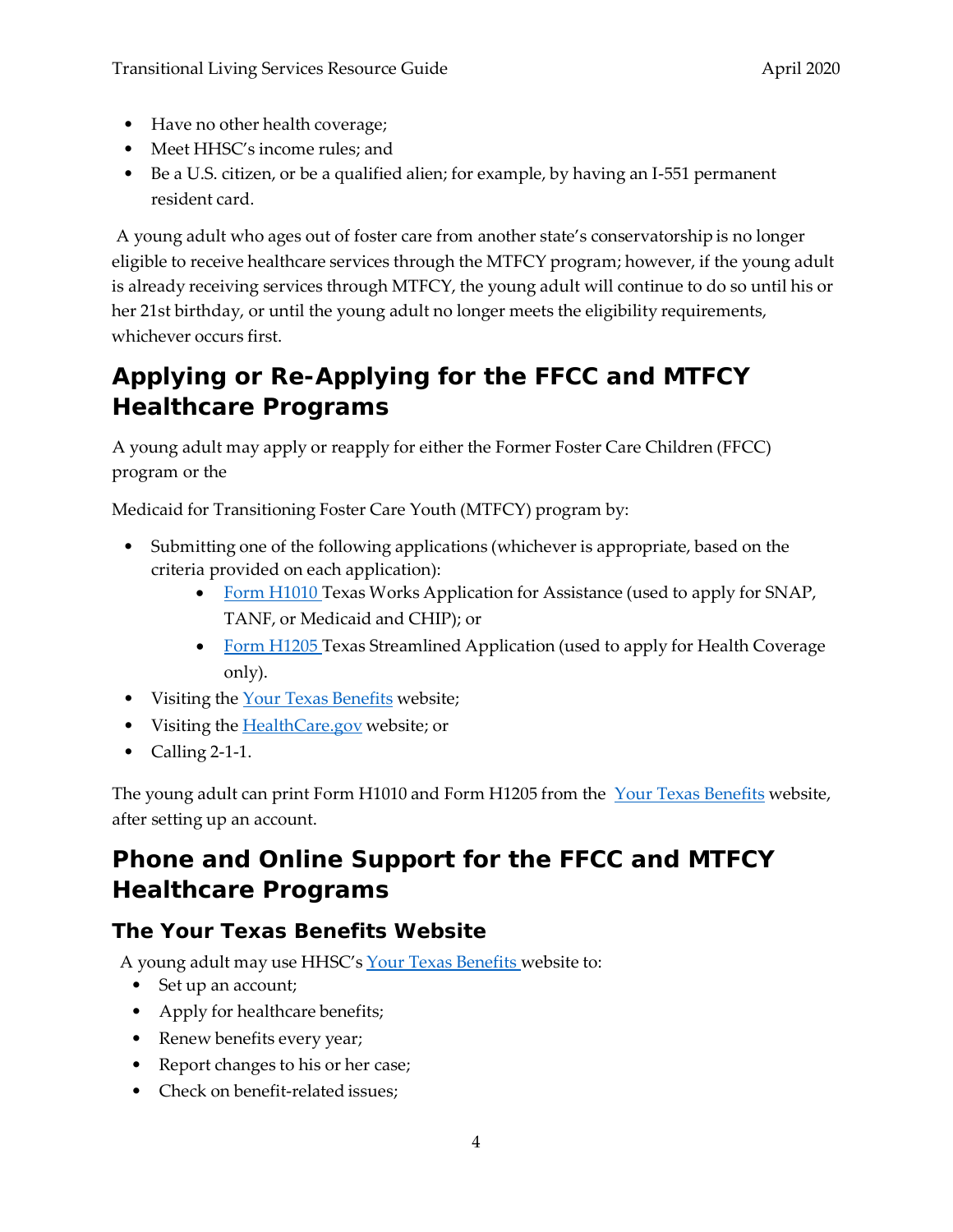- Check when an interview with a representative is scheduled, see what items may be needed for the interview, and upload the items;
- Order or print a Medicaid card; and
- View the Medicaid services for which a young adult is eligible.

### <span id="page-10-0"></span>**The 2-1-1 Texas System**

A young adult may call the [2-1-1 T](https://www.211texas.org/)exas phone system or visit the  $2-1-1$  Texas website for help with Medicaid-related issues, such as applying for benefits, renewing benefits, or reporting changes to a case.

The 2-1-1 system serves the:

- Former Foster Care Children (FFCC) program; and
- Medicaid for Transitioning Foster Care Youth (MTFCY) program.

The 2-1-1 Texas system is used only to re-apply, update, or report changes for the FFCC and MTFCY programs. The system is not used to re-enroll in STAR Health.

### <span id="page-10-1"></span>**The HHSC Mailbox for FFCC and MTFCY Issues**

If a young adult is not able to resolve issues related to the FFCC and MTFCY programs through the Texas 2-1-1 phone or online system, youth should notify caseworker or PAL staff so they can help send the inquiry to the [HHSC CBS FFCHE/MTFCY m](mailto:CBS_ffche-mtfcy@hhsc.state.tx.us)ailbox to request assistance for the young adult.

### <span id="page-10-2"></span>**The STAR Health Program**

[STAR Health](https://www.fostercaretx.com/) is a statewide, comprehensive healthcare program designed to better coordinate and improve access to health care for:

- Children and youth in DFPS conservatorship (under age 18).
- Young adults in DFPS extended foster care (ages 18 through either 20 or 21, depending on the case circumstances).
- Young adults who have returned to extended foster care (ages 18 through 20).
- Young adults who were previously in DFPS foster care and now receive Medicaid through the Former Foster Care Children (FFCC) program (ages 18 through 20); and
- Young adults who were previously in DFPS foster care, are living independently, and receive Medicaid through the Medicaid for Transitioning Foster Care Youth (MTFCY) program (ages 18 through 20).

[Superior HealthPlan Network i](https://www.fostercaretx.com/)s the current managed care company under contract with HHSC to manage the STAR Health program. For more information, see  $STAR$  Health – A Guide to [Medical](https://www.dfps.state.tx.us/child_protection/medical_services/) [Services at CPS.](https://www.dfps.state.tx.us/child_protection/medical_services/)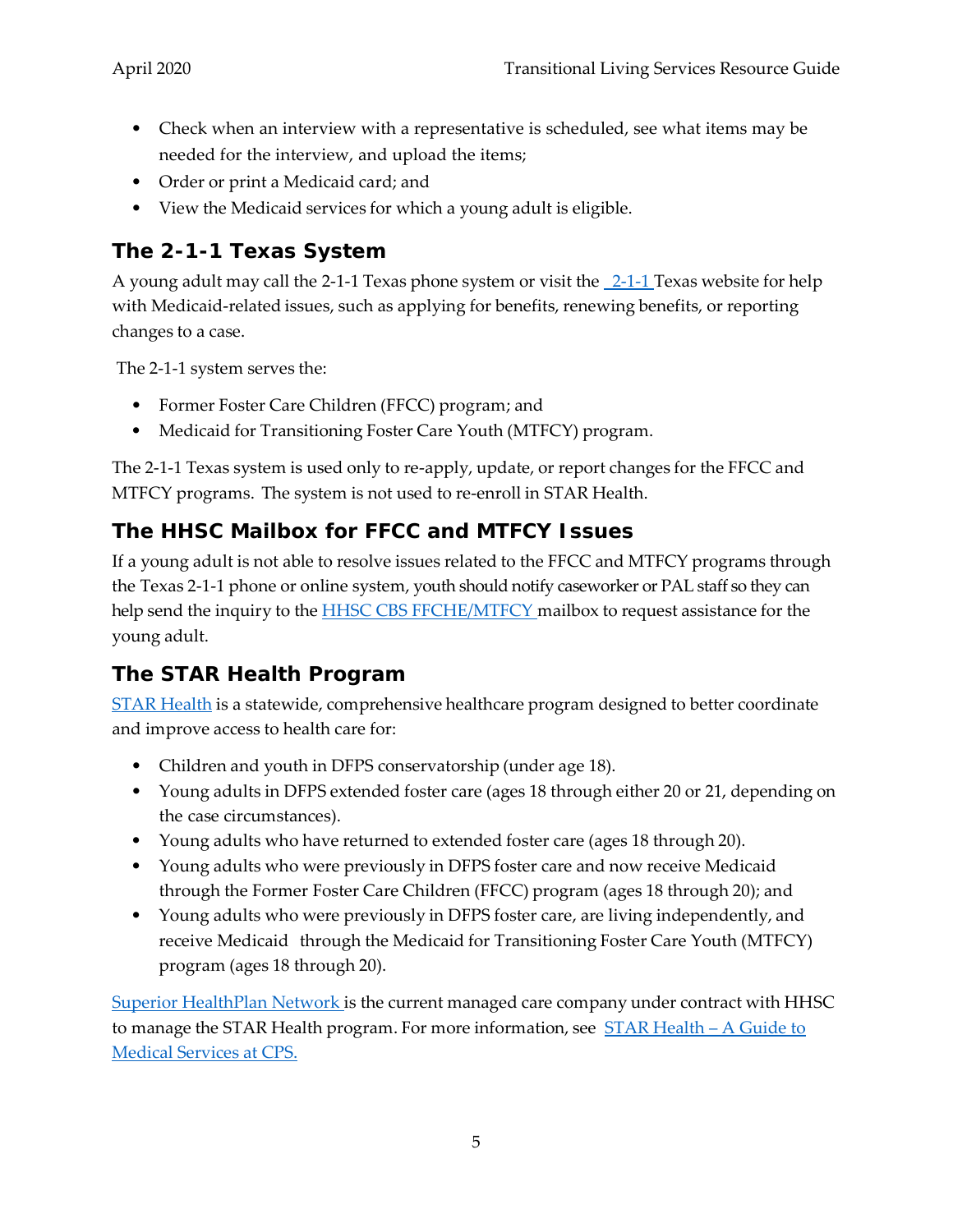## <span id="page-11-0"></span>**Employment Preference for Former Foster Youth**

See  $10330$  Employment Preference for Former Foster Youth.

State agencies are required to give an employment preference to former foster youth who were in DFPS permanent managing conservatorship on the day before his or her 18th birthday, if other applicants for the same position do not have a greater qualification. The employment preference ends the day before the young adult turns age 26.

*Texas Government Code,* [Chapter 672](http://www.statutes.legis.state.tx.us/Docs/GV/htm/GV.672.htm)

State agencies include a department, commission, board, office, or other agency in the executive branch of state government created by the state constitution or a state statute, as well as an institution of higher education as defined by Section [61.003](http://www.statutes.legis.state.tx.us/Docs/ED/htm/ED.61.htm) of the Texas Education Code. However, this provision does not apply to:

- The position of private secretary or deputy of an official or department; or
- An individual holding a strictly confidential relation to the employing officer.

Additional employment preference information is available on the [Texas Youth Connection](https://www.dfps.state.tx.us/txyouth/jobs/default.asp) website.

## <span id="page-11-1"></span>**Preparation for Adult Living (PAL)**

For general information on Preparation for Adult Living (PAL) eligibility and services, see [10200](http://www.dfps.state.tx.us/handbooks/CPS/Files/CPS_pg_x10200.asp#CPS_10200) Preparation for Adult Living (PAL) and its sub-items.

## <span id="page-11-2"></span>**PAL Services**

#### <span id="page-11-3"></span>**Who Provides PAL Services for Youth and Young Adults Who Move to Texas from Another State?**

#### **Youth in a Foster Care Placement**

If a youth under age 18 in foster care or over age 18 in extended foster care is placed in another state, the state of origin must fund the identified PAL services for that youth. However, DFPS can provide Life Skills training as regional funding permits if:

- A youth (under age 18) is placed in Texas from another state through an interstate compact agreement (ICPC);
- A young adult is placed in a licensed placement; and
- The permanency goal is to age out of the foster care system.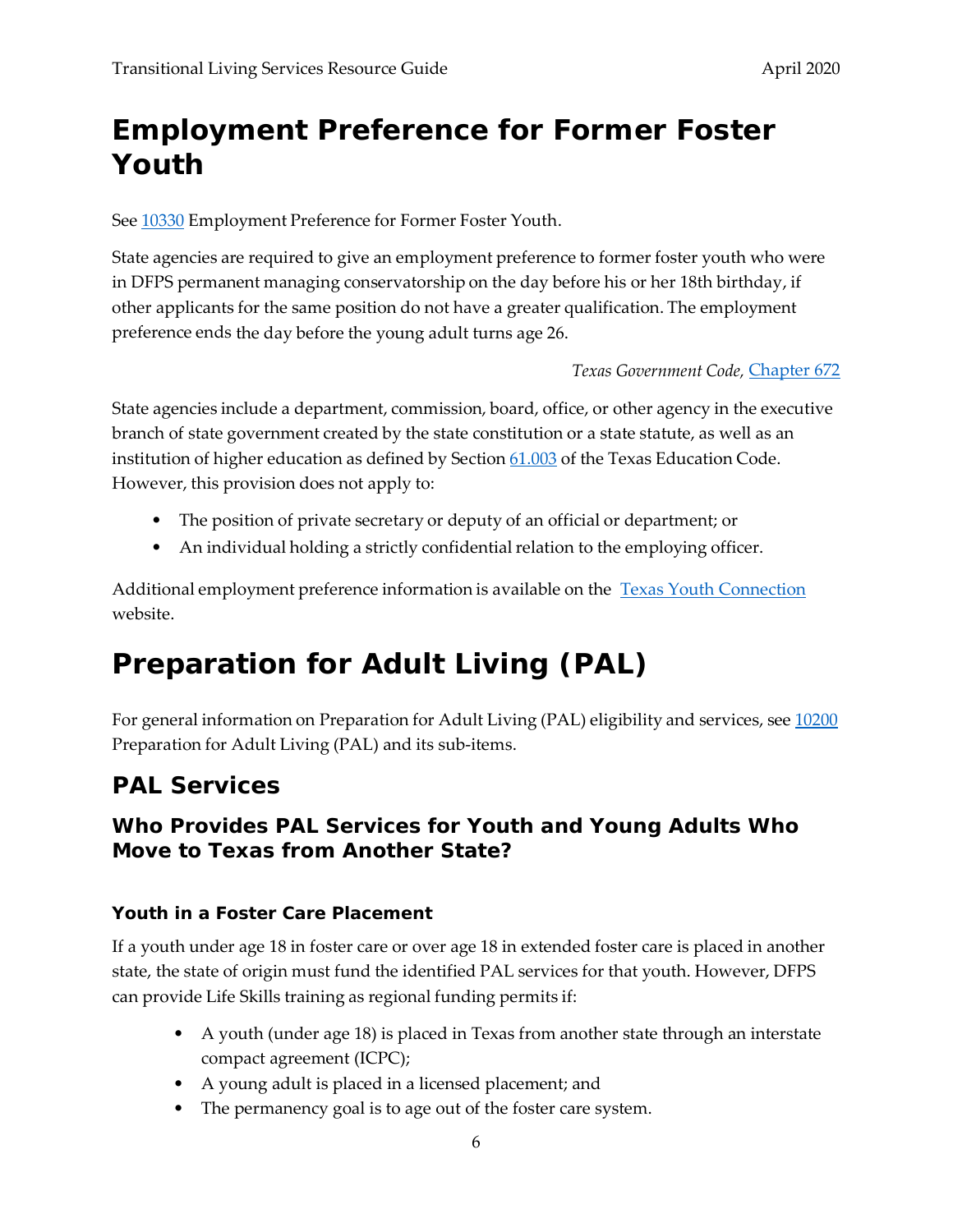#### **Youth Formerly in Foster Care**

If a young adult between the ages of 18 and 21 was formerly in foster care and moves from the state in which he or she aged out of foster care to another state, he or she is eligible for PAL services in the new state.

The state in which the young adult currently resides is responsible for services only if that state already has a program that provides the services the young adult is requesting.

## <span id="page-12-0"></span>**Preparation for Adult Living Life Skills Assessment**

#### Refer to [10221](http://www.dfps.state.tx.us/handbooks/CPS/Files/CPS_pg_x10200.asp#CPS_10222) Life Skills Assessment.

DFPS utilizes the Casey Life Skills Assessment (CLSA) to conduct the independent living skills assessment. The assessment instrument can be found at [www.caseylifeskills.org.](http://www.caseylifeskills.org/)

It is a self-reporting instrument that gives youth and their caregivers the opportunity to assess the youth's strengths and challenges. It is not a test. The CLSA is a comprehensive assessment with 113 assessment items categorized within 8 areas for skills, knowledge and awareness.

| Life Skills          | Number of | <b>Competencies Assessed</b>              |
|----------------------|-----------|-------------------------------------------|
|                      | Items     |                                           |
| Daily Living         | 17        | Meal planning and preparation, cleaning   |
|                      |           | and food storage, home maintenance and    |
|                      |           | computer and internet basics              |
| Self-Care            | 17        | Healthy physical and emotional            |
|                      |           | development such as personal hygiene,     |
|                      |           | taking care of one's health and pregnancy |
|                      |           | prevention                                |
| Relationships and    | 18        | Developing and sustaining healthy         |
| Communication        |           | relationships, cultural competency and    |
|                      |           | permanent connections with caring adults  |
| Housing and Money    | 23        | Banking and credit, finding and keeping   |
| Management           |           | affordable housing, budgeting and living  |
|                      |           | within one's means                        |
| Work and Study       | 20        | Basics of employment, legal issues, study |
|                      |           | skills and time management                |
| Career and Education | 9         | Planning for career and post-secondary    |
| Planning             |           | education pertinent to older youth        |
| Looking Forward      | 8         | Youth's level of confidence and internal  |
|                      |           | feelings important to their success       |

Areas Assessed in the CLSA: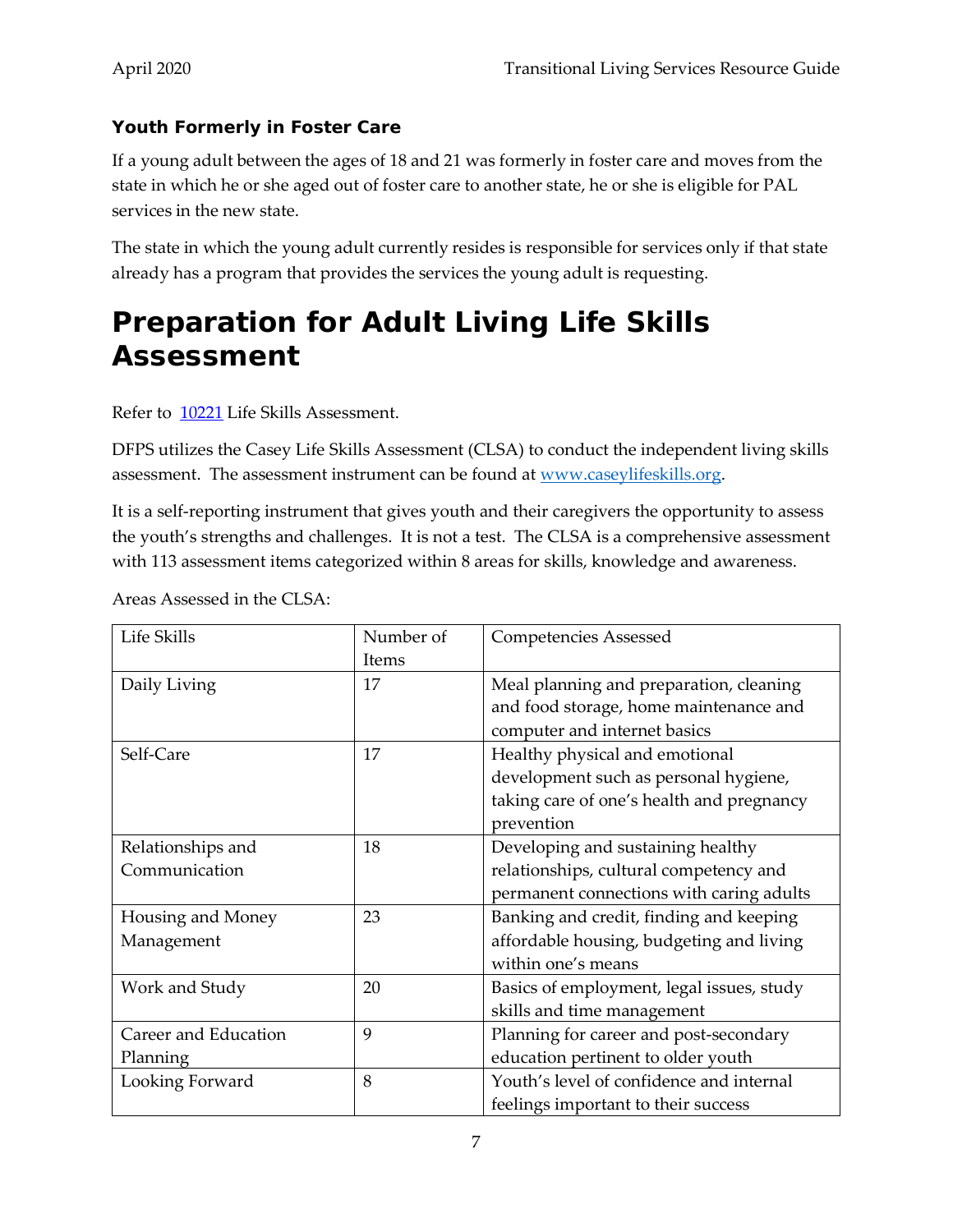| Life Skills | Number of | <b>Competencies Assessed</b>               |
|-------------|-----------|--------------------------------------------|
|             | Items     |                                            |
| Permanency  | 20        | Connection to trusted adults, community of |
|             |           | support, and overall interdependent        |
|             |           | connections                                |

Once the youth and caregiver (when possible) provide input into the youth's assessment, a scored report is generated. A scored comparison report is only available when the caregiver provides their responses within 30 days of the youth's response. An average score for each life skills area is included in the scored report on a scale of 1-5, with 5 indicating high strength. The remaining assessment results will list all the statements for a particular skill area and the youth's answers.

When the assessment is provided by the Preparation for Adult Living (PAL) contract provider, assessment results are discussed during an interpretation session. The contract provider invites the youth, caregiver and caseworker to the interpretation session. The caregiver, youth and caseworker will receive a copy of the youth's scored report from the PAL contractor and/or PAL staff.

The interpretation session or future discussions about the assessment results should include the following:

- Ask youth to identify their strengths (areas where the scores are closer to a 5);
- Ask youth where they felt unsure and they think they need help (lower average scores);
- Remind youth that they may not have had the opportunity to gain experience in certain areas yet. Have them connect what they are doing now with future goals; and
- Compare the assessment results of the youth and caregiver and discuss with them areas of agreement and difference.

Results from the assessment can be used to set future goals and to plan activities for real life learning experiences. Achieved success and knowledge of a particular skill should be included in the youth's plan of service (see section 6241, Child Plan of Service).

## <span id="page-13-0"></span>**Preparation for Adult Living Life Skills Training Curriculum Outline**

Refer to [10222](http://www.dfps.state.tx.us/handbooks/CPS/Files/CPS_pg_x10200.asp#CPS_10222) Life Skills Training.

The PAL Life Skills training curriculum includes, but is not limited to, the following core elements and topics:

• Health and Safety;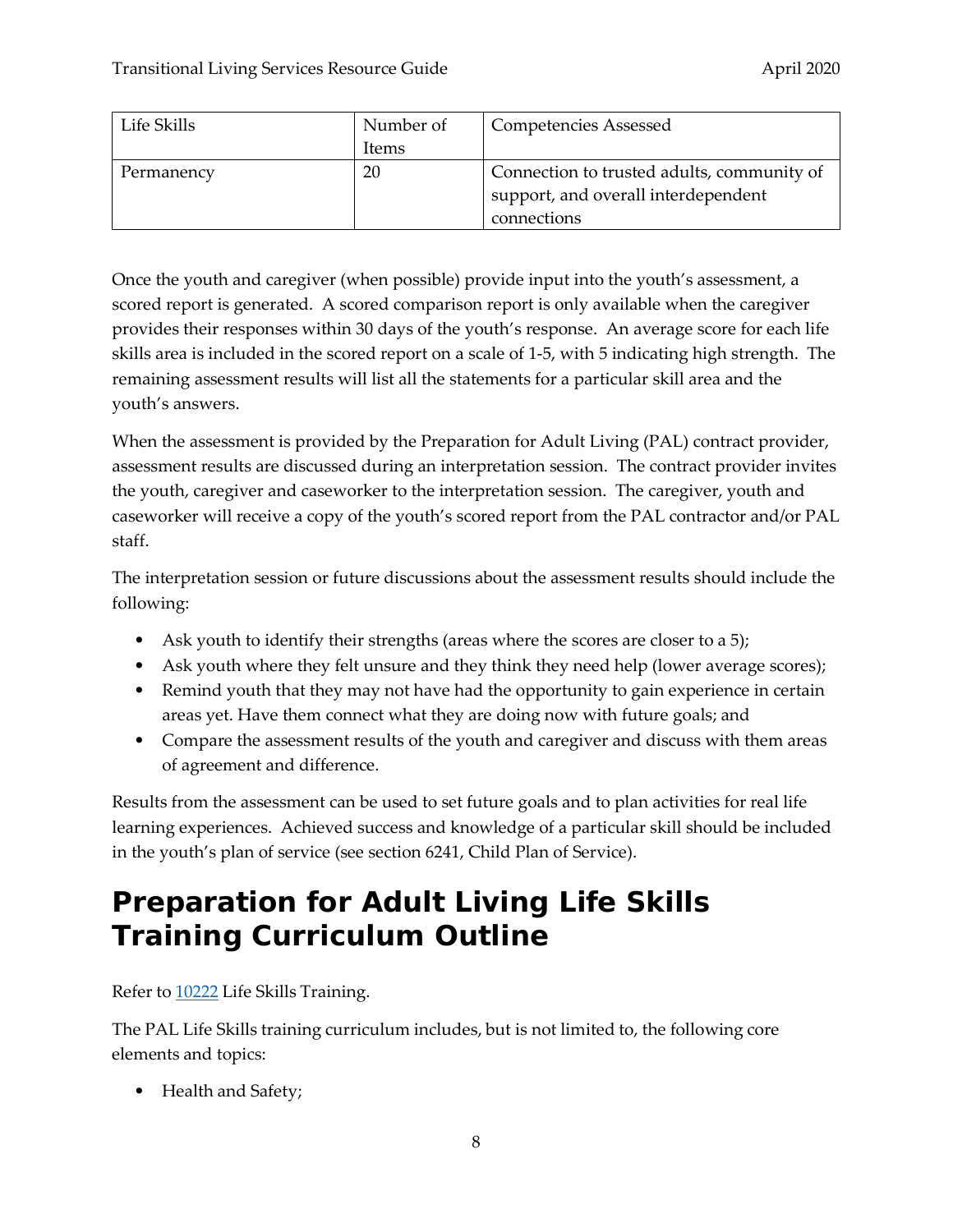- Housing and Transportation;
- Job Readiness;
- Financial Management;
- Life Decisions and Responsibilities; and
- Personal and Social Relationships.

## <span id="page-14-0"></span>**Health and Safety**

#### **Goal**

To provide information that will help youth make healthy choices concerning health care, hygiene, nutrition, birth control, sexual responsibility, and substance abuse. Youth will also develop an understanding of how stress and anger affects their lives, the warning signs of violence, and how to access resources within their community when they are in need of help.

#### **Desired Outcomes**

- a) Understand their health care rights at age 16.
- b) Understand the importance of personal hygiene.
- c) Understand the importance of healthy eating.
- d) Learn how to find a doctor, make an appointment, and understand their health care options when they leave care.
- e) Develop an understanding of their sexual responsibility and risky behaviors.
- f) Understand all birth control options, how they are used, the pros and cons of use and where to get them.
- g) Develop a better understanding of reproduction and pregnancy risks.
- h) Understand the different types of Sexually Transmitted Diseases (STDs) and know the signs and dangers of STDs.
- i) Understand how to protect themselves against STDs.
- j) Understand the negative impact substance abuse has on self-sufficiency.
- k) Know the signs of addiction.
- l) Know how stress affects their lives and how to develop positive coping skills.
- m) Understand human trafficking, the traps of the trafficker, and how to stay safe.
- n) Know what services and support are available to victims of human trafficking (including reporting alleged abuse to local law enforcement).

#### **Minimum hours required in class: 5**

#### **Reinforcement Homework Activities (select at least 2):**

- 1. Plan, shop for, and prepare a nutritious meal.
- 2. Create a balanced menu and a shopping list for three days.
- 3. Make a doctor or dentist appointment for yourself.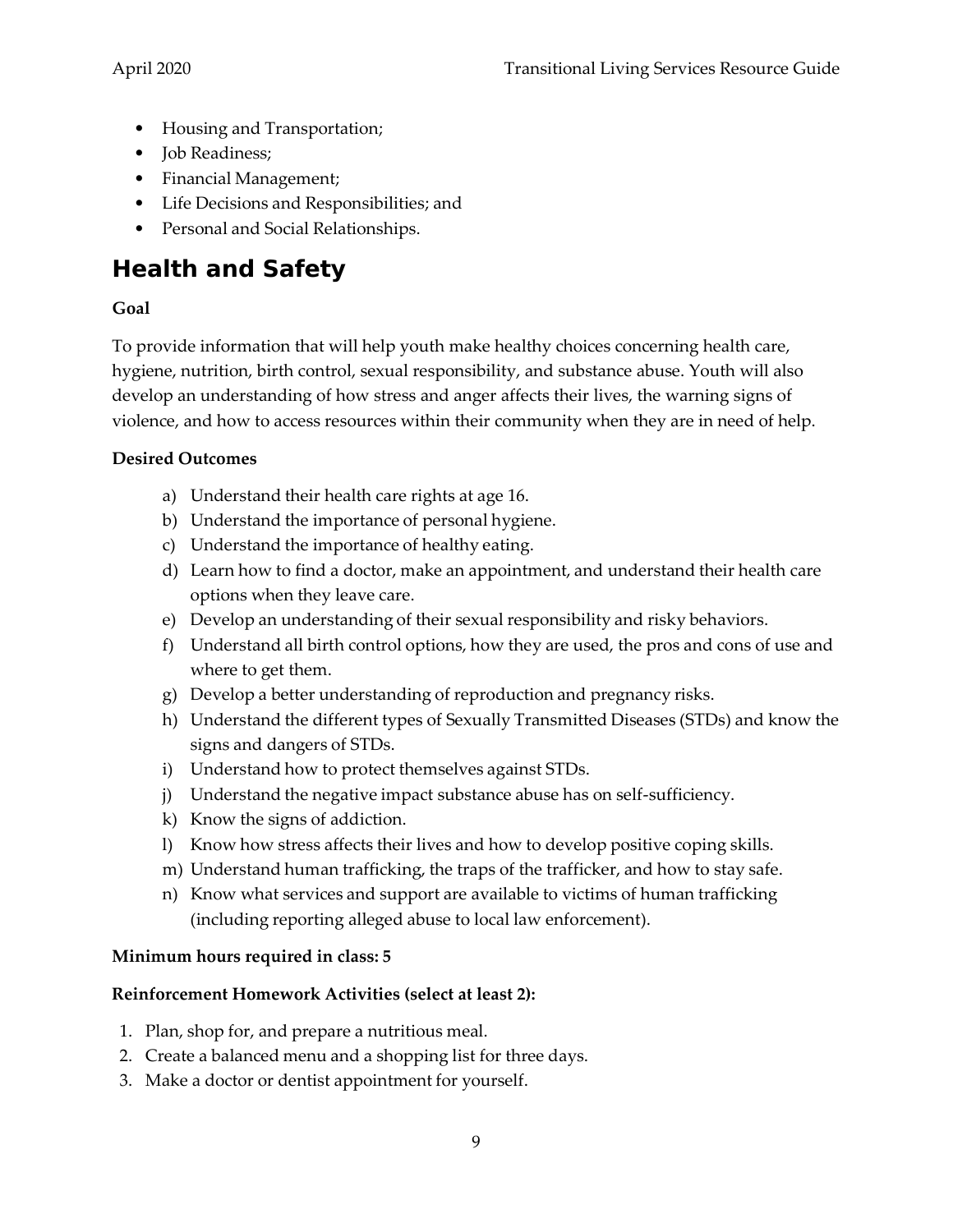- 4. Develop a list of your current doctors, including their addresses and phone numbers. Also list your medications, their purposes and the name and contact information for your preferred pharmacy.
- 5. Research local agencies that can help with substance abuse. Call to find out eligibility requirements.
- 6. Identify three strategies to reduce or eliminate stress. Practice these for a week and evaluate the effectiveness of each strategy.

#### **Minimum Standards Curriculum Outline**

#### **1. Personal Health Care**

- 1.1 Review medical rights of foster youth at age 16.
- 1.2 Identify elements of good personal hygiene.
	- 1.2.1 Discuss importance of bathing, brushing teeth, washing and combing hair, using deodorant, and other personal hygiene habits.
	- 1.2.2 Discuss importance of wearing clean clothes.
- 1.3 Identify elements of good nutrition.
- 1.4 Identify how to take care of personal health needs, mental health needs and services including preventive care, making appointments, Medicaid, and health insurance. Also discuss the right to confidentiality.

#### **2. Sexual Responsibility**

- 2.1 Describe various types of STDs, as well as their transmission and prevention.
- 2.2 Tell where, how, and when to be tested for STDs.
- 2.3 List community resources pertaining to STDs.
- 2.4 List and compare different forms of birth control.
- 2.5 Describe basic reproductive anatomy (male and female).
- 2.6 Describe the process of human reproduction.
- 2.7 Discuss the options for being sexually responsible.
- 2.8 Identify your own personal values around sexual responsibility

#### **3. Substance Abuse**

- 3.1 List reasons why people may use or abuse drugs.
- 3.2 Describe the short- and long-term effects of drug use and abuse on relationships, selfsufficiency, and jobs.
- 3.3 List the warning signs of addiction.
- 3.4 Discuss where people can get help for substance abuse.

#### **4. Coping and Stress Management**

- 4.1 Label signs of stress due to physical, emotional, environmental, and situational events.
- 4.2 Compare positive and negative coping mechanisms.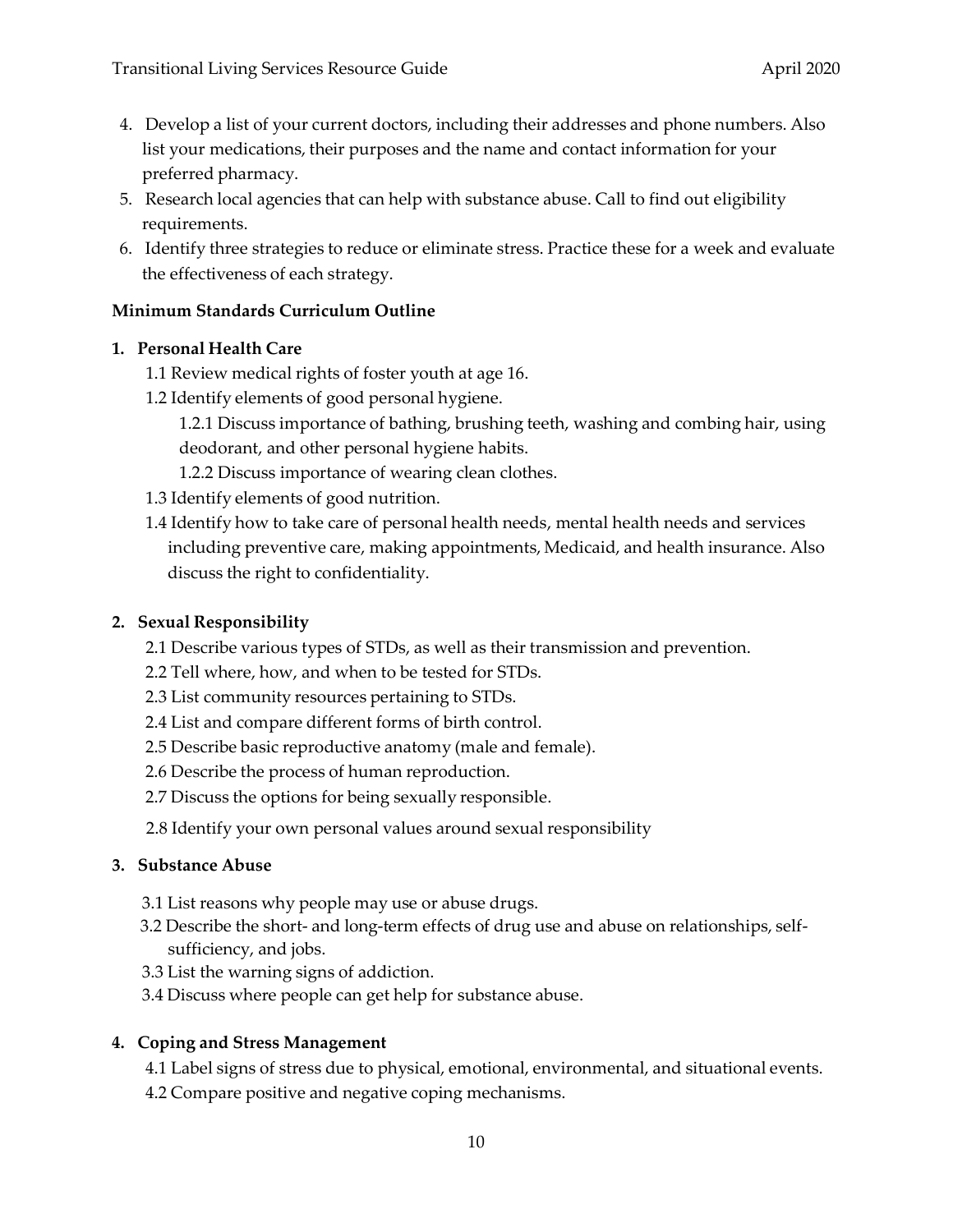- 4.3 Tell the difference between and list positive and negative support systems.
- 4.4 Describe when, who, and how to ask for help.

## <span id="page-16-0"></span>**Housing and Transportation**

#### **Goal**

To provide the tools and strategies for youth to plan for, find, and maintain safe, affordable housing and transportation.

#### **Desired Outcomes**

- a. Understand the pros and cons of various housing options.
- b. Understand the pros and cons of various transportation options.

c. Understand the legal responsibilities and consequences of contracting to rent or purchase property.

#### **Minimum hours required in class: 5**

#### **Reinforcement Homework Activities (select at least 2):**

- 1. Practice reading apartment classified ads.
- 2. Talk to someone who lives in an apartment and find out what expenses they have in addition to rent.
- 3. Select an apartment from an advertisement and prepare a monthly budget that includes all monthly expenditures.
- 4. Select a destination and use the internet or call to find out the bus route to get there, how long it will take, and how much it will cost.
- 5. Plan a bus trip and take it.
- 6. Select a car from the classified ads and make a budget to buy and maintain that car for one year (don't forget gas, insurance, maintenance, and monthly payments).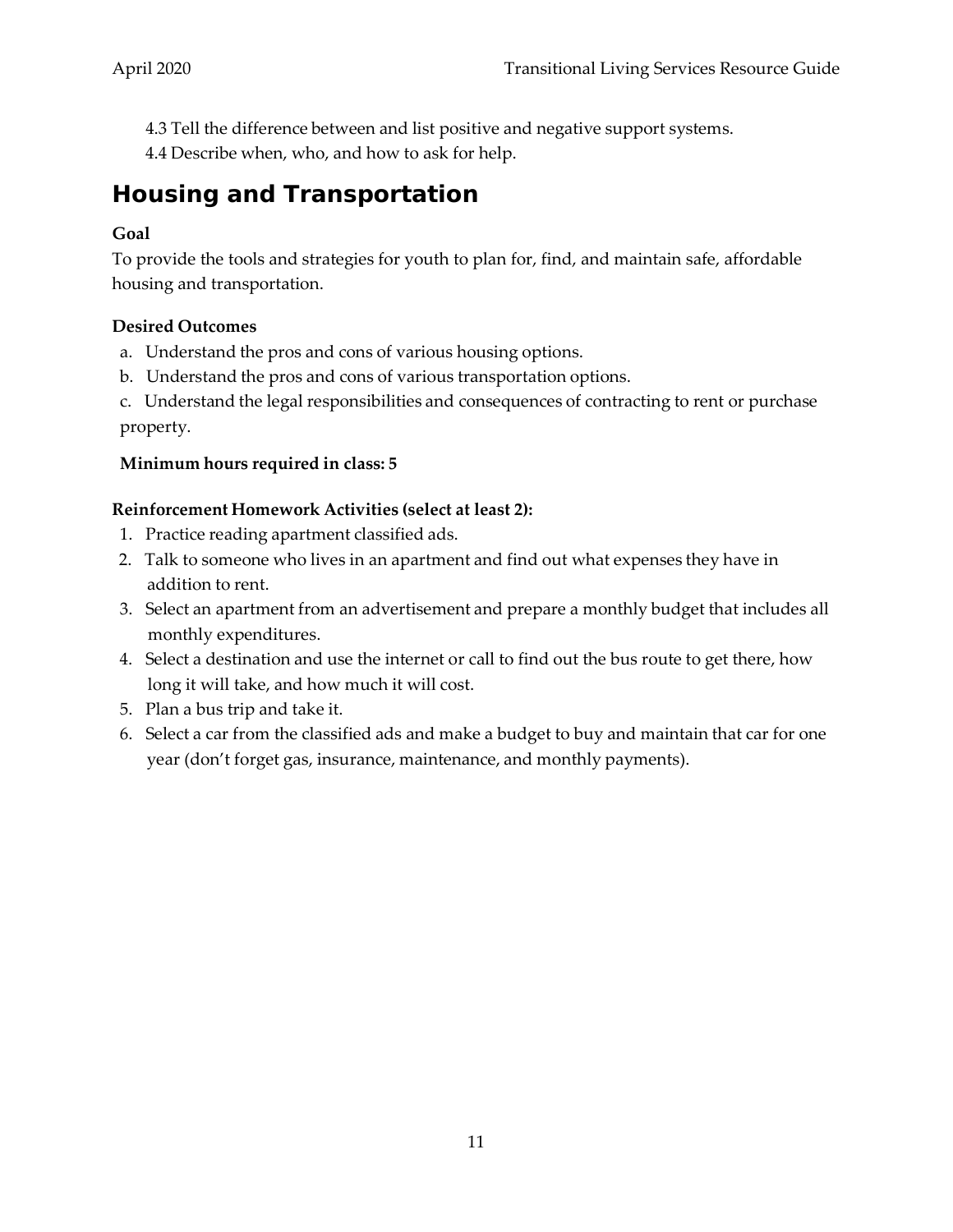#### **Minimum Standards Curriculum Outline:**

#### **1. Finding Housing**

- 1.1 List the characteristics of safe housing.
- 1.2 Describe types of housing options that could be available after care and the qualifications for each (campus housing, military, job corps, rental properties and homeownership).
- 1.3 Compare various apartment sizes and types (studio, efficiency, shared living).
- 1.4 Define boarding houses and rooms for rent.
- 1.5 Describe the transitional living programs available and their benefits.
- 1.6 Explain housing vouchers and how to apply for and use them (Section 8).
- 1.7 Describe the options for the homeless, such as shelters available in the area.
- 1.8 Consider the costs of housing, such as deposits, utilities, and insurance.
- 1.9 Compare the costs of renting vs. owning, as well as benefits of each.
- 1.10 Define commonly used abbreviations in apartment advertising.
- 1.11 Practice reading apartment classified advertisements.
- 1.12 Compare the effect of various apartment selections on personal budgets.
- 1.13 Describe the role of apartment locator services.

#### **2. Rentals, Leases, and Contracts**

- 2.1 Review the questions asked on an apartment application and discuss issues such as background checks, rental history, and credit.
- 2.2 Complete a sample apartment application.
- 2.3 Review a tenant lease and discuss tenant rights and responsibilities. Describe the effects of breaking that lease, paying rent late, and damage to the unit.
- 2.4 Describe the legal ramifications of a signed lease.
- 2.5 Review an apartment inspection form (move in/move out).
- 2.6 Describe the negative effects of breaking a lease.
- 2.7 Explain the reasons you may be evicted.

#### **3. Roommates and Shared Living**

- 3.1 Describe the pros and cons of having a roommate.
- 3.2 Review a roommate agreement and describe the benefits of having a roommate agreement.
- 3.3 Consider options for sharing household duties and bill paying with a roommate.
- 3.4 List regular housekeeping duties and consider whom you can contact for needed repairs in your housing.
- 3.5 List precautions you should take so that you and your belongings stay safe.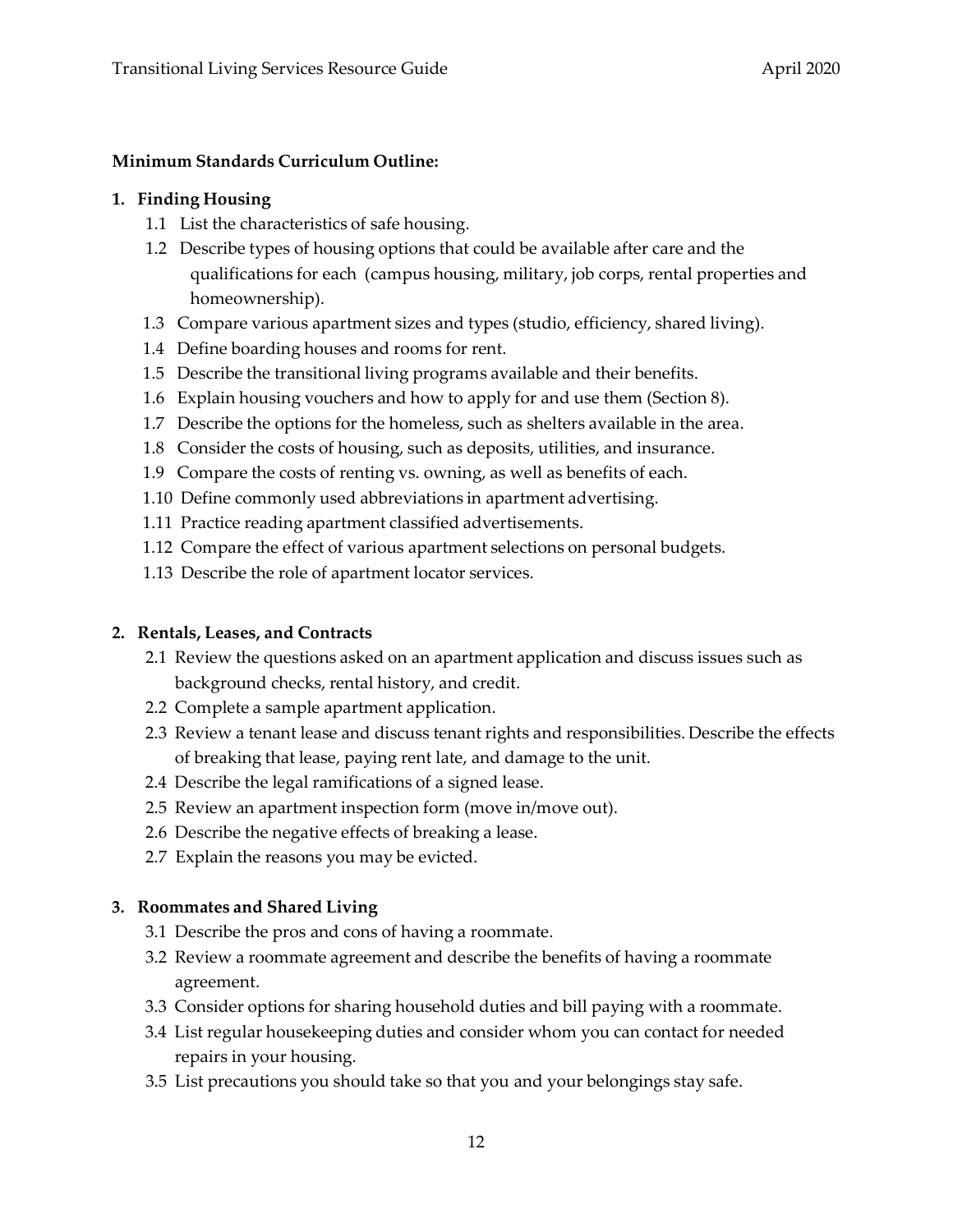#### **4. Getting Around**

- 4.1 List the types, costs, and benefits of public transportation available in your area.
- 4.2 Use a bus schedule to map out a route and determine the cost of taking that route.
- 4.3 Describe steps to obtain a driver's license and the responsibilities included with one.
- 4.4 Describe legal requirements for insurance coverage for drivers and the consequences of not carrying insurance.
- 4.5 List steps to buying a car.
- 4.6 List the ways to research the cost, reliability, dealer reputation, safety information, and warranty on a vehicle.
- 4.7 Compare the options of paying cash or financing a vehicle.
- 4.8 List basic maintenance items on a vehicle.
- 4.9 Compare kinds of insurance for a vehicle and the costs (higher for young adults).

### <span id="page-18-0"></span>**Job Readiness**

#### **Goal**

To assist youth in attaining their full career potential by helping them consider, assess, and plan their education and employment goals and by supporting their ability to execute their plan.

#### **Desired Outcomes**

- a. A decision to complete high school or get a GED.
- b. Understand the role education plays in future economic success.
- c. Understand options for higher education and vocational training.
- d. Understand self-marketing (current transferable skills, relevance of a professional resume, and the importance of an interview).
- e. Know how to find and keep a job (including job search and job shadowing/internships).
- f. Recognize and develop a career plan (how to set goals, who to include, how to use all Workforce Investment Act (WIA) services, and how to follow through).

#### **Minimum hours required in class: 5**

#### **Reinforcement Homework Activities (select at least 2):**

- 1. Explore local pay scales for jobs or careers of interest.
- 2. Find out what your school offers in terms of assistance or resources for help for classes, schedules, and planning for graduation.
- 3. Create a typical weekly schedule for a student who also works (include homework, writing papers, work schedule, extra-curricular activities, and leisure activities).
- 4. Research two careers of interest to you and describe a typical work day, the skills required and what you will learn on the job, and the expected starting pay and opportunities for advancement to better paying positions.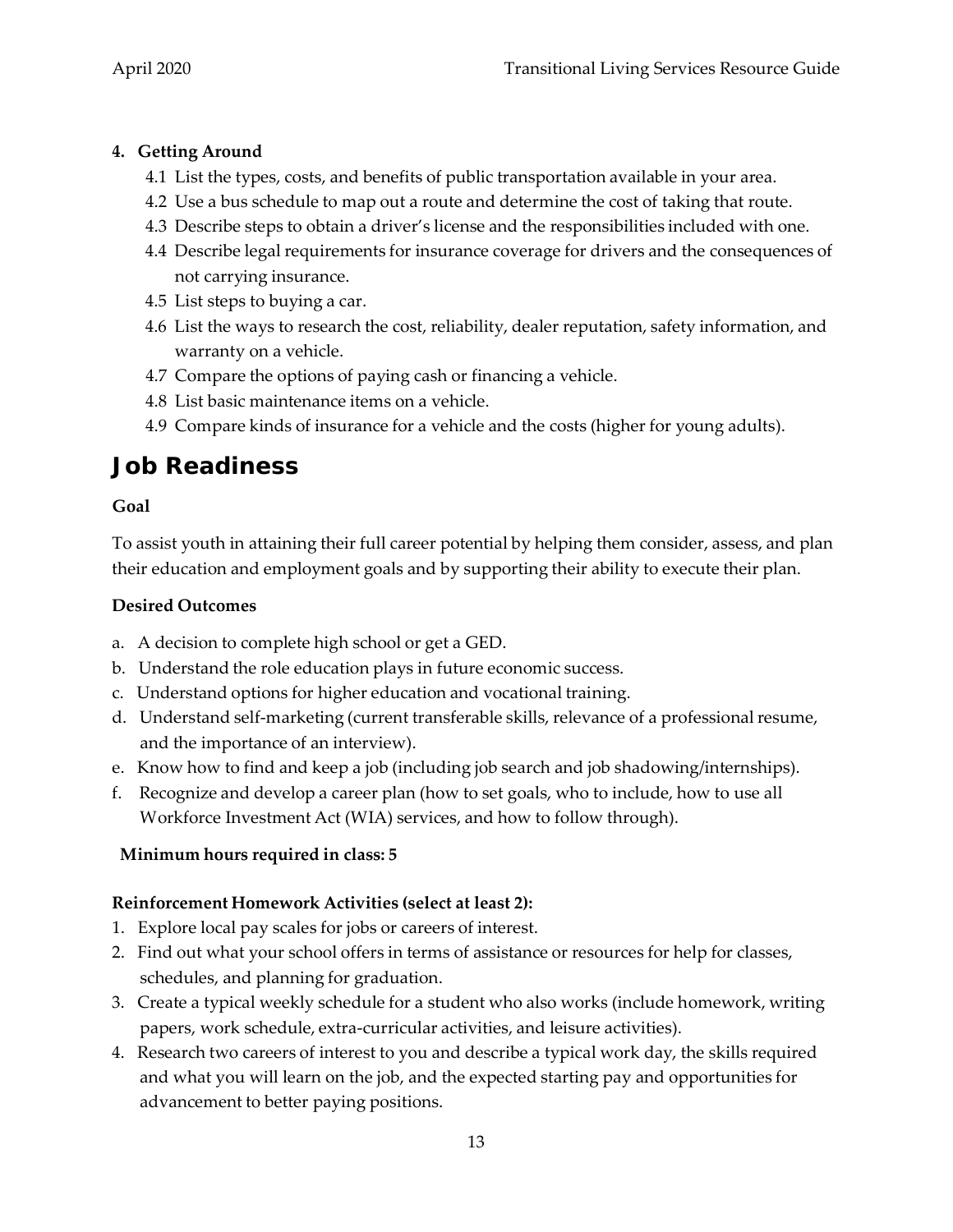- 5. Create a resume and a cover letter.
- 6. Obtain an application for a real job and complete it.
- 7. Practice a mock job interview.
- 8. Take a tour of a college campus.

#### **Minimum Standards Curriculum Outline:**

#### **1. Link between Education and Employment**

1.1 Define a livable wage job.

1.2 Compare the effect that the level of formal education or trade education has on starting salary scale and lifetime earning ability.

#### **2. Education – Finishing High School**

- 2.1 Describe the positive effects and negative effects of completing or not completing high school education with a GED or diploma.
- 2.2 Describe steps to accomplishing an individual's educational goal of graduation or GED completion and how to overcome barriers to achieving that goal.
- 2.3 Describe when, where, and who to go to for help in reaching educational goals (tutors, teachers, and study skills classes.)
- 2.4 Discuss issues that keep students from meeting all of their time commitments, and tools to help manage time.

#### **3. Career Planning**

3.1 Assess strengths using career interest inventory, personality profiler, and aptitude indicator.

Determine three career options that are reasonable and obtainable based on assessments.

- 3.2 Define transferable job skills and their value in getting a job. (Skills you get from different roles you play in life - such as athlete, volunteer, artist, friend, family member, co-worker - and how to bring this up in a resume or interview).
- 3.3 Describe the value a job, volunteer work, or internships has on gaining experience or building transferable job skills.
- 3.4 Define and compare college, vocational school, or trade school education.
- 3.5 Describe alternative job skill training (WIA or on-the-job).
- 3.6 Learn where to find workforce: resources, programs, and centers in your area.

#### **4. Job Readiness**

4.1 Define elements of a resume and cover letter.

4.2 Describe and research ways to search for a job (friends or relatives, newspaper ads, applying directly to an employer, temporary agencies, internet research, government agencies, and school placement center).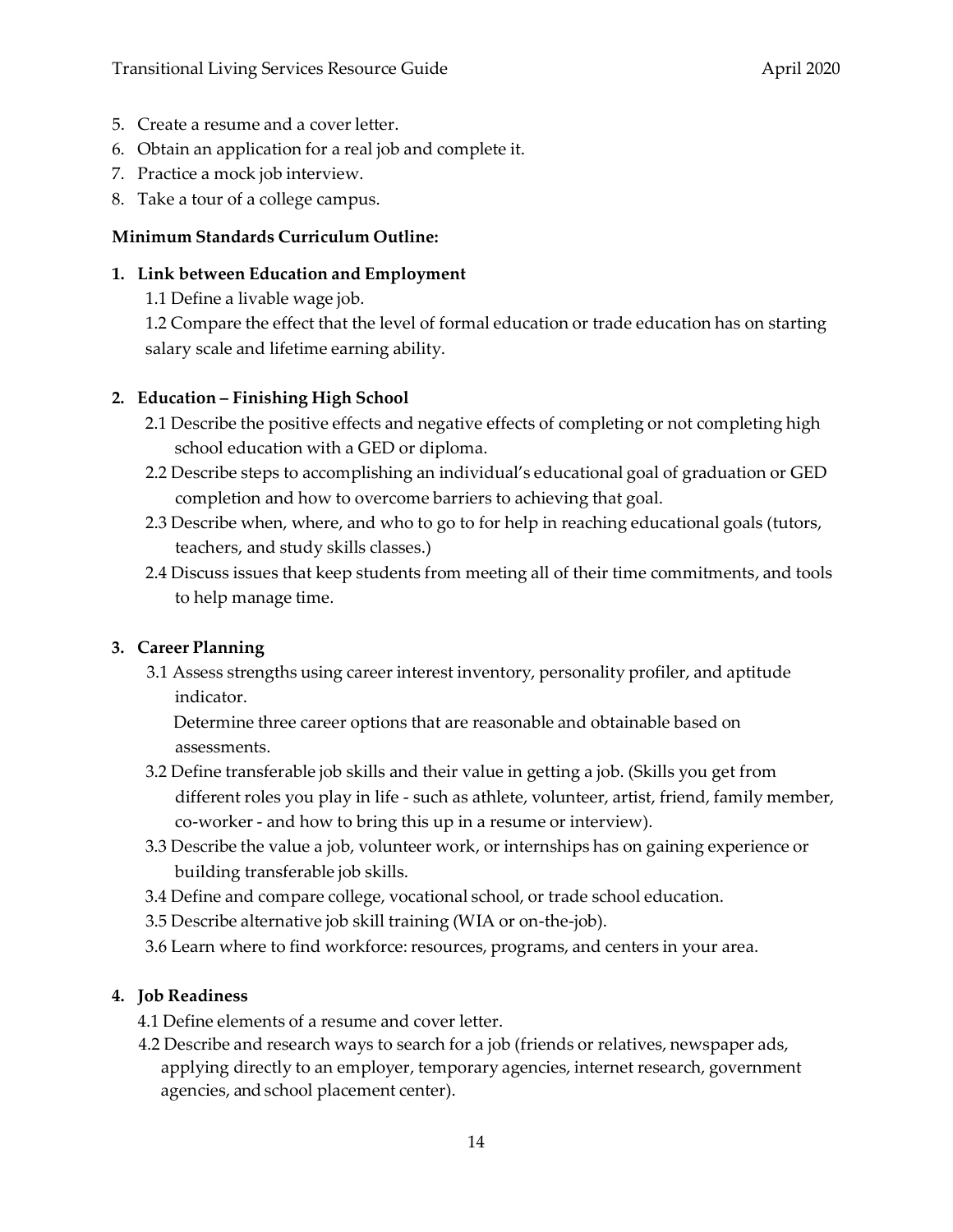- 4.3 Review basic instructions on how to complete job applications; complete and critique a practice application.
- 4.4 Participate in a mock interview in class and give and receive feedback to improve interview skills.
- 4.5 Describe how to follow up after interviews and the importance of writing thank you notes.
- 4.6 Describe benefits of pre-employment options such as job shadowing, internships, and mentors.
- 4.7 Describe ways to keep a job, ways to lose a job, and how to best deal with issues that may arise in the workplace.
- 4.8 Describe the best way to leave a job or to change jobs in many circumstances.
- 4.9 Describe dress code as it pertains to various jobs.

#### **5. Higher Education**

- 5.1 Research higher education options, including College for All Texans (online).
- 5.2 Practice completing the Texas Common Application (online or printed).
- 5.3 Define the various higher education entrance tests (SAT, ACT, TASP, AP).
- 5.4 Define orientation at a place of higher education.
- 5.5 Describe student housing available for higher education.
- 5.6 Describe the different forms of financial aid available: (tuition exemption, ETV, FAFSA, other) and qualifications for each.

### <span id="page-20-0"></span>**Financial Management**

#### **Goal**

To provide the tools and information that will help youth develop financial literacy skills that will lead to financial responsibility and independence.

#### **Desired Outcomes**

- a. Understand banking, including use of online banking.
- b. Understand the effects of good and bad credit.
- c. Understand financial responsibility (bills).
- d. Distinguish between wants and needs.
- e. Develop experience in creating and developing and maintaining a budget.
- f. Develop experience reading a pay stub.
- g. Understand how and when to file an income tax return.
- h. Learn how to balance a checkbook.
- i. Understand the pros and cons of using credit cards, ATM, and debit cards.
- j. List ways to protect against identity theft.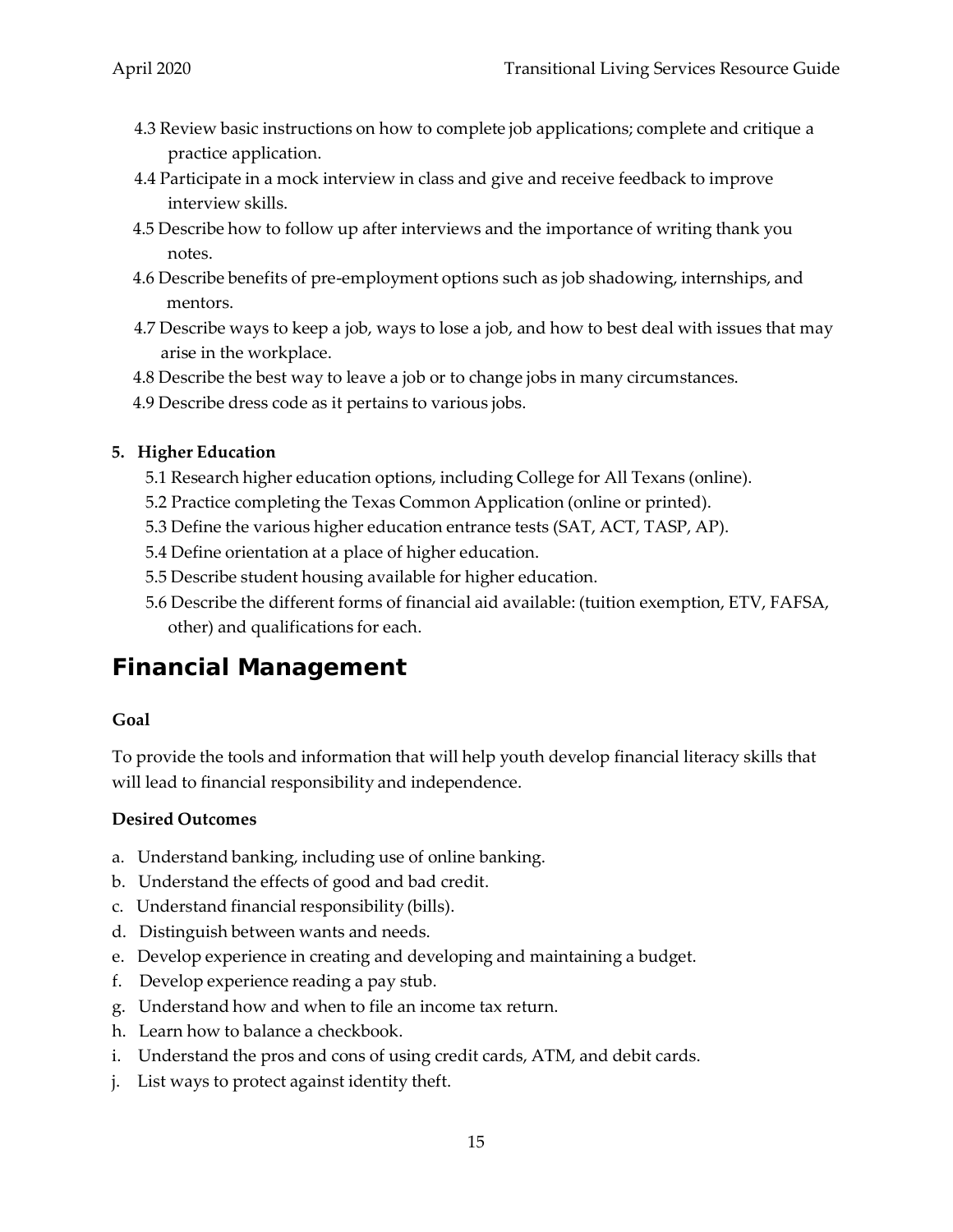#### **Minimum hours required in class: 5**

#### **Reinforcement Homework Activities (select at least 2):**

- 1. Open a checking or savings account.
- 2. Make a budget for a week and track expenses.
- 3. List expenses when moving out on your own and create a plan for covering expenses.
- 4. Research identity or credit theft.
- 5. Research check cashing stores and fees.
- 6. Obtain your credit report and review it for accuracy.
- 7. Complete a financial management training offered by a bank.

#### **Minimum Standards Curriculum Outline**

#### **1. Banking**

- 1.1 List steps in opening a checking or savings account, to include online banking.
- 1.2 Compare debit cards, check cards, and credit cards and discuss responsible use.
- 1.3 Identify parts of a check.
- 1.4 Practice writing a check.
- 1.5 Describe the consequences of bouncing a check.
- 1.6 Describe how to make a deposit.
- 1.7 Identify steps to balance a checkbook.
- 1.8 Identify how and where to cash a check.
- 1.9 Identify financial management trainings offered by banks.

#### **2. Pay Stub**

- 2.1 Discuss differences between hourly and salaried employees.
- 2.2 Identify parts of a pay stub (hours worked, wages, gross and net pay, taxes, insurance deductions, benefits).
- 2.3 Describe the safest plan for signing and depositing your check.
- 2.4 Discuss how and when to file income tax returns.

#### **3. Budgeting**

- 3.1 Learn how to prioritize expenditures by comparing wants and needs.
- 3.2 Describe the importance of having and maintaining a budget.
- 3.3 Learn how to create a budget.
- 3.4 Discuss benefits and ways to save money.
- 3.5 Discuss earning enough to cover costs of living (full time versus part time, more than one job, or higher wages).

#### **4. Credit**

- 4.1 Describe uses for credit cards.
- 4.2 Describe interest rates and discuss advantages of low interest versus high interest.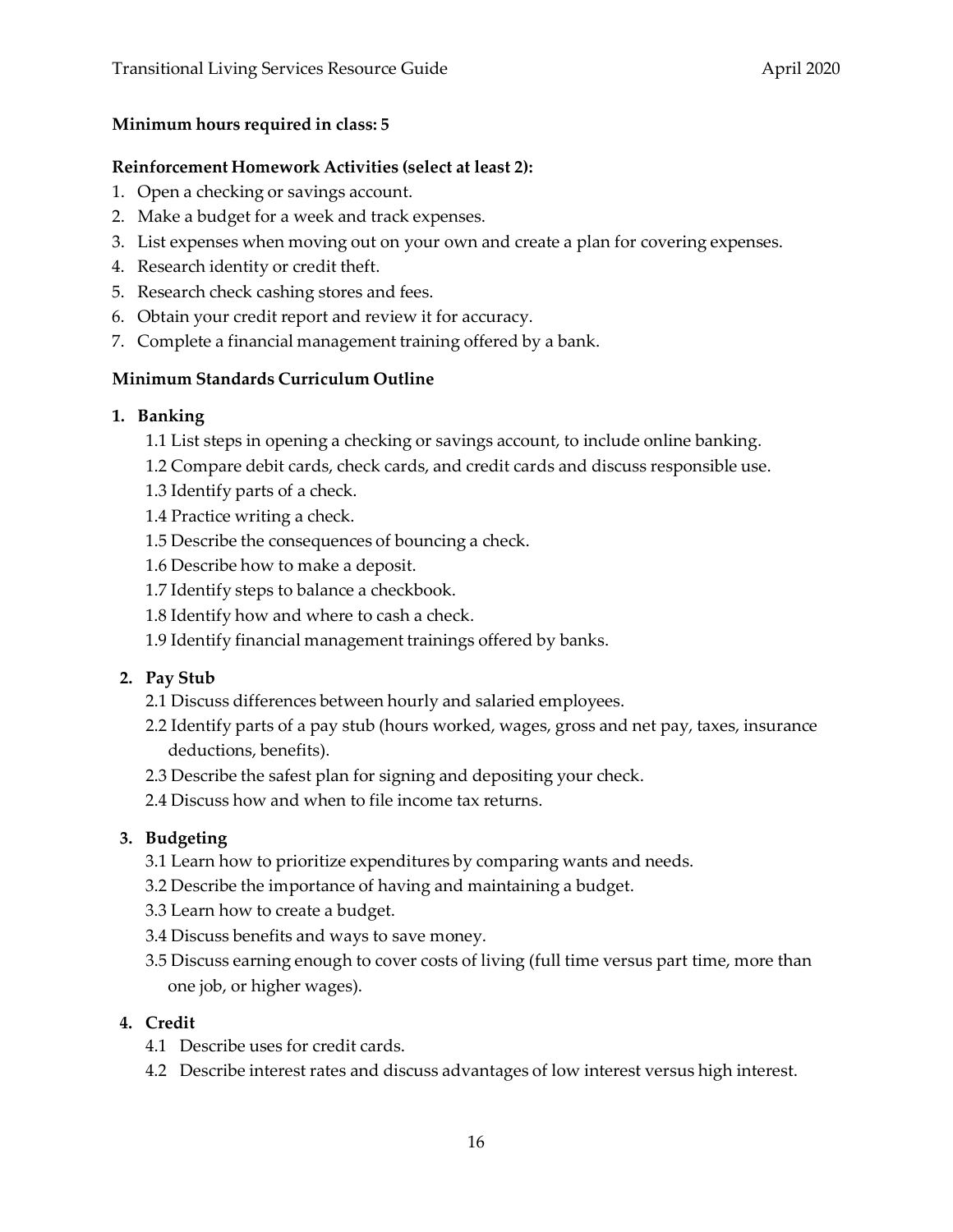- 4.3 Identify the actions that lead to bad credit (late payments, non-payments, breaking a lease, and health debt) and the effects of bad credit on credit scores.
- 4.4 Identify the actions that lead to good credit and the benefits of good credit.
- 4.5 Discuss ways credit companies target young adults.
- 4.6 Discuss scams and identity theft, how to avoid them and/or report them and potential consequences.
- 4.7 Define credit scores/ratings and discuss importance of scores.
- 4.8 List ways to get your credit report.
- 4.9 Review your credit report to locate important information.
- 4.10 Describe the process for disputing items on a credit report.

### <span id="page-22-0"></span>**Life Decisions and Responsibilities**

#### **Goal**

To provide a forum for youth to consider the many responsibilities and decisions they will be making as they move toward independent living.

#### **Desired Outcomes**

- a) Understand the legal rights and responsibilities of being an adult.
- b) Understand how and why certain documents are important and must be secured.
- c) Be aware of community resources and how to access them.
- d) Develop a preliminary transition planning document.
- e) Create a list of caring adults and community supporters.
- f) Understand the risks and benefits of using social media.

#### **Minimum hours required in class: 5**

#### **Reinforcement Homework Activities (select at least 2):**

- 1. Take a trip to the government offices that issue duplicate birth certificates or ID cards and find out the process for application.
- 2. Research online where to go in your county to get a driver's license and what is required to get a learner's permit. (Visit the Texas Department of Public Safety's website for information.)
- 3. Tour your regional transition center or call to find out what services are available to you.
- 4. Tour your local workforce center or call to find out what services are available to you.
- 5. Visit, call or research online social service providers that offer transitional housing or emergency shelter.
- 6. Create a weeklong schedule for yourself that includes school, work, home duties, church, or volunteer commitments.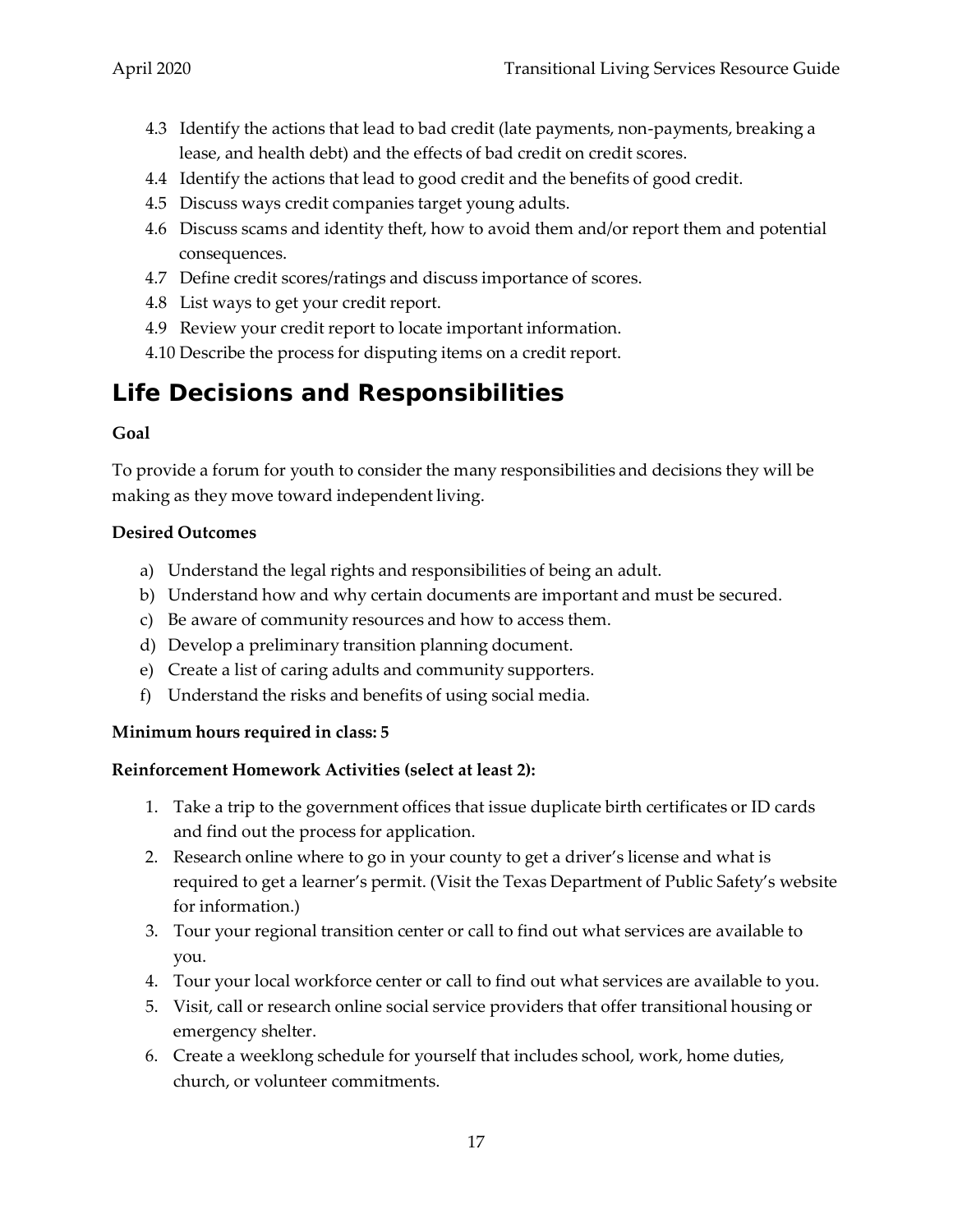7. Find out who the candidates are/were for a local, state, or national election and describe their main campaign promises.

#### **Minimum Standards Curriculum Outline**

#### **1. Legal Rights, Responsibilities and Civic Engagement**

(Use *Now You Are 18*, published by Texas Bar Auxiliary)

1.1 Describe the steps to registering to vote and the importance of doing so. List where or how to find out where to go to vote.

- 1.2 List the characteristics of a good citizen.
- 1.3 Define and tell the importance of jury duty.
- 1.4 Tell the requirements for and steps to register for the selective service, as well as the rationale for doing so.

1.5 Describe the legal requirements and responsibilities of signing various contracts and other legal documents, such as car loans and apartment leases.

#### **2. Legal Documents, Records, and Roots**

- 2.1 List reasons why a birth certificate is important and tell how to get a copy.
- 2.2 List reasons why a Social Security card is important and tell how to receive a duplicate copy.
- 2.3 Explain how to qualify and earn a driver's license, as well as the effects and responsibilities of being a licensed driver.
- 2.4 Explain what a state ID is, how to get it and compare this to a driver's license.

See [6452P](http://www.dfps.state.tx.us/handbooks/CPS/Files/CPS_pg_6400.asp#CPS_6411_31)ersonal Documents Provided to Youth

#### **3. Community Resources and Awareness**

- 3.1 List and describe the services your regional transition center offers.
- 3.2 List and describe the services your workforce center offers and your eligibility for those services.
- 3.3 List and describe the social service agencies and the resources offered in your community (including human and labor trafficking and LBGTQ organizations and resources) and how to access these services.
- 3.4 Examine examples of referral forms and release of information forms and discuss why these are needed.
- 3.5 List things to ask when calling a community resource.
- 3.6 List and define information and referral services (211), hotlines, and help lines in your area.
- 3.7 List DFPS benefits, tell the requirements to access them, who to contact to access them and the amount of money you may request and how and why these funds may be used.
- 3.8 Describe the qualification process and steps to applying for public assistance such as TANF and SNAP Employment &Training or public housing.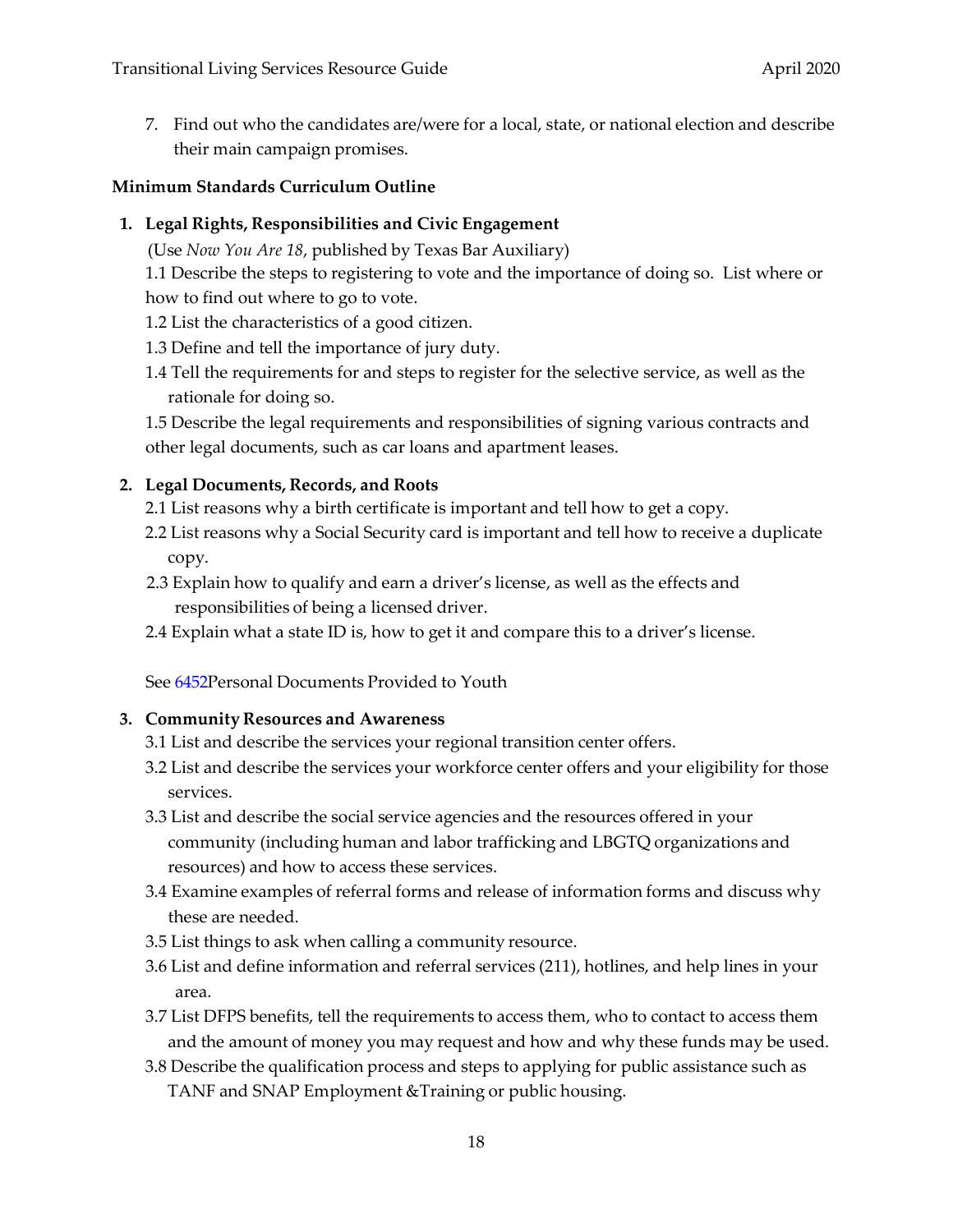#### **4. Life Decisions**

- 4.1 Consider which educational path is a good match for your desired goals.
- 4.2 Compare jobs and career paths that will help you reach your desired goals.
- 4.3 Consider the many effects of significant relationships on desired goals (both positive and negative).
- 4.4 Consider the many effects of becoming a parent on desired goals (both positive and negative).
- 4.5 List the characteristics of quality childcare and the steps to locating it in your area.
- 4.6 Consider the risks (sexting, online predators, cyber-bullying, sharing personal information) and benefits of using social media, including the potential long term consequences some online activities may have on obtaining employment
- 4.7 Consider the potential consequences of criminal activity before and after leaving foster care on desired goals, which may result in potential loss of DFPS services or benefits, fewer placement options, limited employment or housing options, and U.S. military exclusion.

#### **5. Organizational Skills**

5.1 Explore tools for time management and keeping track of multiple responsibilities and obligations.

- 5.2 List ways to organize and safeguard important documents.
- 5.3 Describe ways and reasons to keep personal information secure.

#### **6. Your Child's Plan of Service (CPOS)**

- 6.1 Describe the process of setting goals and making action plans.
- 6.2 Discuss transition planning options (Circles of Support and permanency conferences).
- 6.3 Review the Child's Plan of Service document.
- 6.4 Discuss goals during each core element.
- 6.5 Discuss family connections and the options for and risks involved in reconnecting.

## <span id="page-24-0"></span>**Personal and Social Relationships**

#### **Goal**

To facilitate training that will promote positive peer relationships, develop appropriate communications skills, help youth to develop a sense of culture and respect for others, and build positive self-esteem.

#### **Desired Outcomes**

- a) Practice developing and experiencing positive peer relationships.
- b) Be aware of appropriate communication skills.
- c) Develop respect for culture and ethnic diversity.
- d) Understand self-esteem and personal strengths.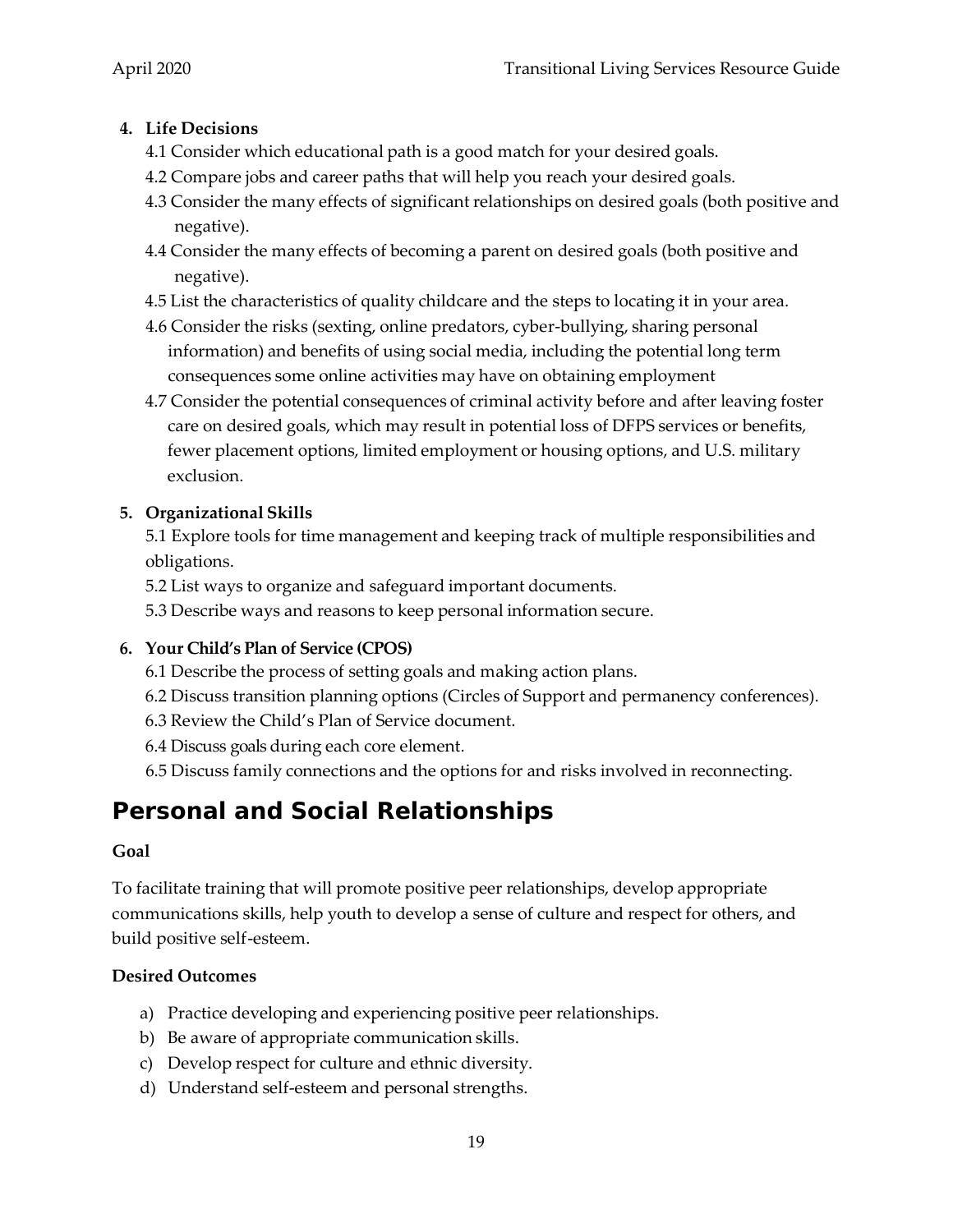- e) Know the warning signs of violence.
- f) Understand what domestic violence resources are available and how to access them when needing help.

#### **Minimum hours required in class: 5**

#### **Reinforcement Homework Activities (select at least 2)**

- 1. Have a discussion with someone of a different culture or ethnicity and find out what is unique to him or her.
- 2. Describe similarities and differences between your culture or ethnicity and another person's and how these can affect your relationship.
- 3. List five positive self-talk statements and practice them for one week.
- 4. Teach a conflict resolution skill to a caretaker, peer, or sibling and discuss situations where it would work well.
- 5. Practice using new conflict resolution skills to resolve a conflict.

#### **Minimum Standards Curriculum Outline**

#### **1. Interpersonal Relationships**

1.1 List different relationships at home, school, and work and the skills needed to interact effectively in those relationships.

1.2 Discuss and identify personal boundaries and the importance of respect for personal space.

1.3 Identify characteristics of and practice forming positive relationships.

1.4 Describe the characteristics of a healthy partner relationship and the importance of making healthy choices.

#### **2. Communication**

- 2.1 Explain the importance of communication in relationships.
- 2.2 Identify how people communicate (verbal vs. non-verbal) and learn to recognize messages that non-verbal communication sends.
- 2.3 Identify the characteristics of active listening. Practice active listening.
- 2.4 Compare formal language, informal language, and slang and describe the appropriate situations for each.
- 2.5 Identify ways to express thoughts, ideas, anger, emotions, and opinions in a healthy manner.
- 2.6 List and practice conflict resolution strategies.

#### **3. Culture**

- 3.1 Define and discuss cultural and ethnic diversity.
- 3.2 Discuss ways and reasons to respect cultural differences.

#### **4. Self-Esteem**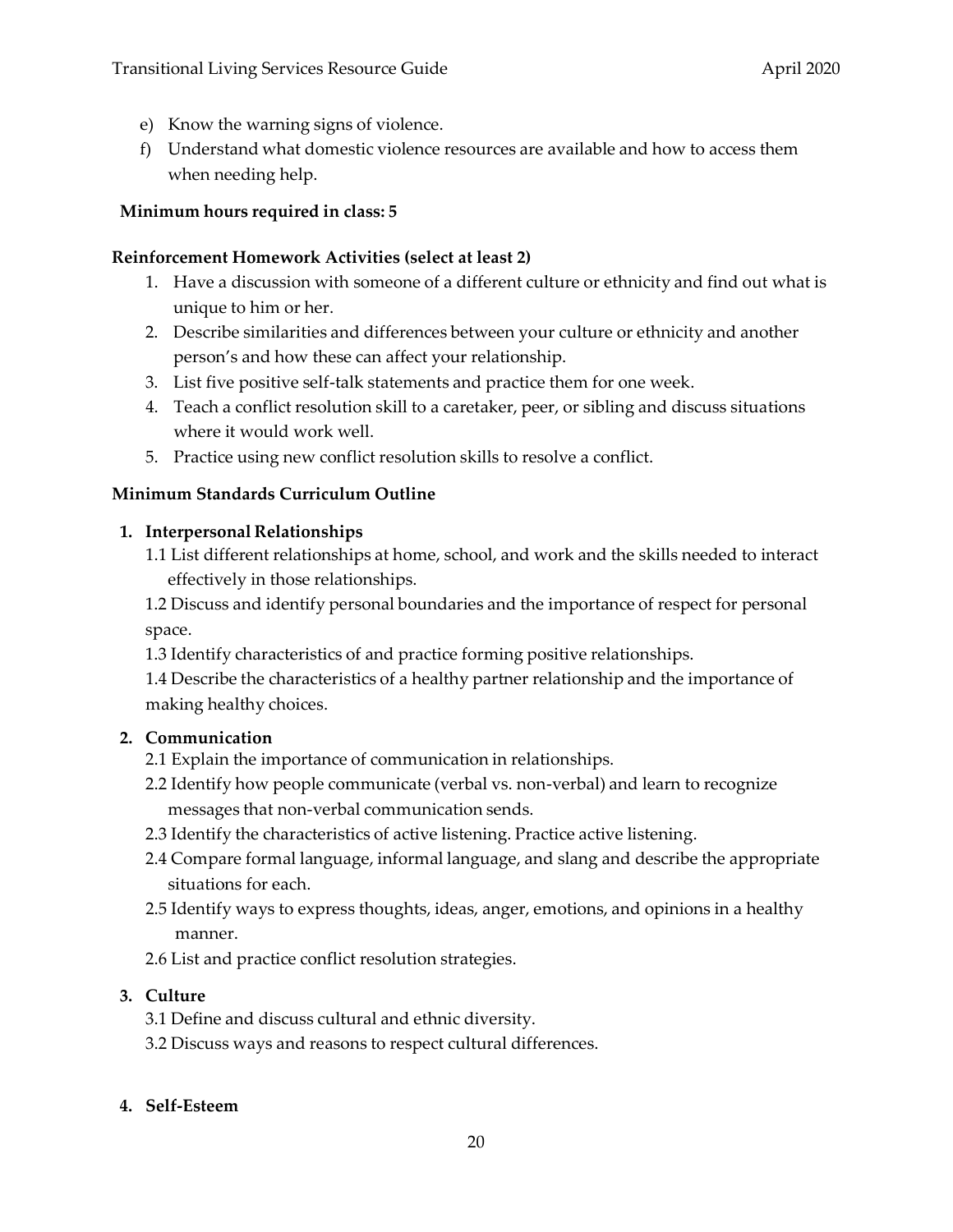- 4.1 Define self-esteem.
- 4.2 Identify traits of healthy self-esteem.
- 4.3 Identify the effects of positive self-talk vs. negative self-talk.
- 4.4 Identify ways to build positive self-esteem.

#### **5. Anger Management**

- 5.1 Explain when anger can be a healthy emotion.
- 5.2 Define the term de-escalation.
- 5.3 Tell examples of appropriately and inappropriately expressed anger.
- 5.4 List the warning signs of violence toward oneself and of violence toward others.
- 5.5 List resources for getting help with violence.

#### **6. Paperwork**

- 6.1 Take the ACLSA and participate in a discussion of how it can help build an action plan for improving life skills.
- 6.2 Participate in a discussion about DFPS benefits for eligible and qualifying transitioning youth, how those benefits may be accessed and what they may be used for.
- 6.3 Participate in the formation of class expectations and rules (group norms).
- 6.4 Agree on group norms.

## <span id="page-26-0"></span>**Life Skills Independent Study Guide**

#### *Per* [10223](http://www.dfps.state.tx.us/handbooks/CPS/Files/CPS_pg_x10200.asp#CPS_10223) *Life Skills Independent Study Guide:*

PAL staff must pre-approve requests for a youth and caregiver to use the Life Skills Independent Study

Guide independently instead of attending Life Skills training. PAL staff must also approve credit for completing any or all of the six core areas of PAL life skills using the guide.

Some reasons PAL staff may approve independent study may be that:

- A youth is a danger to him or herself or others;
- A youth's medical condition prevents formal training class attendance;
- No formal training classes will be provided before a youth's planned discharge from foster care; and
- Funding is not available for youth who are in non-paid substitute care.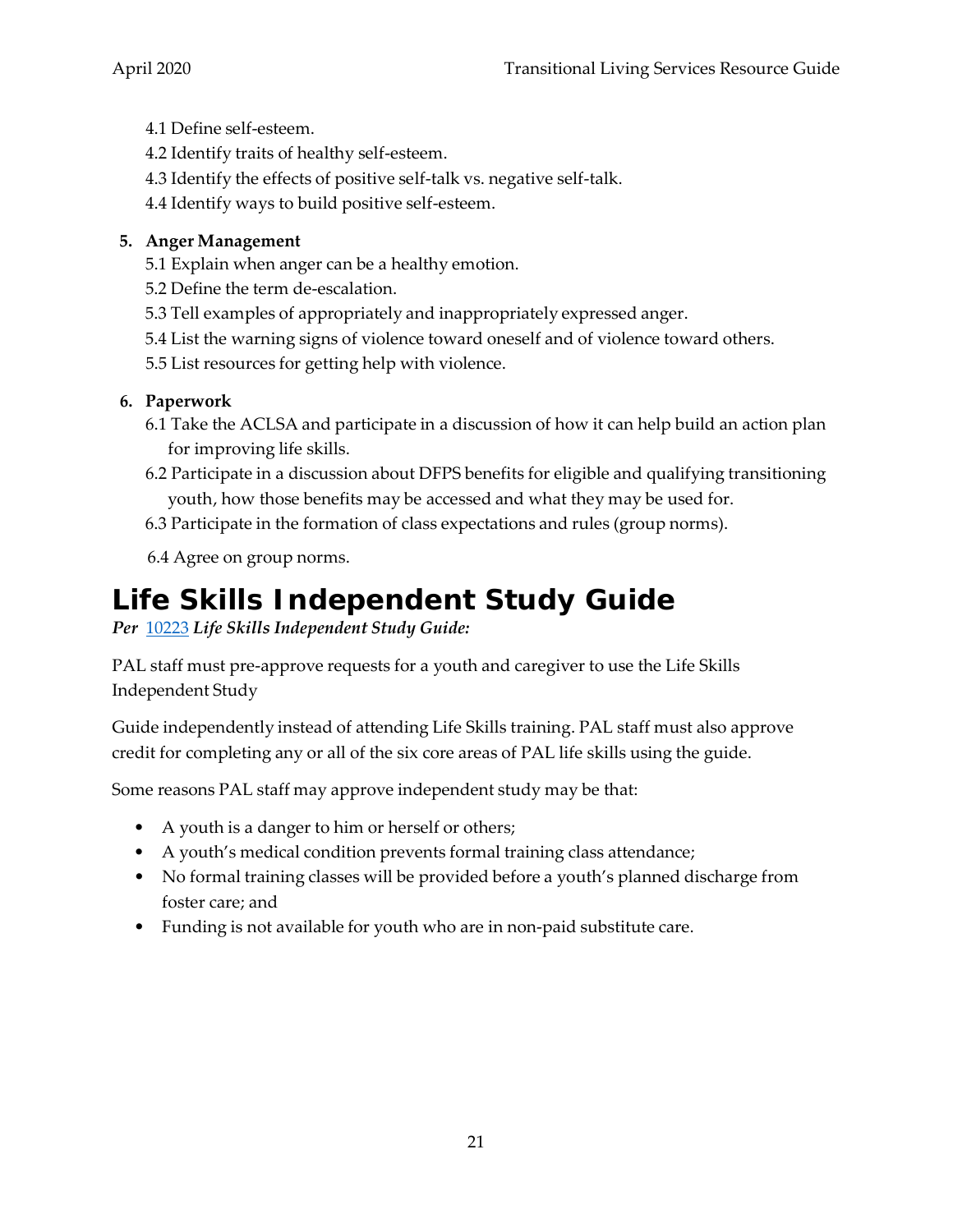## <span id="page-27-0"></span>**PAL Life Skills Training Refusal**

#### Per [10222](http://www.dfps.state.tx.us/handbooks/CPS/Files/CPS_pg_x10200.asp#CPS_10222) Life Skills Training:

PAL staff will make efforts to offer youth the opportunity to participate in PAL Life Skills training. If a youth decides to decline these services, PAL staff or caseworker will ask youth to sign the refusal letter **FORM 2546** and explain the consequences of not participating in the training.

If a youth refuses to sign the letter, then PAL staff or caseworker will note the date they spoke to the youth and when the youth declined, on the youth signature line.

For youth age 17 and older in care who refuse to participate in training (including youth in Extended Care), PAL Staff should contact the youth every three months from the refusal date to offer the opportunity to participate in PAL Life Skills Training.

## <span id="page-27-1"></span>**Optional PAL Services**

See:

[10220](http://www.dfps.state.tx.us/handbooks/CPS/Files/CPS_pg_x10200.asp#CPS_10220) Required Preparation for Adult Living (PAL) Services.

[10230](http://www.dfps.state.tx.us/handbooks/CPS/Files/CPS_pg_x10200.asp#CPS_10230) Optional Preparation for Adult Living (PAL) Services.

Before using available funds for optional PAL services, staff fully explores other funding options and determines that no other options exist. If funds are available, and it is determined that one or some of these services will meet the individual youth or young adult's needs, PAL staff may provide or arrange for any of the following optional services to be provided to eligible youth or young adults:

- Group and individual counseling to address issues of separation, preparation for placement, emancipation, and interpersonal relationships;
- Specialized camps to promote self-esteem, resourcefulness, and other strengths and skills necessary for a successful adulthood (activities may include ropes courses, canoeing, expressive arts, swimming, nature hikes, drama skits and journal writing);
- Incentives for youth to attend PAL Life Skills training sessions at a fee that does not exceed \$5 per session;
- Snacks at PAL training sessions;
- Vocational assessments, training, and supplies;
- Preparatory classes and testing fees for a General Educational Development (GED) Test or for the Scholastic Aptitude Test (SAT) or the American College Test (ACT);
- Fees for tutoring, college application, and other special educational services and supplies.
- Fees for summer school (as needed for a youth to progress in school);
- Graduation expenses (examples: caps, gowns, senior rings);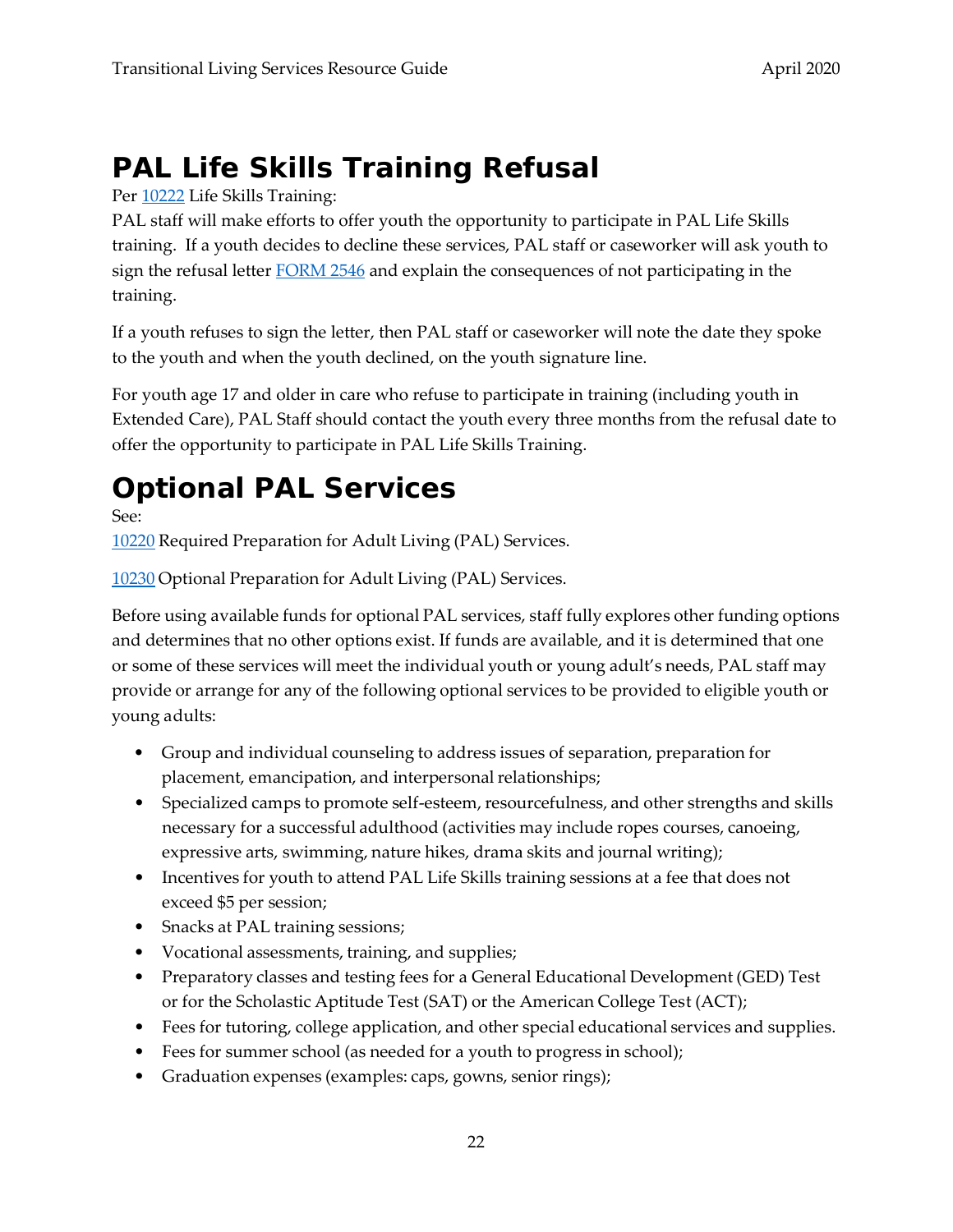- Tuition, fees, and books for college or vocational school, not provided by the Tuition Fee Waiver or Education and Training Voucher and not to exceed a maximum amount of \$1,000;
- Driver's education course fees, Texas Driver's License (TDL) or Personal Identification Certificate issued by Texas Department of Public Safety unless waived;
- Support and coordination of the mentor program and activities to assist youth in preparing for adulthood (activities may include financial literacy, college enrollment, or relationship development);
- Modified or customized equipment such as communication devices or adaptive devices;
- Independent living supplies and household supplies, such as alarm clocks, luggage, first aid kits, calculators, sheets, towels, and cooking utensils for youth who are moving to an independent living setting;
- Emergency personal needs such as eyeglasses that are needed for employment, housing, or education purposes; and
- PAL age-appropriate activities and training for youth who are ages 14 and 15. Activities may include regional conferences or college tours.

## <span id="page-28-0"></span>**Payment Limits for the PAL Transitional Living Allowance**

Refer to [10242](http://www.dfps.state.tx.us/handbooks/CPS/Files/CPS_pg_x10200.asp#CPS_10242) Payment Limits for the PAL Transitional Living Allowance.

| The maximum allowance amount for eligible young adults should not exceed the following |  |
|----------------------------------------------------------------------------------------|--|
| criteria:                                                                              |  |

| <b>Maximum Total Allowance</b> | for a young adult who                                                                                                                                                                                                                                         |
|--------------------------------|---------------------------------------------------------------------------------------------------------------------------------------------------------------------------------------------------------------------------------------------------------------|
| \$500                          | enters the Job Corps or a branch of the United States armed<br>forces.                                                                                                                                                                                        |
| \$500                          | is in or is moving to a supervised or semi-supervised living<br>arrangement in which another source funds room and board<br>expenses. The funds may be used for independent living<br>needs or adaptive equipment or devices as needed.                       |
| \$1,000                        | is moving into a living situation that requires the youth to<br>pay rent or contribute financially toward rent. The amount of<br>the participant's rent or contribution must be evidenced by a<br>written agreement between the participant and the landlord. |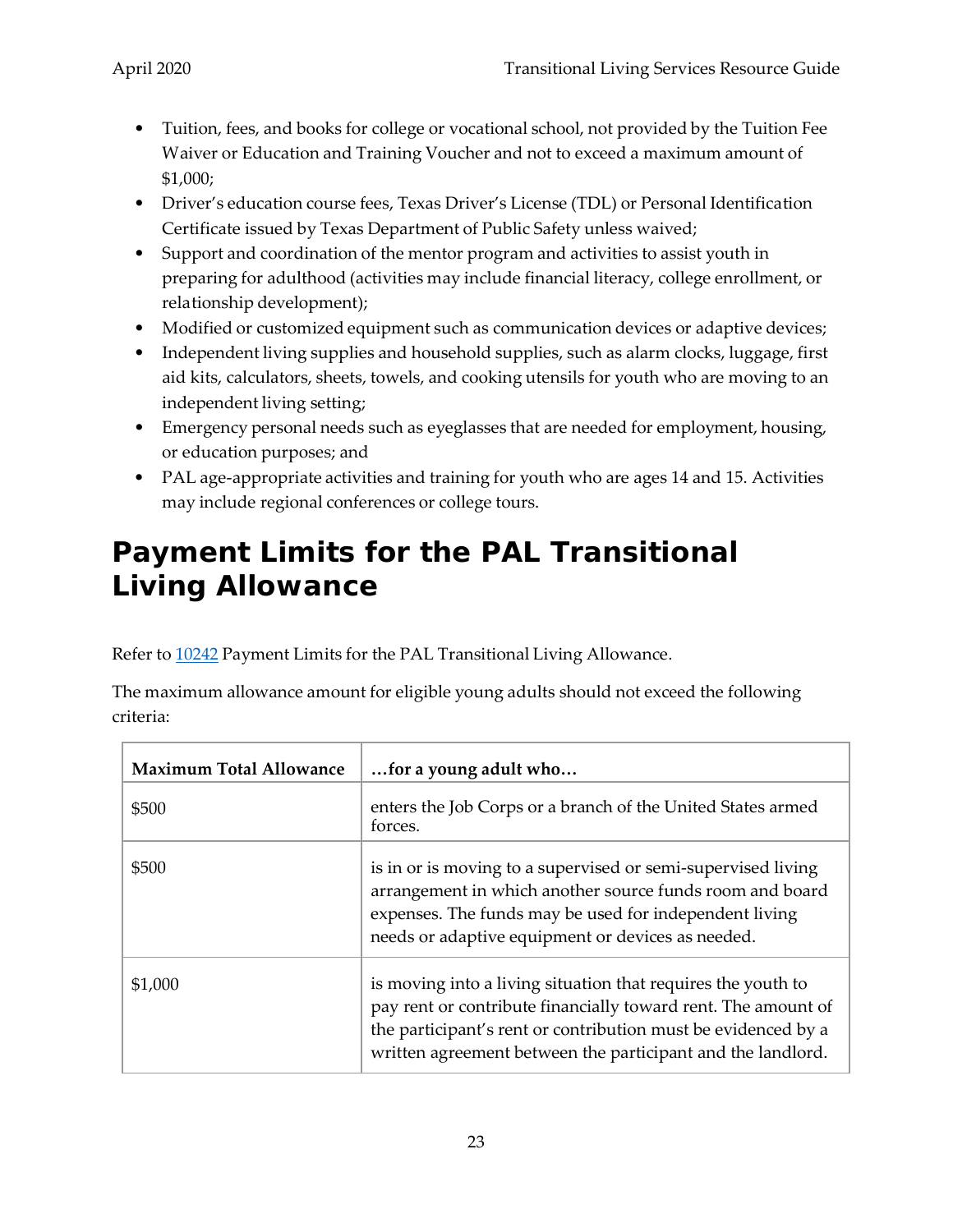| <b>Maximum Total Allowance</b> | for a young adult who                                                                                                                                                   |
|--------------------------------|-------------------------------------------------------------------------------------------------------------------------------------------------------------------------|
| \$1,000                        | is attending school or college or is receiving vocational or<br>pre-vocational training services other than Job Corps or a<br>branch of the United States armed forces. |

## <span id="page-29-0"></span>**PAL Aftercare Room and Board**

See [10250 P](http://www.dfps.state.tx.us/handbooks/CPS/Files/CPS_pg_x10200.asp#CPS_10250)reparation for Adult Living (PAL) Aftercare Room and Board.

## <span id="page-29-1"></span>**PAL Aftercare Room and Board Limitations While Receiving ETV**

If a young adult is in the Education and Training Voucher (ETV) program, the ETV program must provide funds for room and board primary expenses before any PAL Aftercare Room and Board funds are used. PAL funds are not considered as a source of income for the ETV program, since young adults are not guaranteed to receive these funds.

See the following:

[10320 O](http://www.dfps.state.tx.us/handbooks/CPS/Files/CPS_pg_x10300.asp#CPS_10320)verview of the Education and Training Voucher (ETV) Program

[Expenses](#page-48-2) Covered by ETV in this Resource Guide.

### <span id="page-29-2"></span>**PAL Aftercare Room and Board Limitations While in Extended Foster Care**

While a young adult is in an extended foster care placement, he or she is not eligible for Aftercare Room and Board assistance, since these services are paid for through the Extended Foster Care program.

See  $10400$  Extended Foster Care for Youth Who Are Age 18 or Older.

### <span id="page-29-3"></span>**Allowable Expenditures and Payment Limits for PAL Aftercare Room and Board**

Refer to [10254 A](http://www.dfps.state.tx.us/handbooks/CPS/Files/CPS_pg_x10200.asp#CPS_10254)llowable Expenditures and Payment Limits for PAL Aftercare Room and Board. Only allowable expenditures may be paid. These are:

- Rent deposits.
- Rent payments.
- Utility deposits.
- Utility payments (electric, gas, water, phone).
- Food.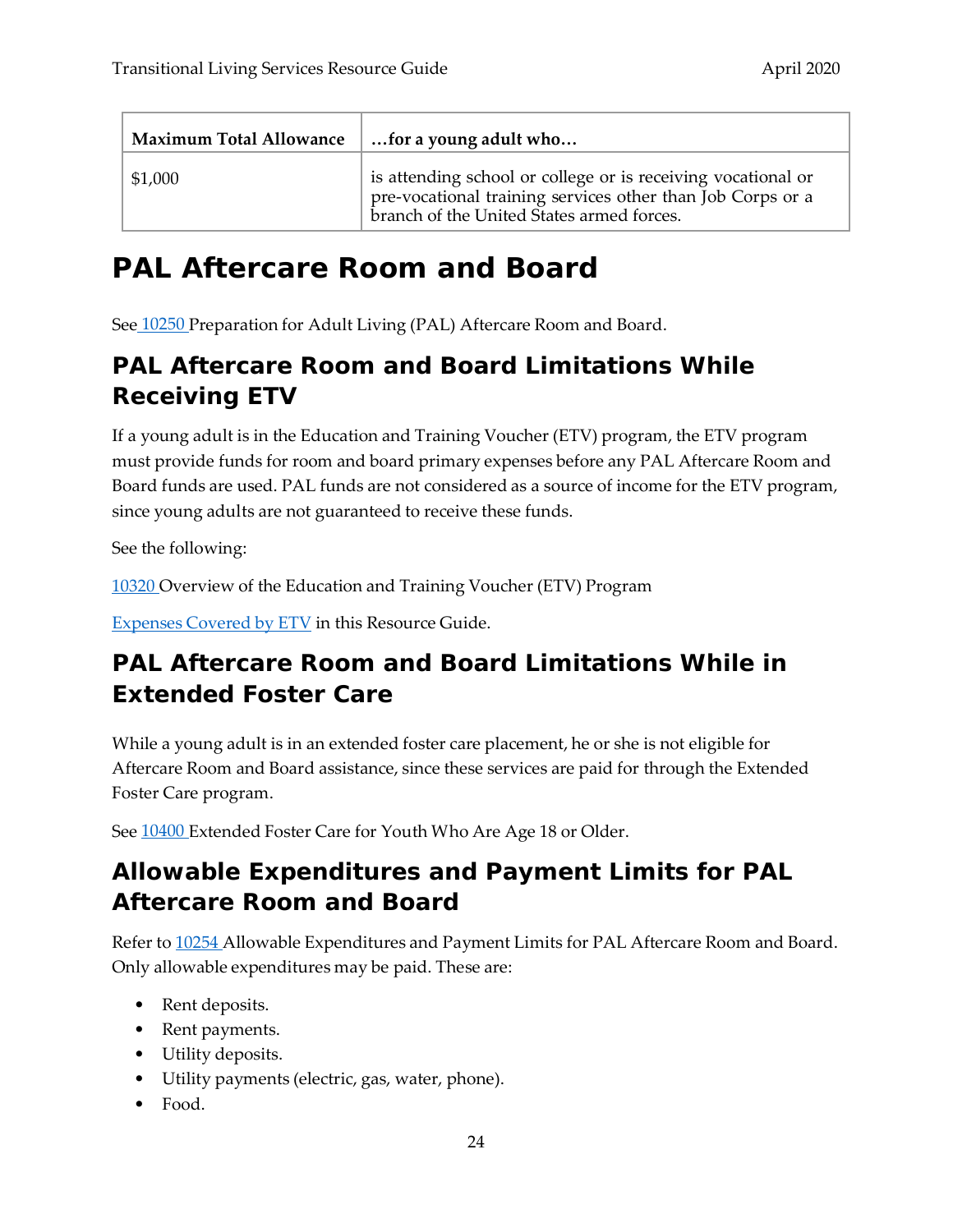- Residential housing deposits or payments at college (there cannot be duplication of funds from another source, such as ETV funds, as described in *Expenses Covered by ETV* in this Resource Guide, and in [10240](http://www.dfps.state.tx.us/handbooks/CPS/Files/CPS_pg_x10200.asp#CPS_10240) Preparation for Adult Living (PAL) Transitional Living Allowance (TLA).
- Financial compensation up to \$350 per month to host homes (see  $10256$  Host Home for PAL Aftercare Room and Board Payment).

### <span id="page-30-0"></span>**Payment Limits for PAL Aftercare Room and Board**

Refer to [10255](http://www.dfps.state.tx.us/handbooks/CPS/Files/CPS_pg_x10200.asp#CPS_10255) Payment Limits for PAL Aftercare Room and Board.

#### <span id="page-30-1"></span>**Gradual Decrease of PAL Aftercare Payments**

The case manager works with the young adult on budgeting and financial management, to reduce her or his dependency on the PAL Aftercare Room and Board assistance once the assistance is no longer available. The amount of monthly PAL Aftercare Room and Board payments decreases as the young adult increasingly takes on more financial responsibility.

#### <span id="page-30-2"></span>**Home for PAL Aftercare Room and Board Payment**

Refer to [10256](http://www.dfps.state.tx.us/handbooks/CPS/Files/CPS_pg_x10200.asp#CPS_10256) Host Home for PAL Aftercare Room and Board Payment.

Individuals providing a host home may include a former foster parent, a former teacher, a church member or a relative. The term host home does not include the young adult's parent's home.

The individual providing the host home serves as the young adult's life coach and mentor. The individual providing the host home and the young adult mutually agree upon rules and expectations while the young adult is living in the home. Host home payments must not exceed \$350 per month.

#### <span id="page-30-3"></span>**Planning How Long the Youth Should Stay in the Host Home**

The individual providing the host home and the young adult must discuss the time frame for the young adult to stay with the host. They should take into consideration that early depletion of the \$3000 cap may not be in the young adult's best interest, since the young adult may need future financial assistance before reaching age 21.

## <span id="page-30-4"></span>**National Youth in Transition Database (NYTD)**

See  $10260$  Preparation for Adult Living (PAL) Data Entry and its sub-items.

The John H. Chafee Foster Care Independence Program (CFCIP) gives flexible funding to states to assist youth and young adults in transitioning to a successful adulthood. The law also requires the Administration for Children and Families (ACF) to: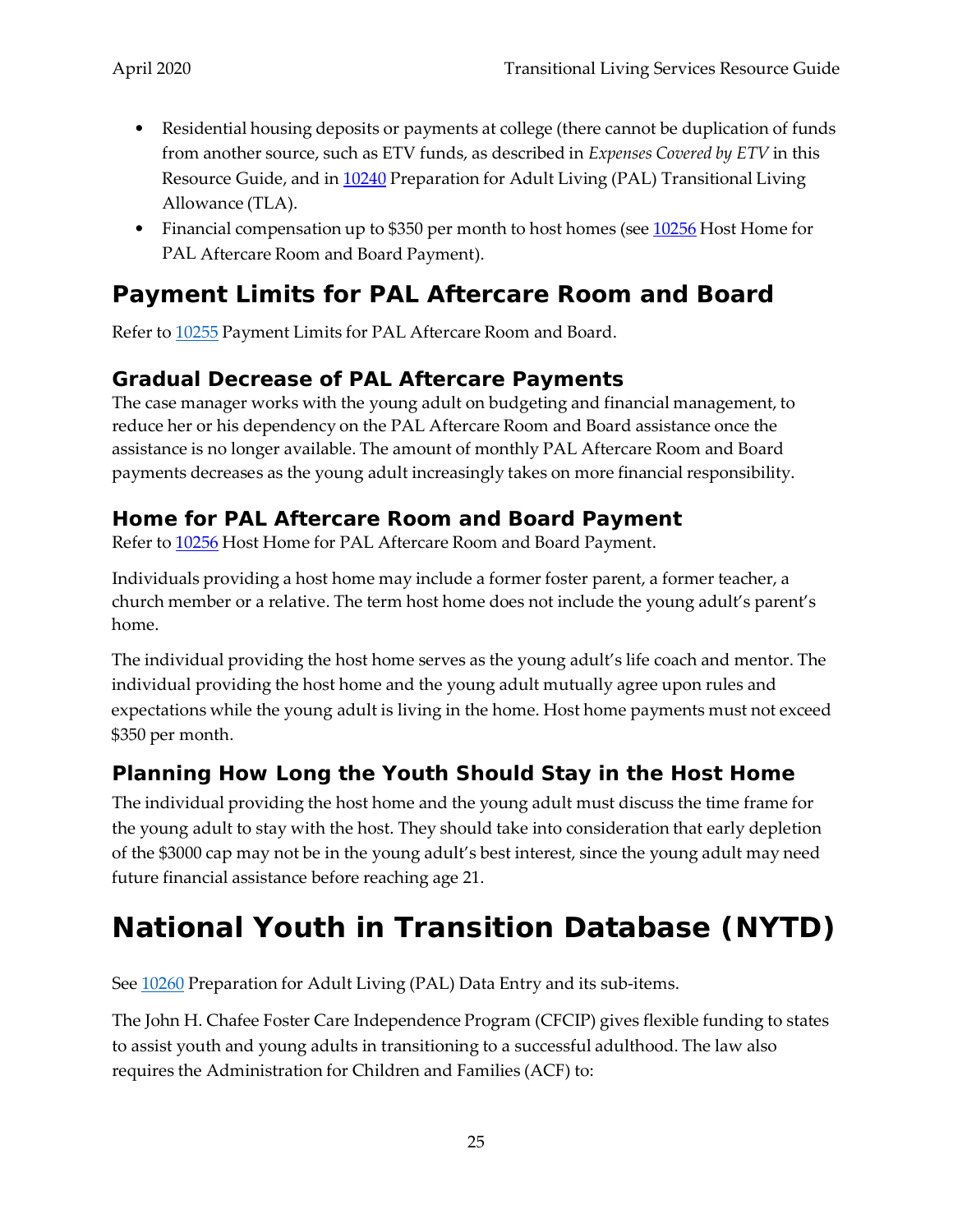- Develop a data collection system to track the independent living services provided to youth and young adults; and
- Develop outcomes that measure states' success in preparing youth and young adults for their transition to a successful adulthood.

The National Youth in Transition Database (NYTD) data collection system was created to meet this requirement.

NYTD has federal standards for data reporting. If Texas does not meet these standards, it may be assessed a penalty from one to five percent of the annual State Chafee Foster Care Independence Program (CFCIP) allotment for the reporting period for which data was supposed to be submitted. This allotment does not include Education Training Vouchers (ETV) funds. The standards include the following:

- Meet the file submission and data standards;
- Meet the standard for the participation rate for youth in foster care and for discharged youth or young adults;
- Provide full or partial outcome survey information on all young adults ages 19 and 21 in the follow-up population or sample, or indicate why the survey information was not obtainable;
- Have participation in the outcomes survey from at least 60 percent of young adults, ages 19 and 21 in the follow-up population, who are no longer in foster care; and
- Have participation in the outcomes survey from at least 80 percent of young adults, ages 19 and 21 in the follow-up population, who are still in foster care.

| Term       | <b>Definition</b>                                                              |
|------------|--------------------------------------------------------------------------------|
|            |                                                                                |
|            |                                                                                |
| Served     | Any youth or young adult who received even one NYTD-defined independent        |
| population | living service paid for or provided by DFPS during the reporting period.       |
|            |                                                                                |
| Survey     | Any youth who was in foster care at some point during the 45 days after his or |
| (baseline) | her 17th birthday for Federal Fiscal Year (FFY) 2011 or every third FFY        |
| population | following FFY 2011, such as 2014, 2017, 2020. Foster care is defined in 45 CFR |
|            | 1355.20.                                                                       |

## <span id="page-31-0"></span>**Key NYTD Terms**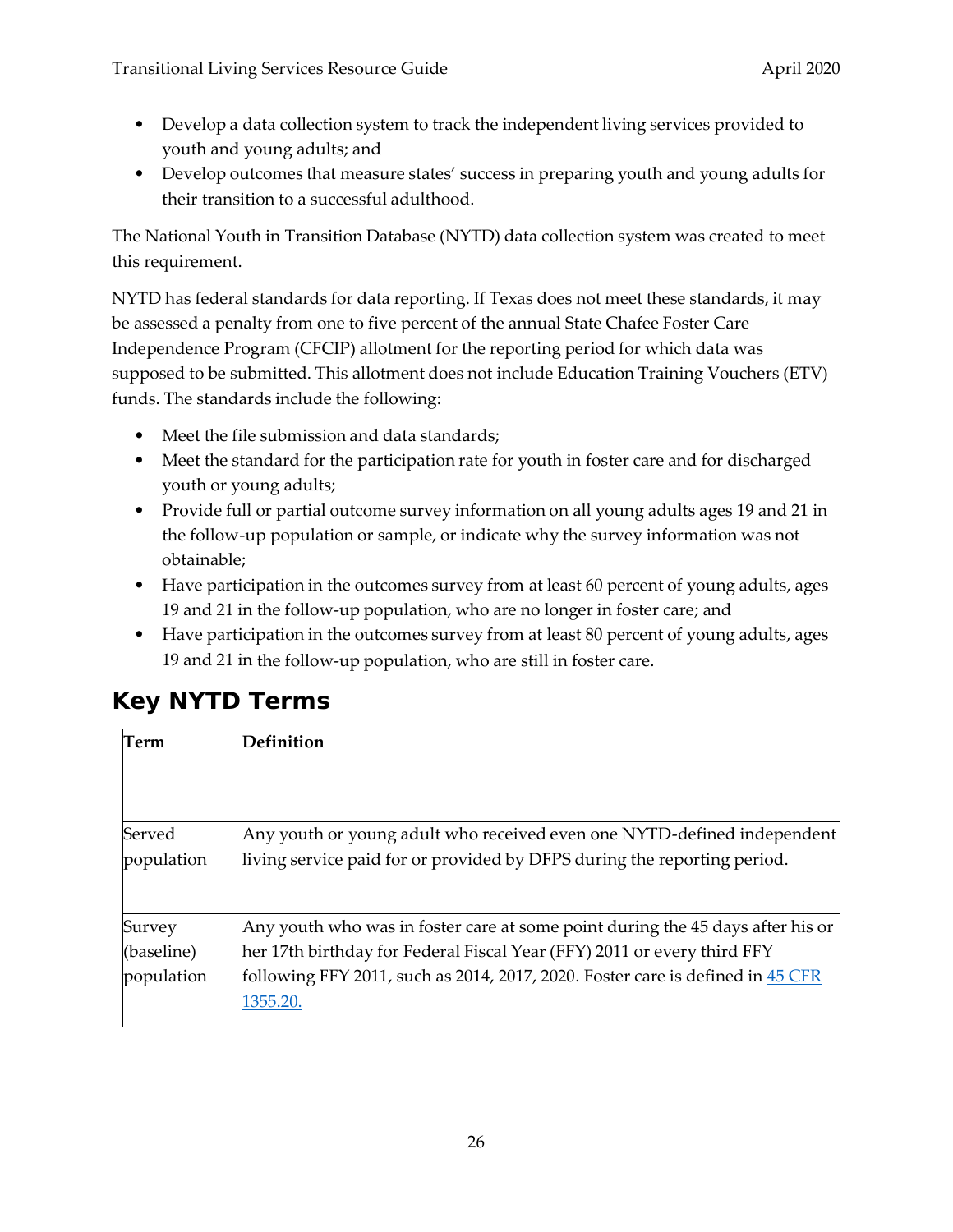| Term       | Definition                                                                                                                                                  |
|------------|-------------------------------------------------------------------------------------------------------------------------------------------------------------|
|            |                                                                                                                                                             |
| Follow-up  | Young adults ages 19 and 21 who participated in the outcomes survey as part                                                                                 |
| (selected) | of the baseline population. In Texas, the follow-up population is determined                                                                                |
| population | by a random selection of young adults who, as a part of the baseline<br>population, participated in the outcomes survey.                                    |
| Reporting  | Each year is made up of two six-month reporting periods based on the federal                                                                                |
| period     | fiscal year. The first reporting period (A) is from October 1st to March 31st and<br>the second reporting period $(B)$ is from April 1st to September 30th. |
|            | NYTD baseline The initial baseline year started October 1, 2010. Subsequent baseline years are                                                              |
| year       | every three years thereafter.                                                                                                                               |

## <span id="page-32-0"></span>**National Youth in Transition (NYTD) Independent Living Services**

For the purposes of NYTD, an independent living service falls within one of the categories of service as specified in  $45$  CFR 1356.83 (g)(20) thru (33), that are paid for or provided by the State Chafee Foster Care Independence Program (CFCIP) agency, regardless of the manner in which it is delivered.

## <span id="page-32-1"></span>**National Youth in Transition Database (NYTD) Survey**

In Texas, there are several ways the youth or young adult can complete the survey. One way is through the **[Texas Youth Connection](https://www.dfps.state.tx.us/txyouth/NYTD/default.asp)** website. The youth can register on this website and access a NYTD survey portal. The youth can also use this portal to update his or her contact information as it changes.

If the youth cannot complete the survey through the online method, there are other ways PAL staff can help the youth complete the survey. PAL staff are designated as proxy for the youth or young adult when they enter the youth or young adult's responses into the survey. See Completing a NYTD Survey for a Youth – Instructions, in this guide.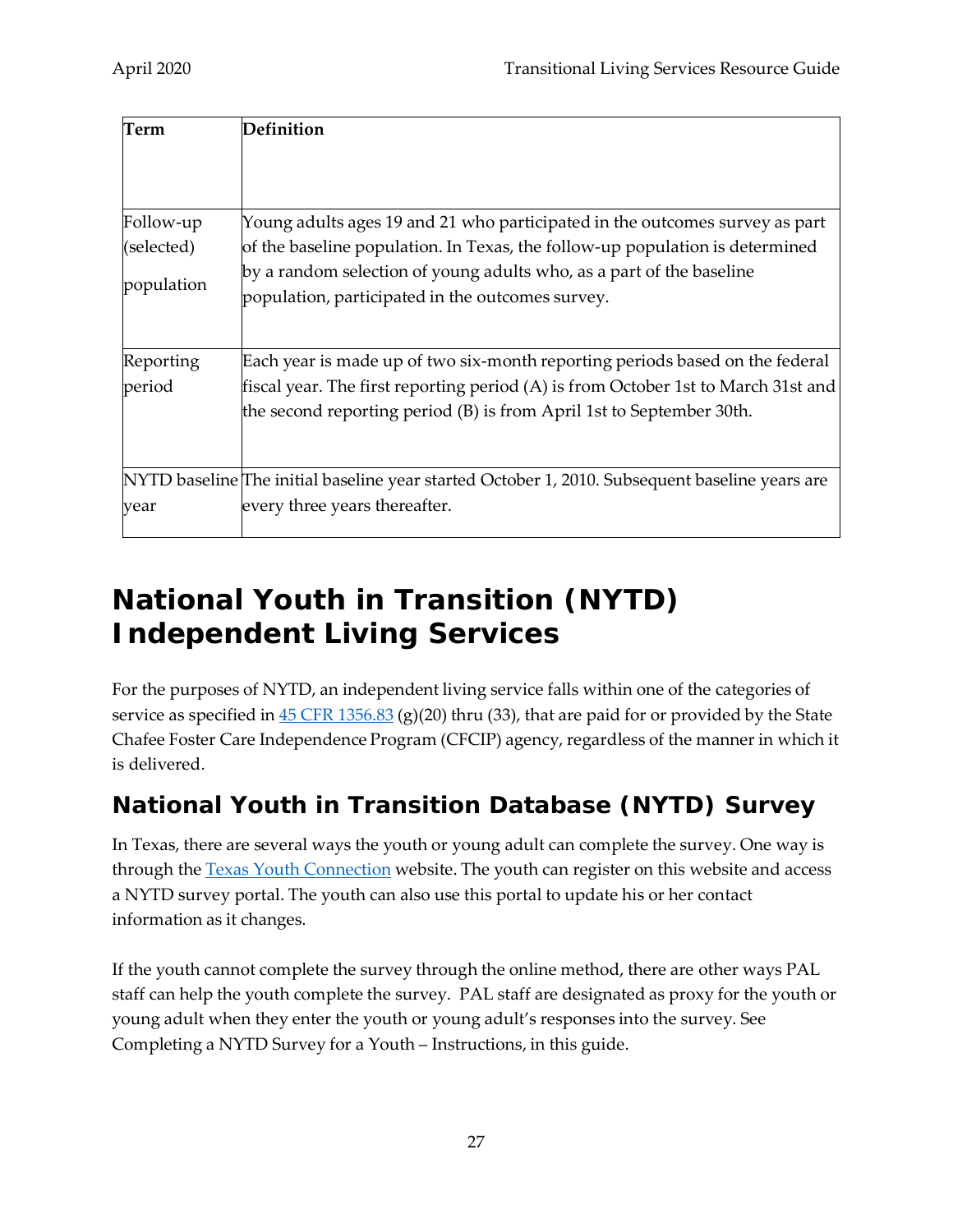The survey may also be completed by:

- Mailing a paper survey to the youth or young adult to complete;
- The youth or young adult completing the survey in the PAL office or any other location; and
- Phoning the youth or young adult and completing the survey over the phone ME Reporting Status.

## <span id="page-33-0"></span>**Outcome Reporting Status**

See [10264.2](http://www.dfps.state.tx.us/handbooks/CPS/Files/CPS_pg_x10200.asp#CPS_10264_2) Outcome Reporting Status

If data is not entered timely, the reporting status in the system becomes will show as "*LATE*." PAL staff is required to select one of the following *Outcome Reporting Status* options to explain why the survey was not completed:

- Youth Declined;
- Parent Declined;
- Youth Incapacitated;
- Youth Incarcerated;
- Runway/Missing; or
- Unable to Locate/Invite.

### <span id="page-33-1"></span>**Designating a National Youth in Transition Database (NYTD) Primary Contact**

If a youth completes a baseline survey at age 17, the youth needs a designated NYTD contact. Having a designated NYTD contact ensures that DFPS has a way to contact the youth in the future, to take the follow-up survey if he or she is part of the random selection. At the time of the NYTD follow-up survey, the young adult may be out of care and contacted through the NYTD Designated Contact person listed in IMPACT.

### <span id="page-33-2"></span>**Impact Data and Information Alerts**

Federal law requires states to collect and report the information needed on each eligible youth or young adult for the NYTD survey, using what is defined as a Statewide Automated Child Welfare Information System (SACWIS). In Texas, IMPACT fits that definition. An alert system in IMPACT notifies PAL staff when they need to update information on the youth or young adult for NYTD purposes.

The federal government has standards regarding an error rate for the states to be in compliance with the NYTD survey. On the IMPACT *NYTD List* page, if there are errors that need to be corrected, a double dash (= equal sign) appears in the column in the child's row under *Data* or *Information*.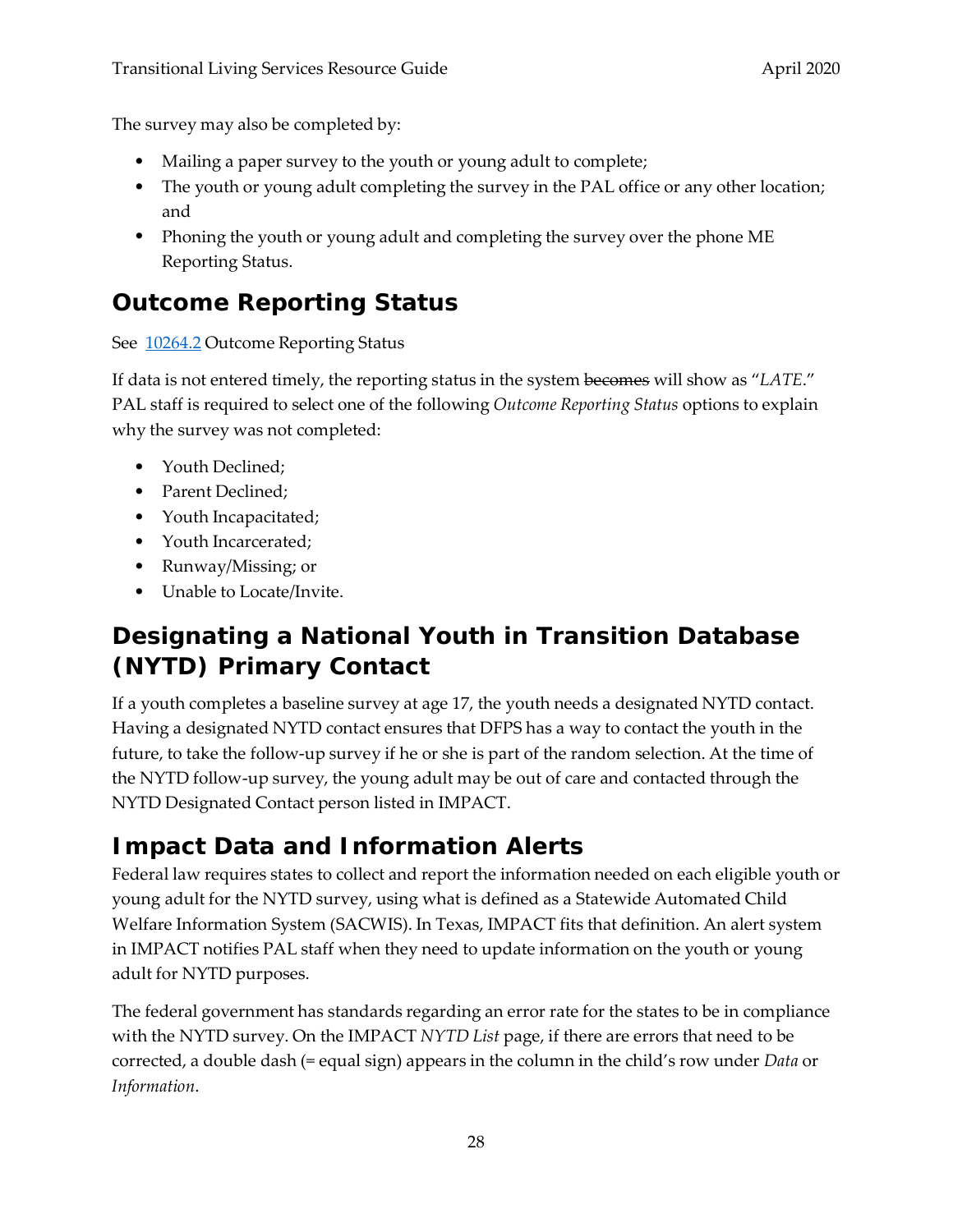Data and Information Alerts indicate errors that PAL staff, and possibly the conservatorship caseworker, need to correct.

## <span id="page-34-0"></span>**Information (Info) Alerts**

Information (Info) alerts are about the youth or young adult's contact information. These messages may be:

- Youth or young adult does not have a designated individual for purposes of future contact;
- Youth or young adult does not have a current primary telephone number;
- Youth or young adult does not have a current mailing address; or
- Youth or young adult does not have a current primary email address.

### <span id="page-34-1"></span>**Data Alerts**

Data alerts are messages that information about the youth or young adult is out of date or not in the system. These messages may be:

- Education record is more than 12 months old;
- Education record is missing;
- Youth or young adult survey status is late and there is not an outcome reporting status;
- Date of birth is missing;
- Youth or young adult's sex is missing or is recorded as unknown;
- Youth or young adult's race is missing; or
- Youth or young adult's ethnicity is missing.

## <span id="page-34-2"></span>**Special Populations**

## <span id="page-34-3"></span>**Reporting NYTD Services on Youth from a Different State (ICPC)**

DFPS reports to NYTD any independent living services that DFPS provides to youth who move to Texas from another state. DFPS reports the youth or young adult's basic demographics and characteristics along with the services he or she received.

If IMPACT gives a data error on a youth or young adult from out-of-state, the PAL contract provider may be able to provide the information needed to fix the data error.

If PAL staff cannot obtain the information to fix the data error, staff emails the PAL program specialist in state office and includes:

- The youth or young adult's name;
- Date of birth: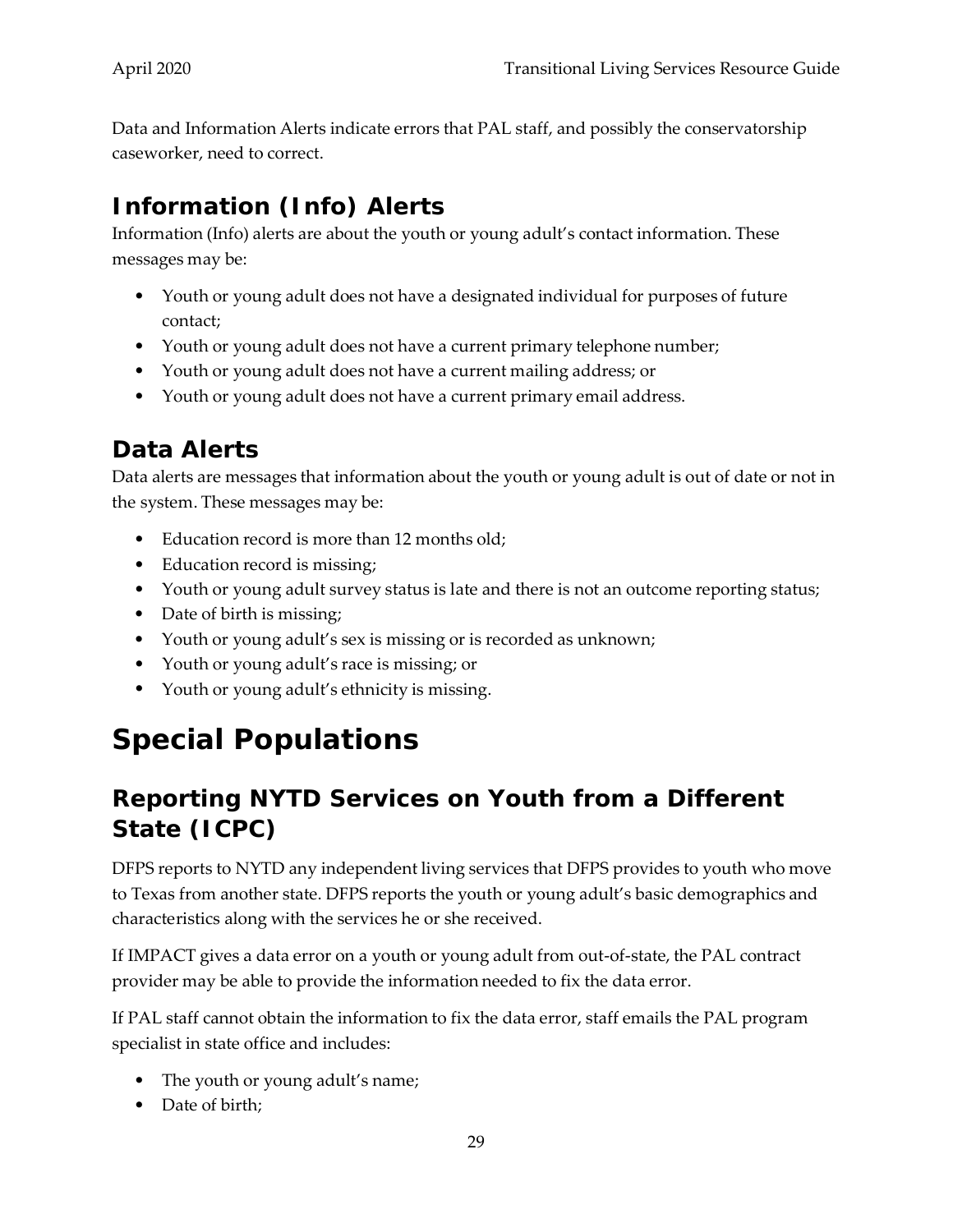- The state where the youth or young adult is from; and
- The missing required information.

It is possible for a single youth or young adult to be in more than one state's served population. If two states serve the same youth or young adult during the same reporting period, both states report on all the relevant data elements for the particular youth or young adult, including basic demographics, characteristics, and independent living services received.

## <span id="page-35-0"></span>**Reporting on Youth in Placement with the Texas Juvenile Justice Department (TJJD)**

DFPS is required to survey youth or young adults who would not otherwise be provided a PAL service because they are in a Title IV-E placement (receiving Title IV-E foster care maintenance payments) with Texas Juvenile Justice Department (TJJD) or county juvenile probation department.

To meet the survey requirement during a baseline year, a TJJD youth is assigned a PAL stage if the youth is age 17 - and does not currently have a PAL stage. There are an estimated 50-60 youth who fall into this category during a baseline survey year.

All of the youth appear under the *Region* drop down list when staff selects *State Office* on the IMPACT *NYTD List* page but are assigned to the lead PAL staff in the county where the most recent legal action was taken regarding the youth or young adult's status.

## <span id="page-35-1"></span>**Completing a NYTD Survey for a Youth – Instructions**

| Pre-Condition | From the NYTD list page                                                            |
|---------------|------------------------------------------------------------------------------------|
| Step 1:       | Change the display to those that you need (all, region or just<br>assigned to you) |
| Step 2:       | Change the population type to Survey                                               |
| Step 3:       | Click to remove the Display Urgent checkmark                                       |
| Step 4:       | Click the Status hyperlink to display the NYTD page                                |
| Step 5:       | Click the Type hyperlink (Base) to display the survey                              |
| Step 6:       | On the survey, type the date or select it from the calendar icon                   |
| Step 7:       | Select a Method                                                                    |

## <span id="page-35-2"></span>**Using the NYTD List Page**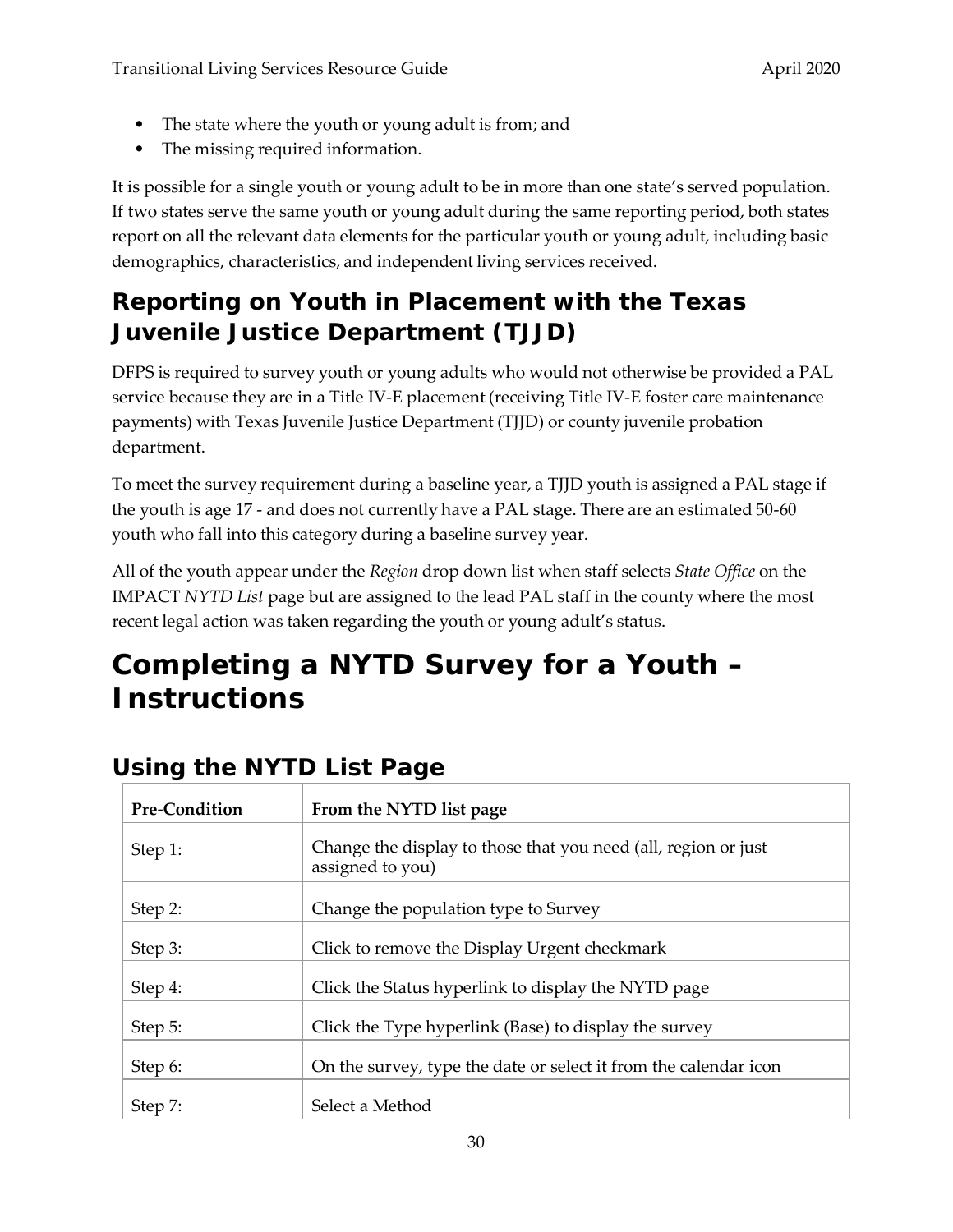| <b>Pre-Condition</b> | From the NYTD list page                                                                                                    |
|----------------------|----------------------------------------------------------------------------------------------------------------------------|
| Step 8:              | Type the amount to time spent in the Interview Length box                                                                  |
| Step 9:              | Check the Special Accommodation box if applicable                                                                          |
| Step $10$ :          | Click on answers for each question                                                                                         |
| Step $11$ :          | • If the survey is complete, click Submit Completed Survey<br>• If the survey is NOT complete, click Save and Return Later |
| Note:                | See printing instructions if you want to print the survey.                                                                 |

## <span id="page-36-0"></span>**Using Your Workload**

| <b>Pre-Condition</b> | From your workload                                                |
|----------------------|-------------------------------------------------------------------|
| Step 1:              | Click the stage name hyperlink.                                   |
| Step 2:              | Click the NYTD second level tab.                                  |
| Step 3:              | Click the Type hyperlink (Base) to display the survey.            |
| Step 4:              | On the survey, type the date or select it from the calendar icon. |
| Step 5:              | Select a method.                                                  |
|                      |                                                                   |
| Step 6:              | Type the amount of time spent in the Interview Length box.        |
| Step 7:              | Check the Special Accommodation box if applicable.                |
| Step 8:              | Click on answers for each question.                               |
| Step 9:              | If the survey is complete, click Submit Completed Survey.         |
| Notes:               | See printing instructions if you want to print the survey.        |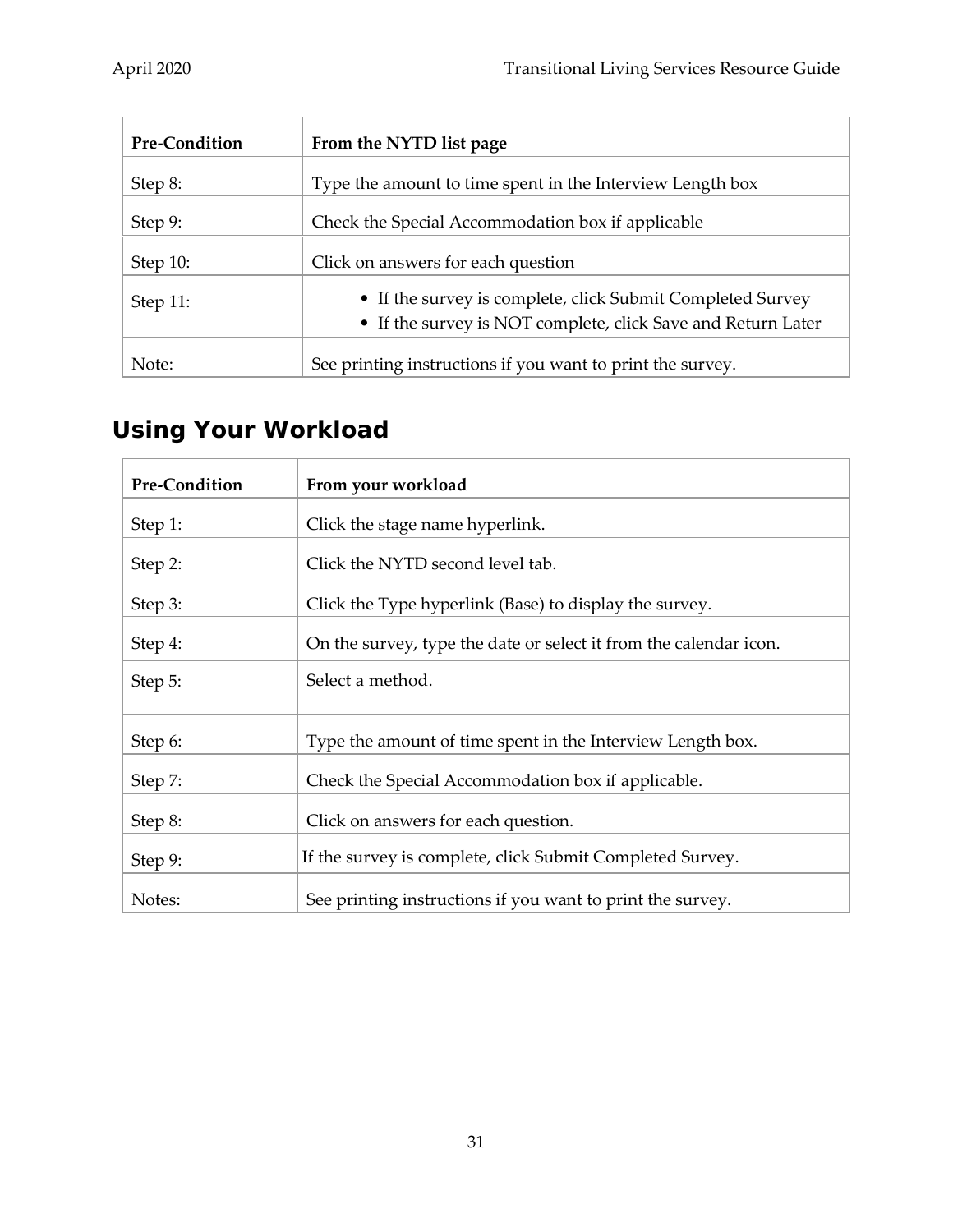## <span id="page-37-0"></span>**Overview of NTTD Program Timeline**

|               |  |                      |                      |                      |                                                                                                                          |                      |                      |                      | <b>Reporting</b><br><b>Periods</b> |
|---------------|--|----------------------|----------------------|----------------------|--------------------------------------------------------------------------------------------------------------------------|----------------------|----------------------|----------------------|------------------------------------|
| <b>SERVED</b> |  | 20d FOLLOW-UP        |                      | 2nd FOLLOW-UP        |                                                                                                                          |                      | <b>BASELINE</b>      |                      |                                    |
|               |  |                      |                      |                      |                                                                                                                          | [AA]<br>17 seatolds  |                      | 10/01/10<br>03/31/11 |                                    |
|               |  |                      |                      |                      |                                                                                                                          | (1B)<br>17 year olds | Report<br>Fix        | 5/15/11<br>6/30/11   | 04/01/11<br>09/30/11               |
|               |  |                      |                      |                      |                                                                                                                          | Report<br>Flx        | 11/14/11<br>12/31/11 |                      | 10/01/11<br>03/31/12               |
|               |  |                      |                      |                      |                                                                                                                          |                      |                      |                      | 04/01/12<br>09/30/12               |
|               |  |                      |                      |                      | (1A)<br>19 year olds                                                                                                     |                      |                      |                      | 10/01/12<br>03/30/13               |
|               |  |                      |                      | (1B)<br>19 year olds | Report<br>Fix                                                                                                            | 5/15/13<br>6/30/13   |                      |                      | 04/01/13<br>09/30/13               |
|               |  |                      |                      | Report<br>Fix        | 11/14/13<br>12/31/13                                                                                                     |                      | (24)<br>17yearolds   | 10/01/12<br>03/31/14 |                                    |
|               |  |                      |                      |                      |                                                                                                                          | (28)<br>17 year olds | Report               | 5/15/14<br>6/30/14   | 04/01/41                           |
|               |  |                      | (1A)                 |                      |                                                                                                                          | Report               | Fix<br>11/14/14      |                      | 09/30/14<br>10/01/14               |
|               |  |                      | 21 year olds         |                      |                                                                                                                          | Fix                  | 12/31/14             |                      | 03/31/15                           |
|               |  | (18)<br>21 year olds | Report<br>Fix        | 5/15/15<br>6/30/15   |                                                                                                                          |                      |                      |                      | 04/01/15<br>09/30/15               |
|               |  | Report<br>Fix        | 11/14/15<br>12/31/15 |                      | $19$ yearolds                                                                                                            |                      |                      |                      | 10/01/15<br>03/31/16               |
|               |  |                      |                      | (2B)<br>19 year olds | Report<br>Fix                                                                                                            | 5/15/16<br>6/30/16   |                      |                      | 04/01/16<br>09/30/16               |
|               |  |                      |                      | Report<br>Fix        | 11/14/16<br>12/31/16                                                                                                     |                      | (3A)<br>17 acqualds. | 10/01/16<br>03/31/17 |                                    |
|               |  |                      |                      |                      |                                                                                                                          | (38)<br>17 year olds | Report<br>Fix        | 5/15/17<br>6/30/17   | 04/01/17<br>09/30/17               |
|               |  |                      | (2A)<br>21 year olds |                      |                                                                                                                          | Report<br>Flx        | 11/14/17<br>12/31/17 |                      | 10/01/17<br>03/31/18               |
|               |  | (28)<br>21 year olds | Report<br>Fix        | 5/15/18<br>6/30/18   |                                                                                                                          |                      |                      |                      | 04/01/18<br>09/30/18<br>10/01/18   |
|               |  | Report<br>Fix        | 11/14/18<br>12/31/18 |                      | AA <br>19 scenalds                                                                                                       |                      |                      |                      | 03/31/19                           |
|               |  |                      |                      | (38)<br>19 year olds | Report<br>Fix                                                                                                            | 5/15/19<br>6/30/19   |                      |                      | 04/01/19<br>09/30/19               |
|               |  |                      |                      | Report<br>Fix        | 11/14/19<br>12/31/19                                                                                                     | (4A)<br>17 year olds |                      |                      | 10/01/19<br>03/31/20               |
|               |  | 1 <sup>st</sup> NY   |                      |                      | Follow Nil TD BaselberTussing 17 October 2010-April 2011<br>Follow-un in their 19th and 21" I war: 2012/2013 & 2014/2015 |                      |                      |                      |                                    |
|               |  |                      |                      |                      |                                                                                                                          |                      |                      |                      |                                    |

1st NYTD Baseline: Turning 17 October 2010 – April 2011 Following in their 19th and 21st year 2012/2013 & 2014/2015

2nd NYTD Baseline: Turning 17 October 2013-April 2014 Following in their 19th and 21st year 2015/2016 & 2017/2018

Group 3 and so on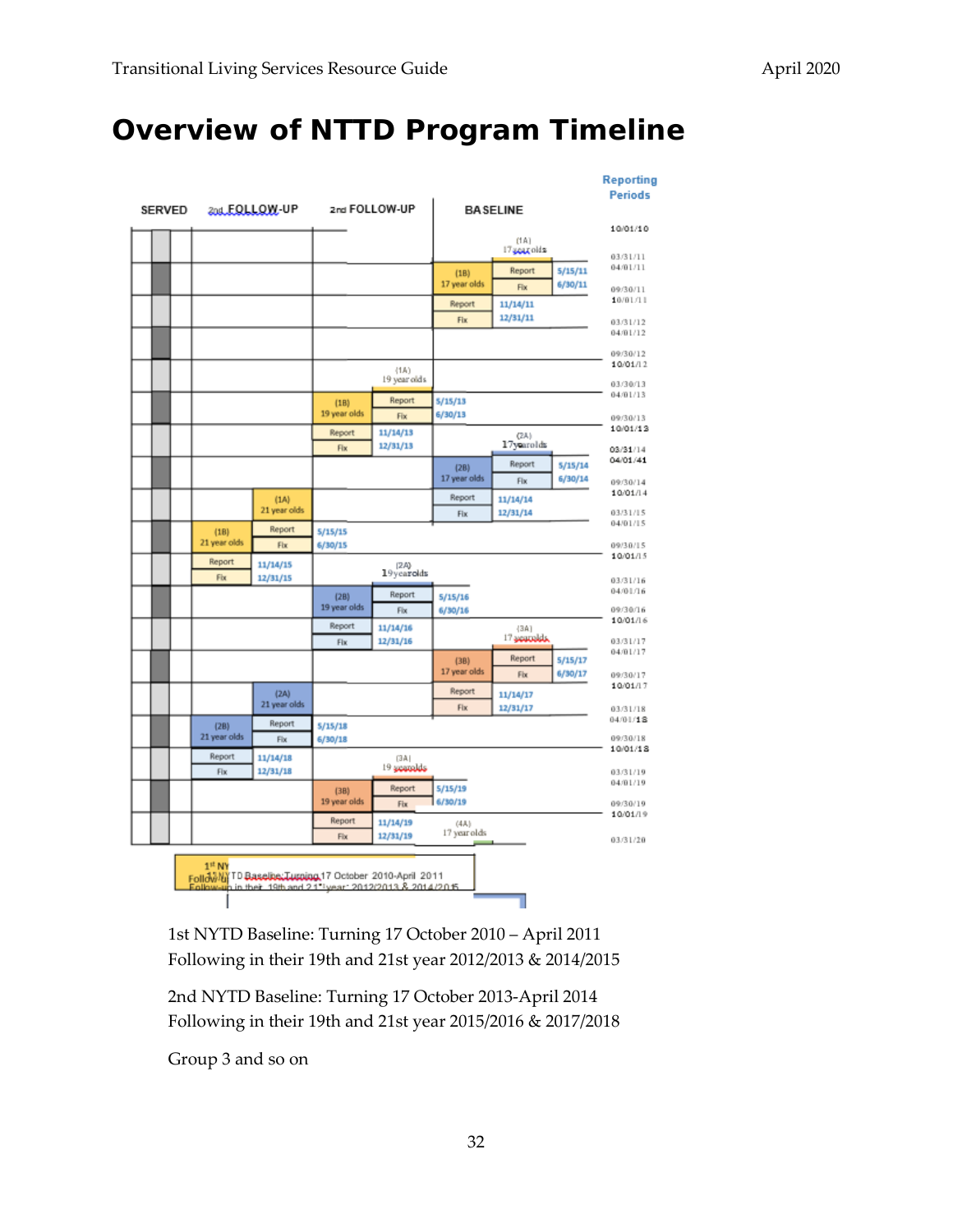## <span id="page-38-0"></span>**Post-Secondary Education Programs**

### <span id="page-38-1"></span>**College Tuition and Fee Exemption**

See [10310](http://www.dfps.state.tx.us/handbooks/CPS/Files/CPS_pg_x10300.asp#CPS_10310) College Tuition and Fee Exemption Information.

The college tuition and fee exemption program is a state law that exempts payment of tuition and fees at state supported colleges or universities for foster youth currently or formerly in DFPS conservatorship and for those adopted from DFPS.

Refer to the [College Tuition and Fee Waiver website](http://www.dfps.state.tx.us/Child_Protection/Youth_and_Young_Adults/Education/state_college_tuition_waiver.asp) for more information about the College Tuition Exemption, including eligibility criteria.

Each state-supported educational institution is responsible for applying the College Tuition and Fee Exemption, and each institution has its own appeals processes that the student must follow if a college denies the tuition or fee exemption.

The [Texas Higher Education Coordinating Board](http://www.thecb.state.tx.us/) ensures that each Texas state-supported educational institution is in compliance with the college tuition and fee exemption requirements.

This exemption covers fees required for educational purposes but does not cover items such as parking or other optional fees.

Both the college tuition and fee exemption and Education and Training Voucher (ETV) funds are used to determine need for the cost of attendance (COA) at state-supported higher education institutions.

## <span id="page-38-2"></span>**Temporary Housing Assistance between Academic Terms**

See [10312](http://www.dfps.state.tx.us/handbooks/CPS/Files/CPS_pg_x10300.asp#CPS_10312) Temporary Housing Assistance Between Academic Terms.

Texas's public higher education institutions are required to assist young adults formerly in DFPS conservatorship in locating temporary housing between academic terms (such as summer and Christmas holiday breaks). PAL staff may inform youth and young adults of this housing assistance during PAL life skills training classes.

### <span id="page-38-3"></span>**Eligible Young Adults**

Young adults eligible for temporary housing assistance must have been in DFPS conservatorship before the student's:

- 18th birthday; or
- Date of legal emancipation.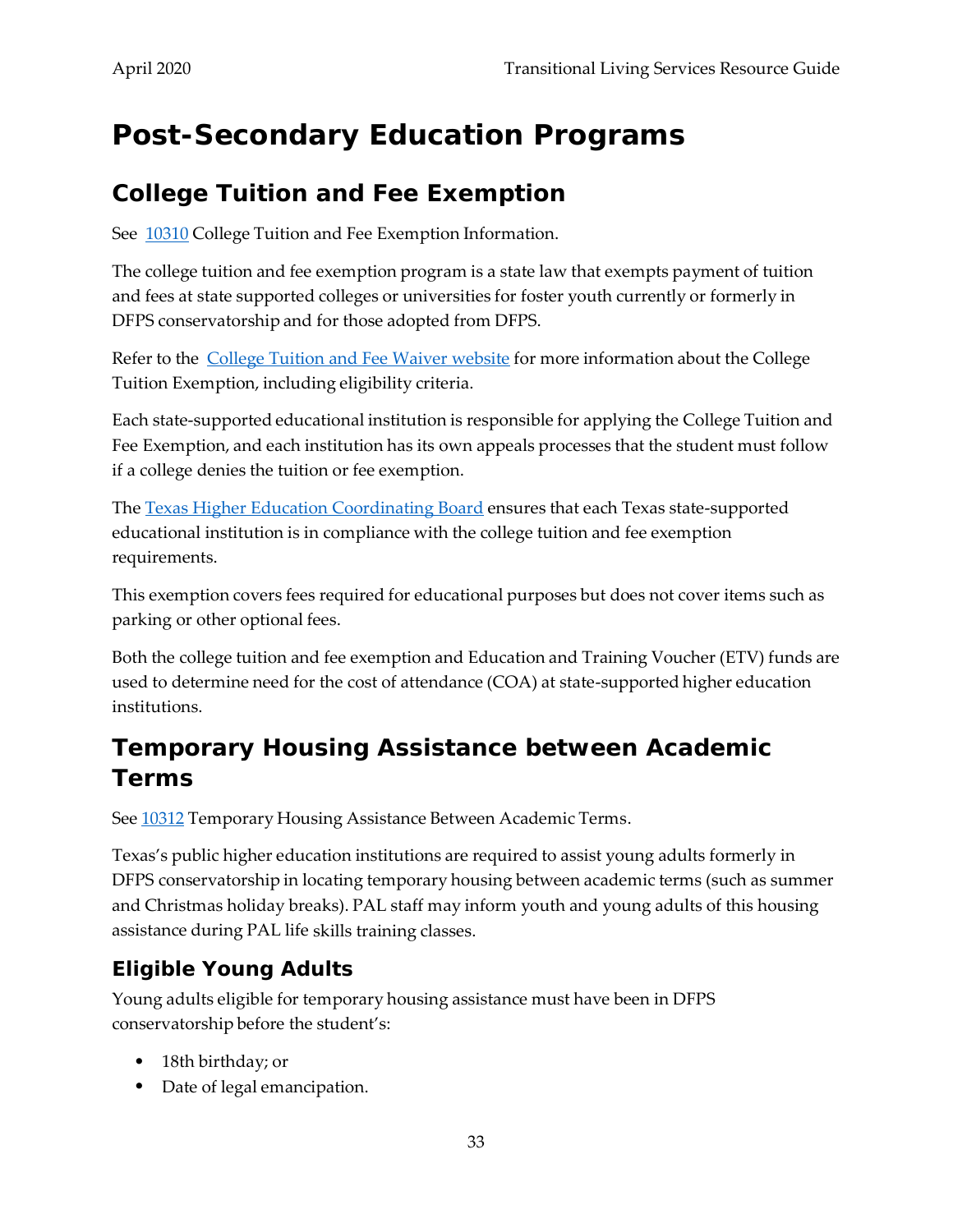#### <span id="page-39-0"></span>**Additional Requirements**

The young adult must:

- Be a full-time student in the semester preceding the housing need;
- Be registered or have started the required enrollment actions as a full-time student for the immediate next semester period following the housing accommodation;
- Lack other reasonable temporary housing alternatives; and
- Request the housing assistance.

#### <span id="page-39-1"></span>**How Schools Can Help with Summer and Christmas Breaks**

The school may assist students with making housing arrangements by providing a list of available housing resources within the community or by referring students to other resources or community partners that offer housing assistance.

If the student demonstrates a financial need, the school may open up student housing such as dormitories, university-owned apartments or other campus housing, or provide a stipend to cover reasonable costs for temporary housing. Schools aren't required to provide these options, so the housing choices provided to the student will vary depending on the specific school's practice.

If a student receives a stipend for housing assistance, this does not prohibit the student from receiving additional stipends in one or more later academic periods. If a student receives a stipend for housing assistance, it will not affect her or his ability to apply for or receive funds from the Education and Training Voucher (ETV) program, or to receive other similar academic assistance.

Institutions of Higher Education are defined in the Education Code [§61.003 a](http://www.statutes.legis.state.tx.us/Docs/ED/htm/ED.61.htm#61.003)s public and include:

- Technical institutes:
- Junior colleges;
- Four year or senior colleges or universities;
- Medical or dental school units; and
- State colleges.

#### <span id="page-39-2"></span>**Where to Request Housing Assistance**

Campus offices vary at each school of higher education. Examples of campus offices where students may inquire about housing assistance include, but are not limited to:

- Financial aid offices:
- Student affairs offices;
- Admissions offices;
- Housing and residential living offices; and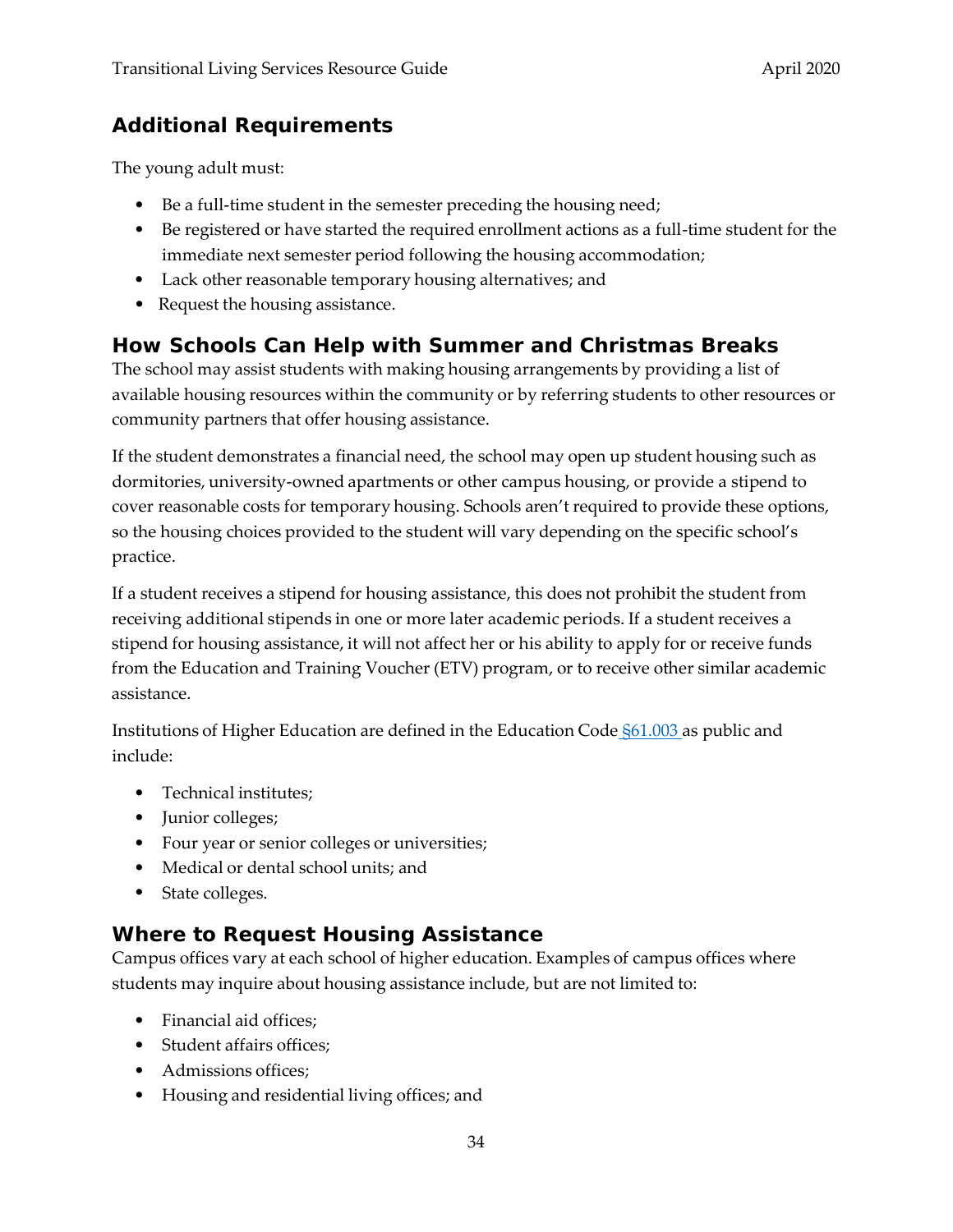• Student ombudsperson.

Young adults are also encouraged to research each school's website to locate the appropriate campus housing office.

## <span id="page-40-0"></span>**The Education and Training Voucher (ETV) Program**

See [10320](http://www.dfps.state.tx.us/handbooks/CPS/Files/CPS_pg_x10300.asp#CPS_10320) Overview of the Education and Training Voucher (ETV) Program and its sub-items.

The federal Chafee ETV program provides financial assistance to youth and young adults in post- secondary and vocational or technical programs. Eligible youth or young adults may receive up to \$5,000 per year but can only participate in the program for 5 years, e.g. up to 15 semesters, either consecutive or not consecutive.

The ETV program is federally funded, and all federal law and policy must be followed.

*42 U.S.C.* [§677](https://www.congress.gov/bill/116th-congress/senate-bill/3025/text?format=txt&r=1&s=1)

*40 TAC* [§700.1613](https://texreg.sos.state.tx.us/public/readtac$ext.TacPage?sl=R&app=9&p_dir=&p_rloc=&p_tloc=&p_ploc=&pg=1&p_tac=&ti=40&pt=19&ch=700&rl=1613)

Interested youth and young adults can apply to the ETV program at the Baptist Child and Family Services [\(BCFS \)Texas Education and](https://discoverbcfs.net/texasetv) Training Voucher (ETV) [Program](https://discoverbcfs.net/texasetv) website.

## <span id="page-40-1"></span>**Eligibility**

#### **Students in DFPS Care or Formerly in DFPS Care Who Are Eligible for the ETV Program**

Refer to the DFPS [Education and Training Voucher \(ETV\)](https://www.dfps.state.tx.us/Child_Protection/Youth_and_Young_Adults/Education/ETV.asp) website for ETV eligibility criteria.

### <span id="page-40-3"></span><span id="page-40-2"></span>**Others who are Eligible for the ETV Program Texas Juvenile Justice and Probation**

A student may be eligible, if he or she:

- Was in the custody of the Texas Juvenile Justice Department (TJJD), or under the jurisdiction of a local juvenile probation department;
- Was in a Title IV-E placement and receiving Title IV-E payments the day before the student turned age 18.

The DFPS Federal/State Support unit must confirm that the student was in a Title IV-E placement and that the student's care was paid for with Title IV-E funds.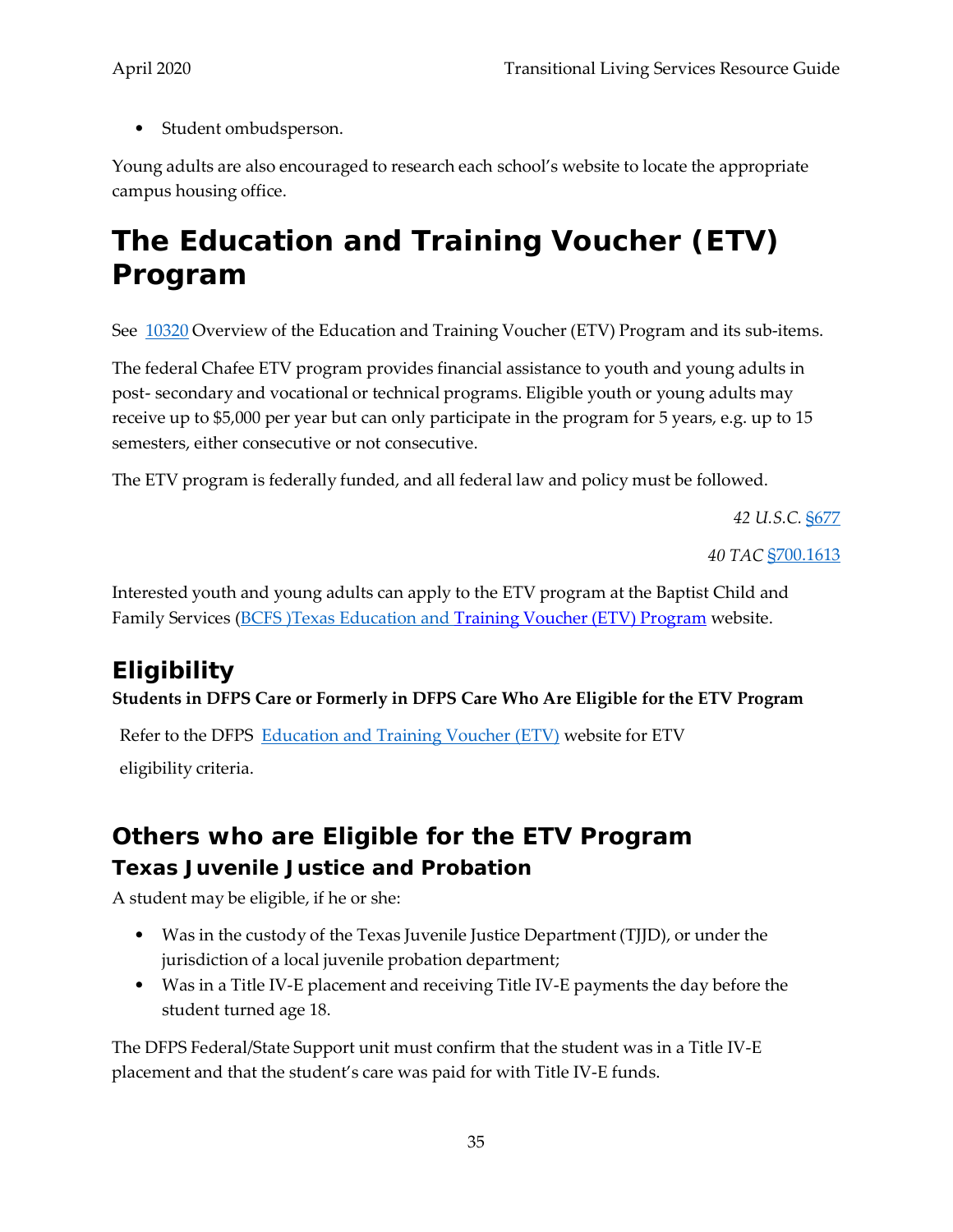### <span id="page-41-0"></span>**Tribal Students**

See [10322](http://www.dfps.state.tx.us/handbooks/CPS/Files/CPS_pg_x10300.asp#CPS_10322) Staff Responsible for the ETV Program, under Tribal Students.

## <span id="page-41-1"></span>**Scholastic Eligibility Criteria for the ETV Program**

In addition to meeting the general criteria for the ETV Program, students must be enrolled in an institution of higher education and meet one of the following criteria:

- The student has either earned a high school diploma or the equivalent of a high school diploma, or is exempt from compulsory school attendance, according to Texas Education Code  $$25.086(a)(6)(A)$ . OR
- The student is enrolled in a dual-credit course or other course at an institution of higher education for which the student will earn both a high school diploma and college credit.

Participation in the ETV program means that a student has applied for and been approved for the ETV program.

## **Eligibility for the ETV Program Based on Citizenship and Immigration**

See 10323.1 Citizenship and Immigration.

Undocumented students are not eligible for the ETV program because the program is federally funded and considered to be a federal public benefit.

Once a student obtains the status of lawful permanent resident, or another qualified alien status as defined by 8 U.S.C. §1641, he or she may apply for the ETV program, if the student:

• Is still under age- 23; and

• Otherwise, qualifies for the ETV program.

## <span id="page-41-2"></span>**Satisfactory Academic Progress (SAP) Policies**

Once a student turns 21, the student must meet the school's SAP policy for Title IV of the Higher

Education Act (HEA) for federal financial aid (such as Pell grants).

A school's SAP policies may include that the student:

- Maintain a certain grade point average;
- Meet a pace/completion rate; and
- Be within a maximum amount of attempted hours as determined by the school.

The student is responsible for knowing the school's SAP policy. This information may be found on the school's website or acquired from the school's registrar's office.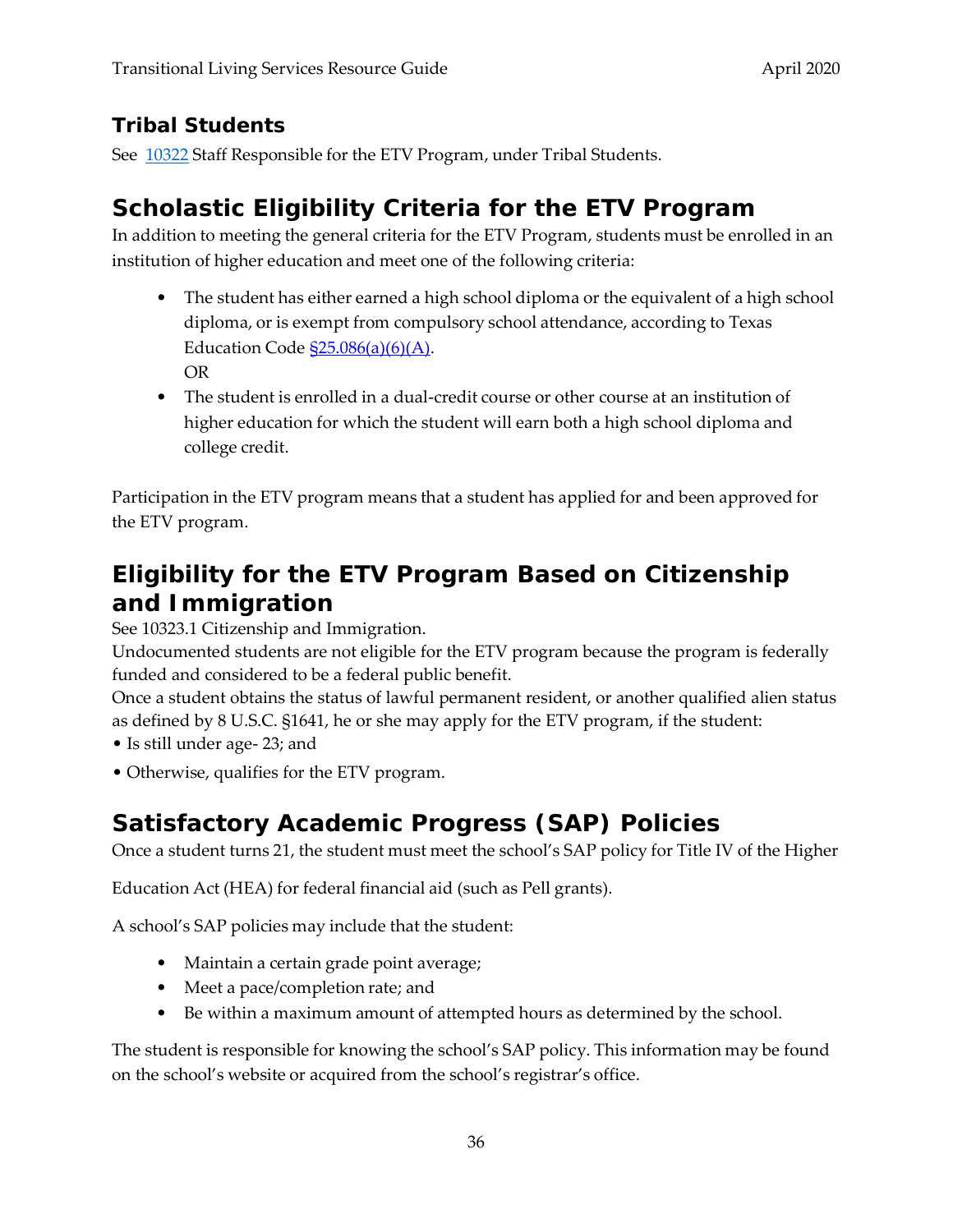If a student is not meeting his or her school's SAP policy, the student is not eligible for ETV; however, once the student complies with the school's policy, the student can reapply for ETV, if the student complies before turning 21.

Although the ETV application is for the school year, ETV staff may request additional supporting documents before making an ETV payment **each** school term or semester. ETV staff requests these supporting documents to ensure that the school considers the student to be in compliance with the school's SAP policies and therefore eligible for Title IV-E HEA funds.

If the school has denied Title IV-E HEA funds to the student and the student is appealing to the school, ETV staff determines if the student will receive ETV funds after the school makes a decision on the student's appeal.

If the student's federal financial aid is reinstated, the student can reapply for ETV funds, if the student still meets all other ETV participation requirements.

#### **Minimum Credit Hours for the ETV Program**

To be eligible for the ETV program, a student must take:

- A *minimum* of six semester hours in college; or
- The vocational equivalent of six hours during the school term.

Students attending college during the summer may split the required six semester hours between two summer sessions.

If the student is enrolled in a dual-credit course or other course for the purpose of earning a joint high school diploma and college credit, the required six semester hours may be waived as long as the student is attending high school full time.

Students must comply with a school's financial aid probations or warnings to continue to qualify for the ETV program.

## <span id="page-42-0"></span>**Financial Aid Probation or Warnings for Students in the ETV Program Under Age 21**

A student who is under age 21 may continue to qualify for the ETV program while on financial aid probation or after receiving a financial aid warning, if the student:

- Is still attending school; and
- Is complying with the school's policies on financial aid probation or financial aid warnings.

This allows the student to improve his or her grade-point average (GPA) while still receiving ETV services.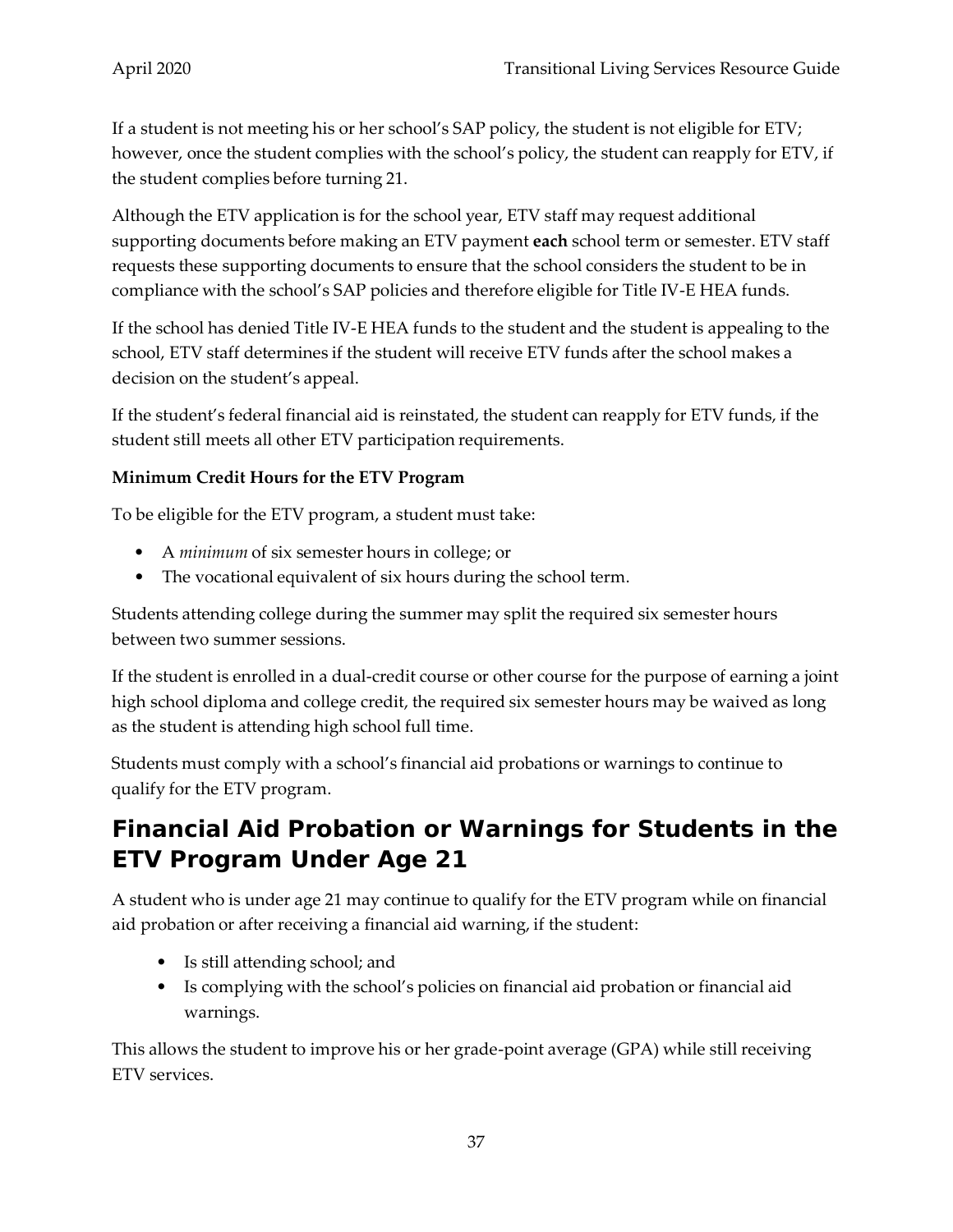## <span id="page-43-0"></span>**Age 21 or Older**

To receive ETV funds, a student who is age 21 or older must be in compliance with his or her school's satisfactory academic progress (SAP) policy for Title IV HEA federal financial aid (such as Pell grants).

If the school's policy allows a student who is on financial aid probation or warning to continue receiving Title IV HEA funds, the student may receive ETV funds; however, ETV staff may request additional documentation to ensure that the student is in compliance with the school's policies.

## <span id="page-43-1"></span>**Moving to Another State to Attend School While Participating in the ETV Program**

A student may move to another state and still be eligible for the ETV program funded by DFPS, if:

- The student was already receiving ETV funds while living in Texas; and
- The student's sole purpose for moving out of state is to attend school.

## <span id="page-43-2"></span>**Schools That Students Must Attend to Qualify for the ETV Program**

Students receiving ETV funding are allowed to use the funding to attend an accredited or preaccredited, nonprofit, private or public institution of higher education that:

- Offers a bachelor's degree, or not less than a two-year program that provides credit toward a degree or certification;
- Offers not less than a one-year program of training to prepare students for gainful employment in a recognized occupation; or
- Exists for at least two years and provides training to prepare students for gainful employment in a recognized occupation.

*20 U.S.C.* [§§1001,](https://uscode.house.gov/view.xhtml?hl=false&edition=prelim&req=granuleid%3AUSC-prelim-title20-section1001&num=0&saved=%7CKHRpdGxlOjIwIHNlY3Rpb246MTAwMiBlZGl0aW9uOnByZWxpbSk%3D%7C%7C%7C0%7Cfalse%7Cprelim) [1002](https://uscode.house.gov/view.xhtml?hl=false&edition=prelim&req=granuleid%3AUSC-prelim-title20-section1002&num=0&saved=%7CKHRpdGxlOjIwIHNlY3Rpb246MTAwMiBlZGl0aW9uOnByZWxpbSk%3D%7C%7C%7C0%7Cfalse%7Cprelim)

An institution is granted pre-accreditation status, if an accrediting agency or association recognized by the U.S. Secretary of Education receives satisfactory assurance that the institution will meet accreditation standards within a reasonable time.

The Texas [Higher Education Coordinating Board](http://www.thecb.state.tx.us/) is the accrediting agency in Texas.

## <span id="page-43-3"></span>**Enrolling in Correspondence, Distance Education, or Continuing Education Courses**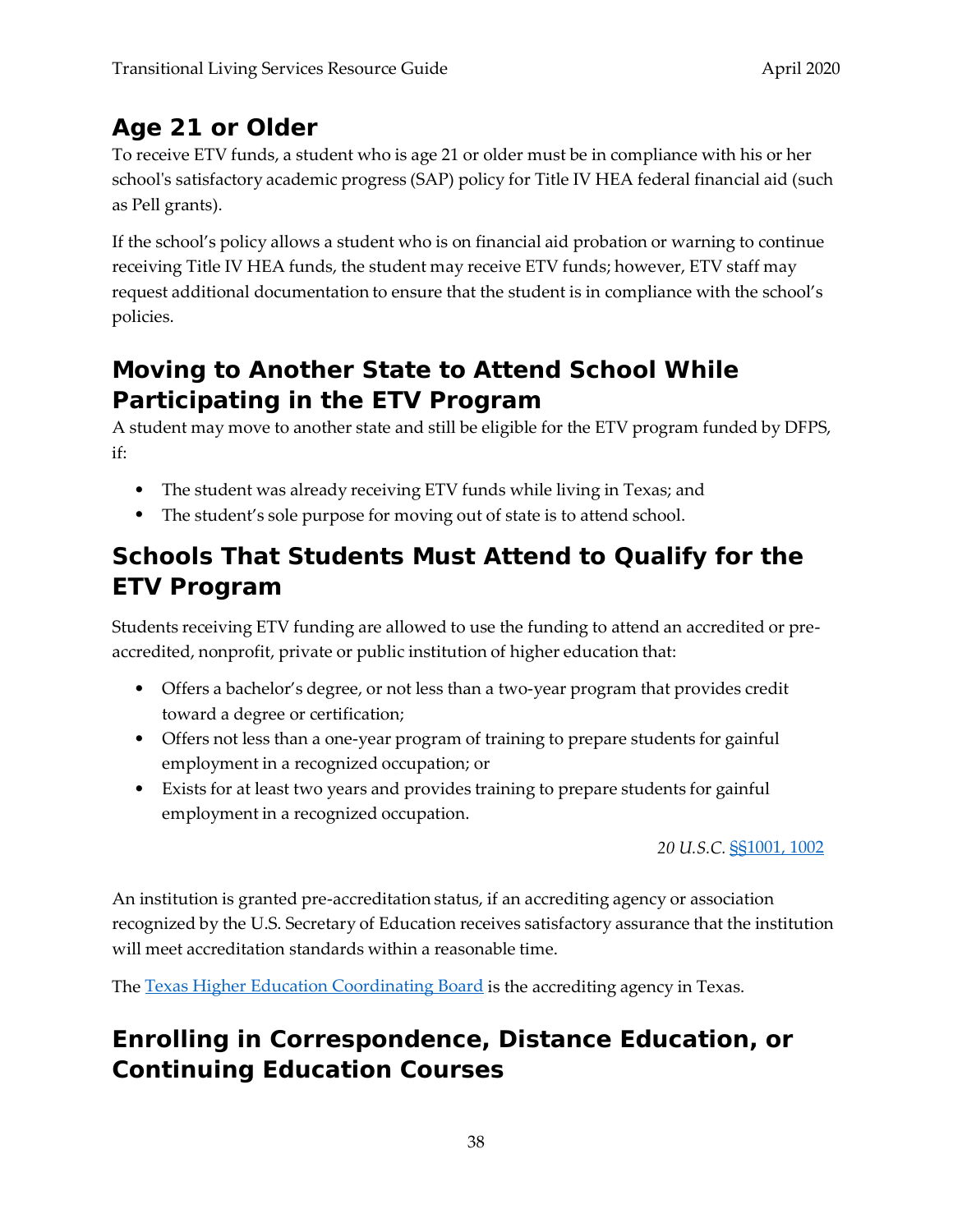If a correspondence course, distance education course, or continuing education course is offered by one of the institutions of higher education described in **Schools That [Students](#page-43-2) Must Attend to** Qualify for the ETV [Program](#page-43-2) (in this Resource Guide), the student interested in the course must contact ETV staff for approval before applying.

Contacting ETV staff beforehand ensures that the courses are part of the student's academic degree or certificate program. Some schools may not include these courses in their costs of attendance. If the courses are not included in the costs of attendance, ETV funds cannot be used to pay for the courses.

## <span id="page-44-0"></span>**Applying for the ETV Program**

See  $10324$  Applying for the ETV Program.

Before applying to the ETV program, the student submits a [Free Application for Federal](http://www.fafsa.ed.gov/index.htm)  [Assistance \(FAFSA\) t](http://www.fafsa.ed.gov/index.htm)o determine which federal student aid programs the student may be eligible for. Students must submit a renewal FAFSA each year that they enroll in school.

Students or staff may call 1-877-268-4063 to talk to ETV staff for information or assistance.

A student is not required to submit a FAFSA if he or she is enrolled in a dual-credit college course at an institution of higher education for which the student will earn both a high school diploma and college credit.

Students may also be eligible for other state and federal grants and scholarships. See College for [All](http://www.collegeforalltexans.com/apps/financialaid/tofa.cfm?Kind=GS) [Texans.](http://www.collegeforalltexans.com/apps/financialaid/tofa.cfm?Kind=GS)

#### <span id="page-44-1"></span>**Required Supporting Documents**

At a minimum, the student must submit with the application:

- A copy of [Form 1016](http://www.dfps.state.tx.us/Application/Forms/showFile.aspx?Name=K-908-1016.pdf) DFPS Verification of ETV Eligibility signed by the appropriate staff person, as explained in the form (see [10322](http://www.dfps.state.tx.us/handbooks/CPS/Files/CPS_pg_x10300.asp#CPS_10322) Staff Responsible for the ETV Program – Assistance with the ETV Application), or, when applicable, a signed copy of [Form](http://intranet.dfps.txnet.state.tx.us/application/Forms/showFile.aspx?NAME=K-908-1810.pdf)  [1810](http://intranet.dfps.txnet.state.tx.us/application/Forms/showFile.aspx?NAME=K-908-1810.pdf) College Tuition and Fee Waiver Letter;
- A copy of a current financial aid award letter or packet (or a denial letter, if applicable), or a billing statement from a vocational training program;
- A printout of the class schedule for the current semester or academic term (fall, spring, or summer); and
- Verification from the school showing that the student is enrolled in the minimum number of required credit hours and the student's classification.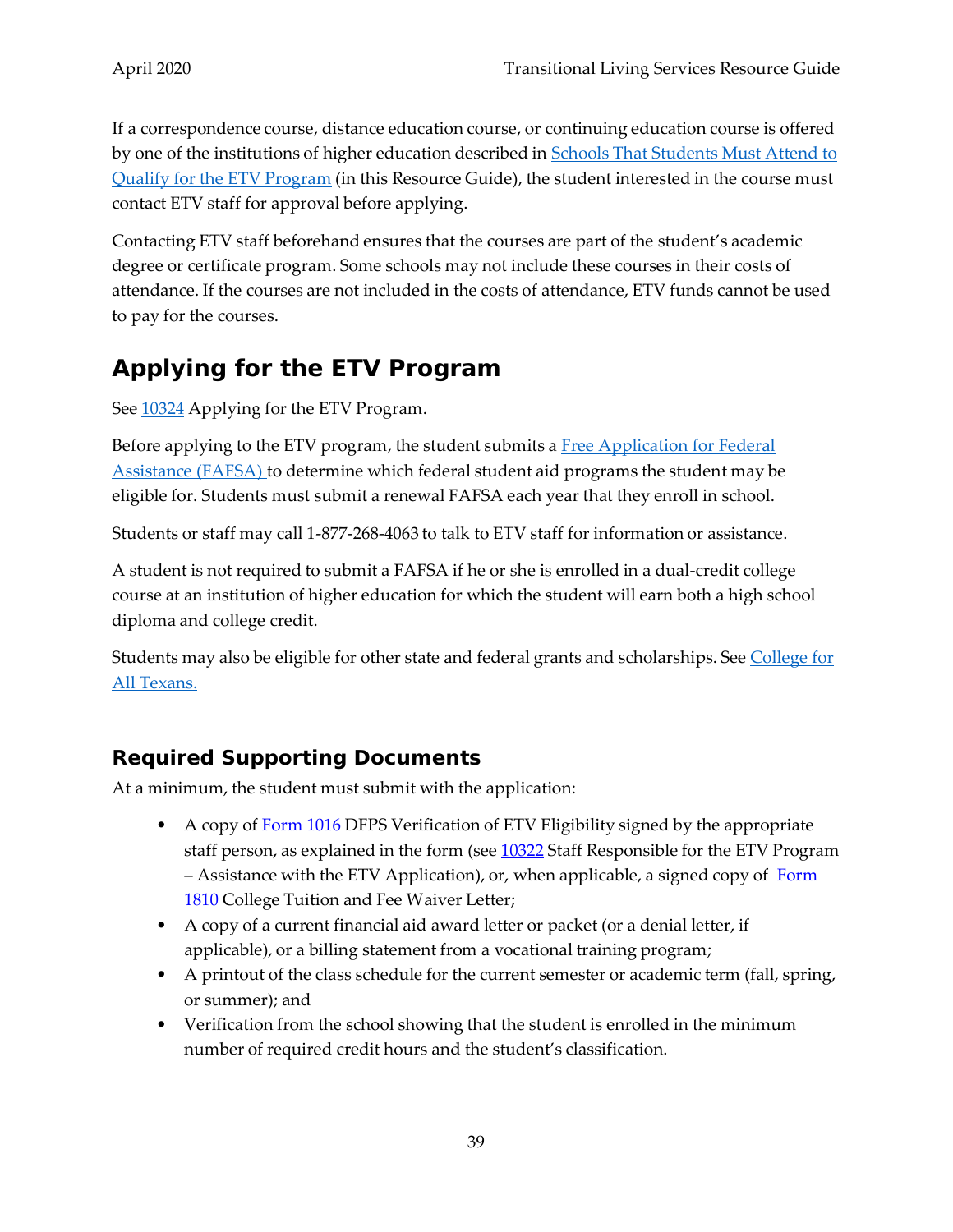#### <span id="page-45-0"></span>**Submitting Other Documents after Being Approved for the ETV Program**

Once a student is approved for the ETV program, additional documents are required, including:

- The [Consent for Release of Information f](http://intranet/Application/Forms/showFile.aspx?Name=5521.docx)orm, signed and dated by the student;
- A Participant Agreement signed and dated by the student;
- A payment form, and supporting documents, if applicable (as explained in About the Payment Form, directly below); and
- A current budget worksheet (as explained in About the Budget Worksheet, below). The student can obtain these forms from ETV contractor staff.

#### <span id="page-45-1"></span>**About the Payment Form**

A student completes a payment form provided by ETV staff to indicate whether to send the ETV funds to:

- A specific vendor (such as a landlord, utility company, or bookstore); or
- Directly to the student.

If the student directs ETV staff to send the funds to a vendor, the student must:

- Include supporting documentation with the payment form (such as a lease agreement, utility bill, or bookstore invoice); and
- Complete and sign the [Consent for Release of Information f](http://intranet/Application/Forms/showFile.aspx?Name=5521.docx)or the ETV program.

For expenses that are paid directly to a vendor, first- and second-year students must submit supporting documentation with the payment form.

See [10326.3 W](http://www.dfps.state.tx.us/handbooks/CPS/Files/CPS_pg_x10300.asp#CPS_10326_3)hen Students Are Paid ETV Funds.

Students are not required to submit or keep receipts for purchases.

#### <span id="page-45-2"></span>**About the Budget Worksheet**

All students are required to submit a budget worksheet:

- After the initial ETV application is approved; and
- After submitting an updated application.

A budget worksheet explains the reasonable estimated or projected basic living or school expenses that the student is allowed to incur during each school term. An estimated expense on the budget worksheet is considered reasonable if it is fairly close to the expense amount established by the school's cost-of- attendance policy.

The student must submit a completed and signed ETV application (initial or updated) with the budget worksheet and other required documentation. Failure to submit the completed application may result in: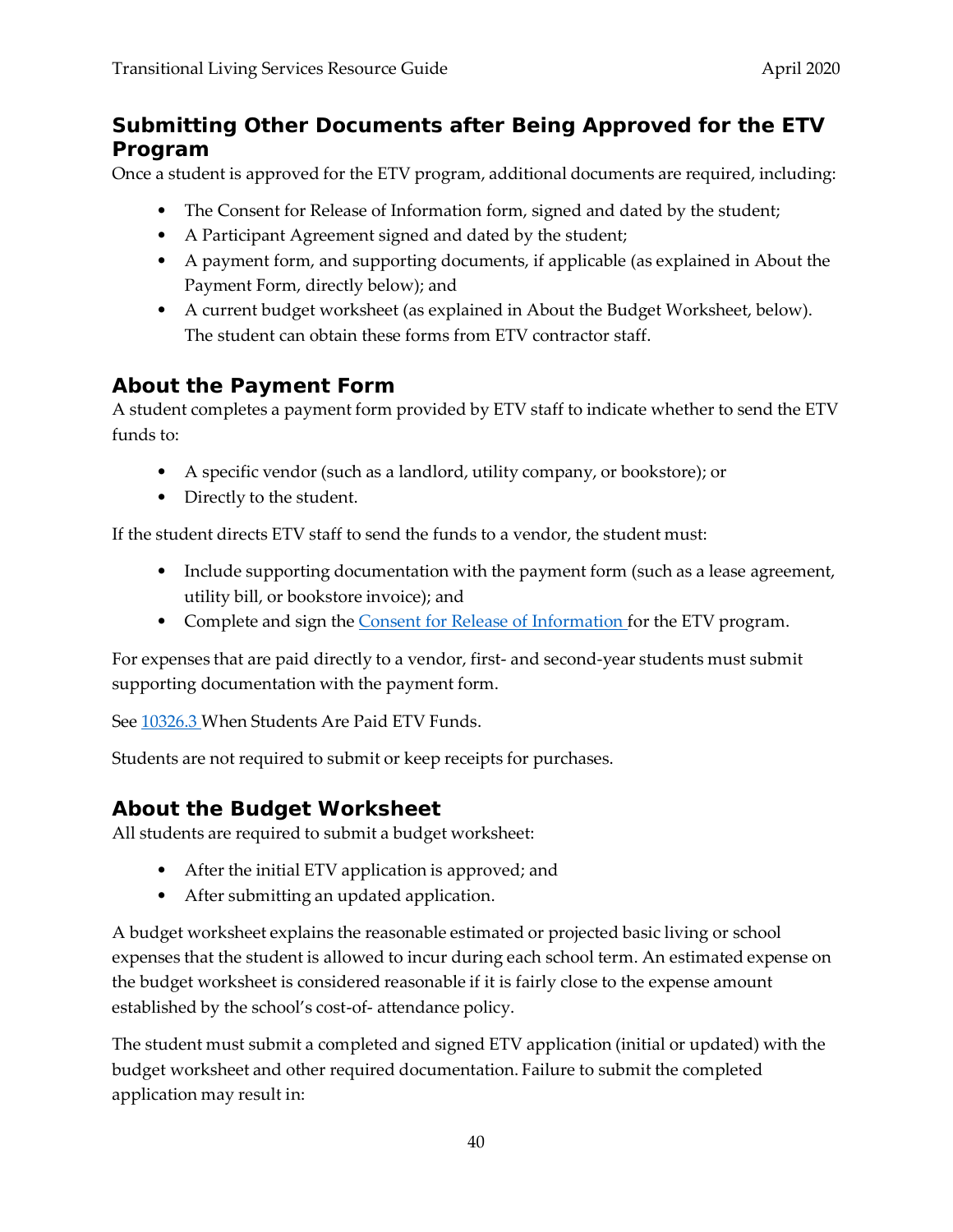- The student's participation in the ETV program being delayed or denied; or
- Delayed disbursement of ETV checks to either the student or the specified vendors.

## <span id="page-46-0"></span>**Continued Eligibility Requirements after Initial ETV Qualification**

To remain eligible for the ETV program, a student must provide ETV staff with the documents listed in [10325](http://www.dfps.state.tx.us/handbooks/CPS/Files/CPS_pg_x10300.asp#CPS_10325) Continued Eligibility Requirements after Initial ETV Qualification.

Students under age 21 who are on financial aid probation or have received a financial aid warning may continue to receive ETV funds if they:

- Attend school at least six hours per semester; or
- Meets the school's policies concerning financial aid probation or financial aid warnings, whichever is appropriate.

If a student drops out of school or is placed on academic suspension and cannot attend or reenroll in school for the period of time determined by the school, ETV funds stop until the student:

- Re-enrolls and is accepted by the school;
- Submits a new or updated ETV application and other documentation; or
- Is approved to participate in the ETV program.

## <span id="page-46-1"></span>**Determining and Disbursing ETV Funds**

See [10326 D](http://www.dfps.state.tx.us/handbooks/CPS/Files/CPS_pg_x10300.asp#CPS_10326)etermining and Disbursing ETV Funds.

## <span id="page-46-2"></span>**The School's Determination of Financial Aid**

Before ETV staff determines the amount of ETV funds the student can receive, the school must first determine how much financial aid the student will receive. The institution takes into consideration available scholarships, Pell grants, loans and other factors.

Ordinarily, one such factor considered by the institution is the expected family contribution (EFC). The EFC is a measure of a family's financial strength and is calculated according to a formula established by law.

Schools use the EFC to help determine eligibility for federal student aid and financial aid awards; however, students who were or are in foster care after age 13 are considered independent students and do not have to provide information on family income. Instead, the student proves that he or she was in state foster care by submitting to the school either:

• [Form 1810](http://intranet.dfps.txnet.state.tx.us/application/Forms/showFile.aspx?NAME=K-908-1810.pdf) The College Tuition and Fee Waiver Letter.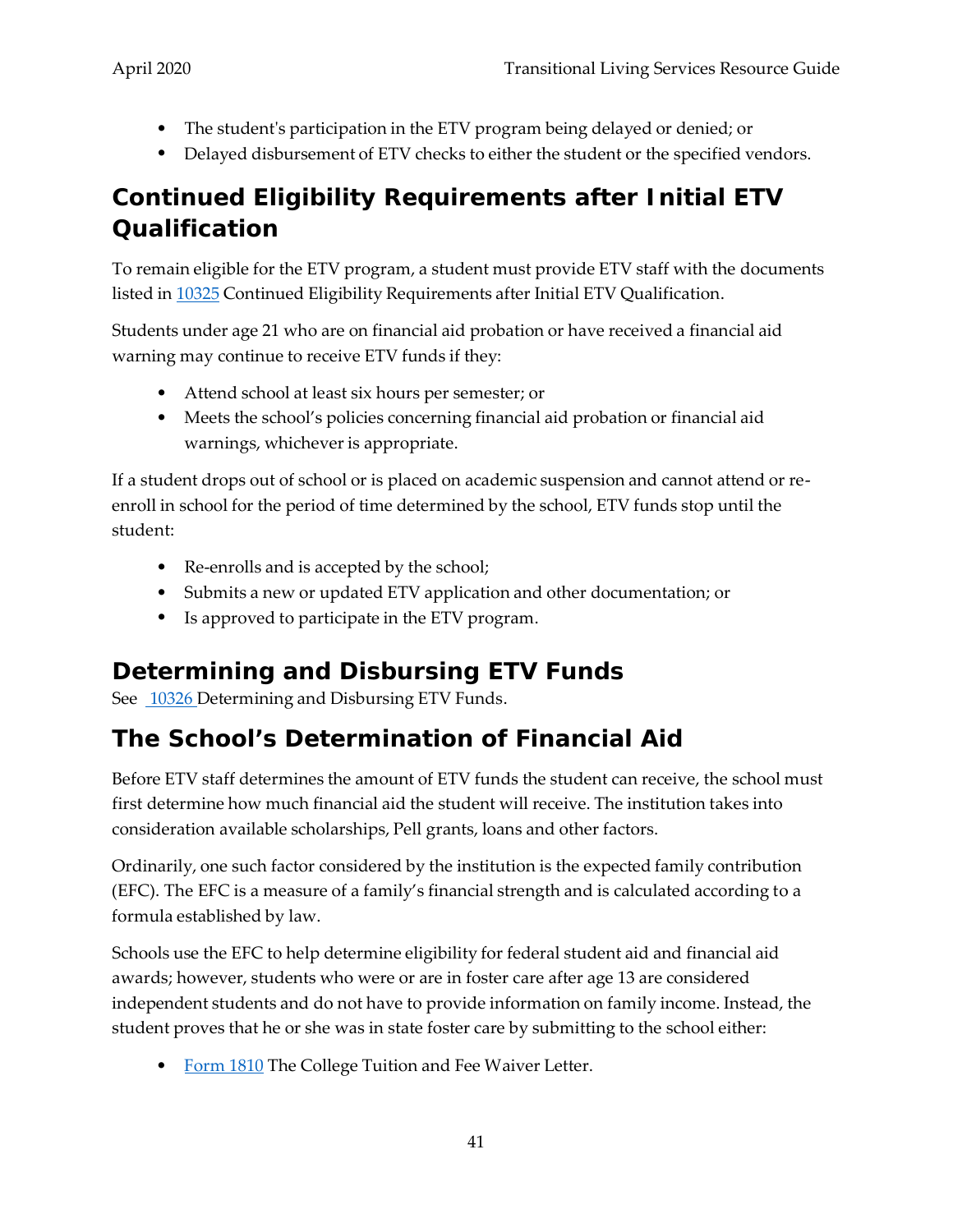• A signed letter from a caseworker or Preparation for Adult Learning (PAL) worker on DFPS letterhead that includes the student's Social Security number and the dates that the student was in DFPS foster care.

Once the school determines the amount of financial aid a student will receive, the school sends the student a financial award letter or package that details the amounts and sources of the aid.

The student submits the most recent financial award letter with the initial or updated ETV application every academic year that the student applies for ETV.

## <span id="page-47-0"></span>**Cost of Attendance and DFPS's Determination of the Amount of ETV Funds**

Under federal law, DFPS is allowed to award ETV funds that cover only the cost of attendance (COA); that is, the estimated cost of a student's educational expenses for the period of enrollment as determined by the school the student is attending.

COA varies by school and includes:

- The tuition and fees charged by the institution; and
- Allowances for books, room and board, and other living expenses, based on the average cost of living in the area.

COAs at many post-secondary institutions are updated and posted annually on College for All Texans, the website for the Texas Higher Education Coordinating Board (on the Home Page, select a student type, and then select [College Costs\)](http://www.collegeforalltexans.com/index.cfm?objectid=63188B97-0C47-0020-6DBBBAD96A7DFB83). COAs are also posted on each university's or college's website.

When a student applies for the ETV program, DFPS factors in all of the funding sources identified on his or her financial aid letter or package (such as Pell grants, scholarships, and the state tuition and fee waiver) to determine whether the COA at the student's school will be covered.

If a student's funding sources cover the full COA, DFPS does not award ETV funds. If the student's COA is not fully paid or covered by the other funding sources, DFPS awards an ETV grant to pay for the remaining COA, up to \$5,000 per year.

### <span id="page-47-1"></span>**PAL Program Funds**

DFPS does not use the funds a student may receive from the PAL program, such as Aftercare Room and Board funds and the PAL Transitional Living Allowance, to determine the amount of the ETV grant.

ETV funds are used before PAL funds can be used, if the student is eligible and ETV funds are available.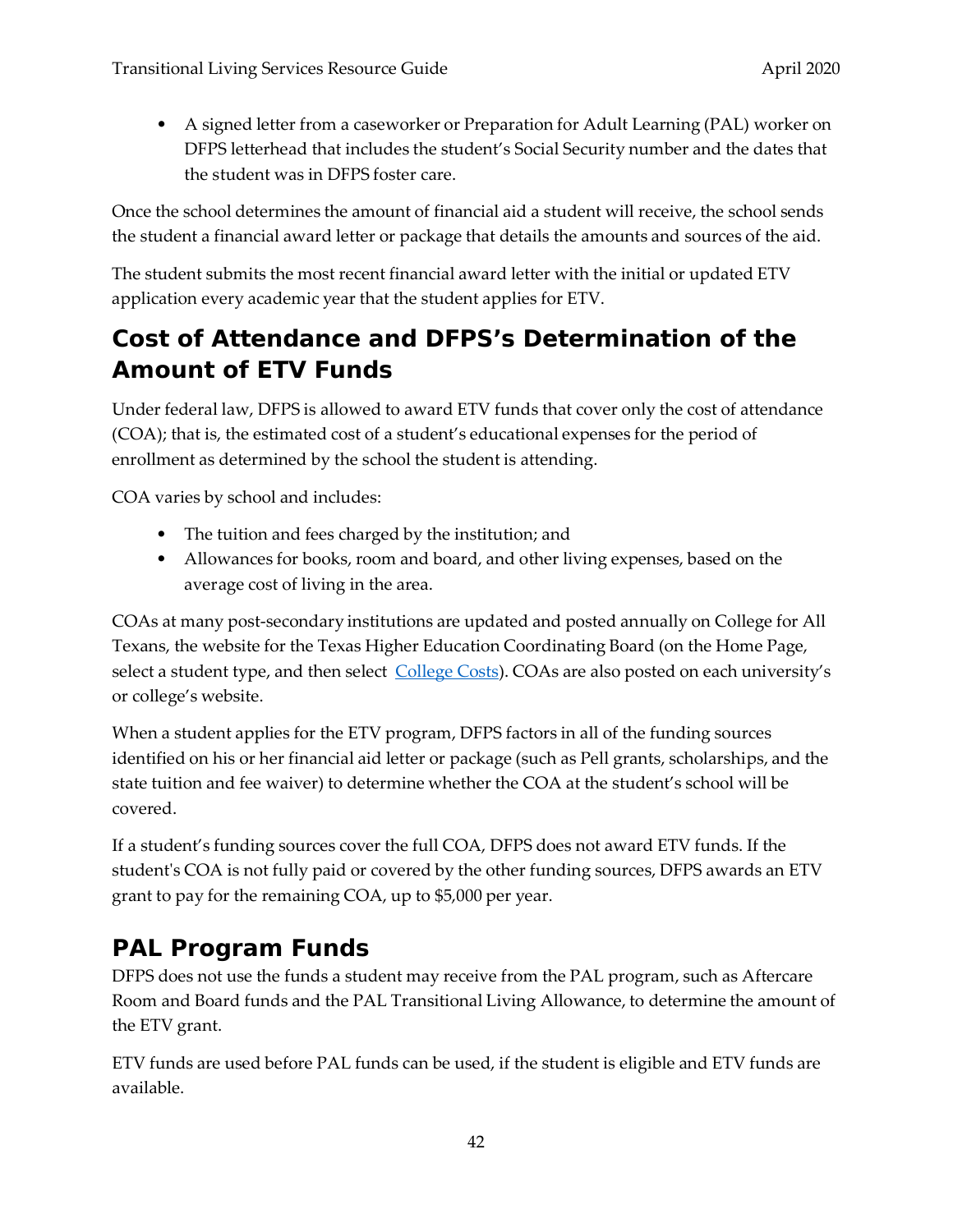## <span id="page-48-0"></span>**Disbursing ETV Funds**

ETV staff divides the ETV amount that the student receives by the number of school terms that the student will be attending for the next 12 months. The student indicates the number of school terms on the ETV application or re-application.

For example, if a student who is attending college is eligible for the full ETV award of \$5,000, ETV may issue half of the award (\$2,500) for the fall semester and issue the other \$2,500 for the spring semester.

Summer semester enrollments may be split between the two semesters, if the required six semester hours are being met.

Schools offer programs with many kinds of academic calendars that differ from the traditional fall-spring school year. Generally, a school term is a specific period of time in which classes are scheduled to begin and end.

## <span id="page-48-1"></span>**Students Who Turn 23**

A student may remain eligible for the program until he or she turns age 23.

If a student turns age 23 during a college semester or a vocational school term, ETV staff prorates any school-related cost that spans the full semester or term, such as the costs of tuition or room and board prorated.

ETV staff does not prorate expense items included in the COA that are purchased and used before the student turns age 23, such as books and supplies. ETV staff considers these a one-time purchase.

## <span id="page-48-2"></span>**Expenses Covered By ETV**

ETV funds may pay the following expenses, if they are included in the costs of attendance (COA) and are reasonable.

#### <span id="page-48-3"></span>**ETV Expenses**

- Housing Housing includes dormitories, apartments, shared housing, or other housing. Housing costs may include mortgage payments, if the student owns the home and provides evidence of home ownership in his or her supporting documents.
- Utilities- Utility costs associated with the student's housing include water, electricity, gas, phone, and Internet connections.
- Room and board- Room and board includes host homes or single-room rentals that may or may not include meals and utilities, such as hotels or inns.
- Personal living expenses-Personal living expenses may include food, personal hygiene products, a low-cost cell phone, or cleaning products.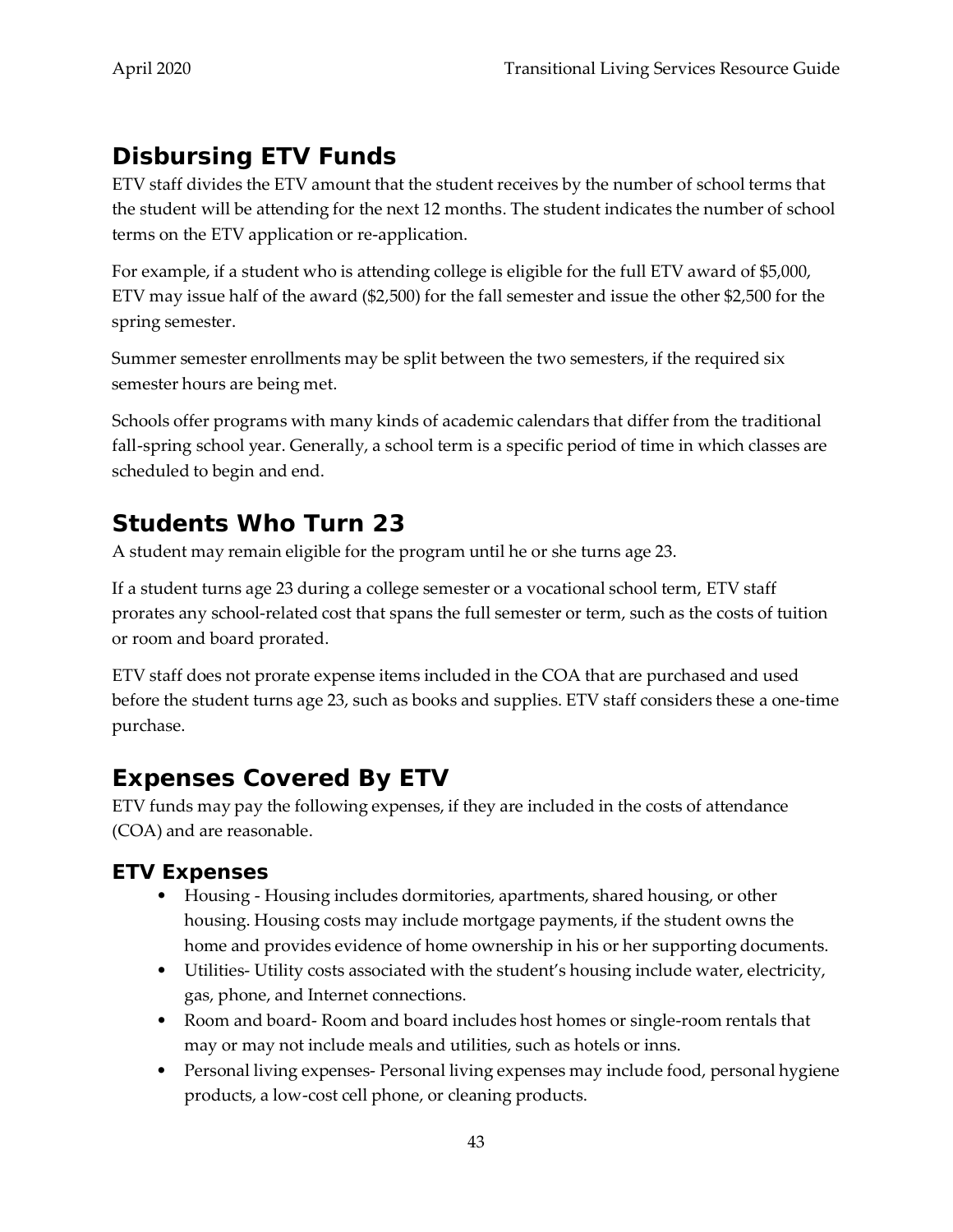- Tuition and fees, if not already covered by the state college tuition and fee waiver.
- Books and school supplies (including the cost to rent or buy a computer, printer, and software).
- Dependent care or childcare.
- Transportation (see Transportation Expenses Covered by ETV Funding).
- Disability-related services and equipment.
- Medical insurance offered by the school.
- Other costs, as allowed by the school.

Other costs may include any expenses applicable to daily living and school attendance that do not apply to the other identified categories.

### <span id="page-49-0"></span>**Transportation Expenses Covered by ETV Funding**

ETV funds may be used to pay for reasonable transportation expenses, as defined by the student's institution of higher education.

Reasonable transportation expenses may include:

- Bus fare;
- Taxi fare;
- The cost of gas;
- Campus parking fees;
- The purchase of a bicycle; or
- The expenses of operating or maintaining a vehicle that the student already owns and uses to transport the student to and from school and home.

ETV staff may limit the amount that a student may spend on certain costs of operating or maintaining a vehicle and may request additional information or documentation from the student or the school before allowing the expense to be covered.

Students may not use ETV funds to buy a vehicle.

### <span id="page-49-1"></span>**Expenses Not Covered by the Costs of Attendance (COA)**

Certain costs are not included in a university's or college's costs of attendance (COA), such as the cost to buy specialized software needed for an engineering class.

In such cases, the student may contact the institution's financial aid office to discuss having the COA adjusted to reflect any additional expenses that were not previously covered at the time of enrollment. If an institution approves an increase in the COA and if the full amount of the ETV (\$5,000) was not initially awarded at the time of enrollment, the student may request that ETV staff adjust the COA.